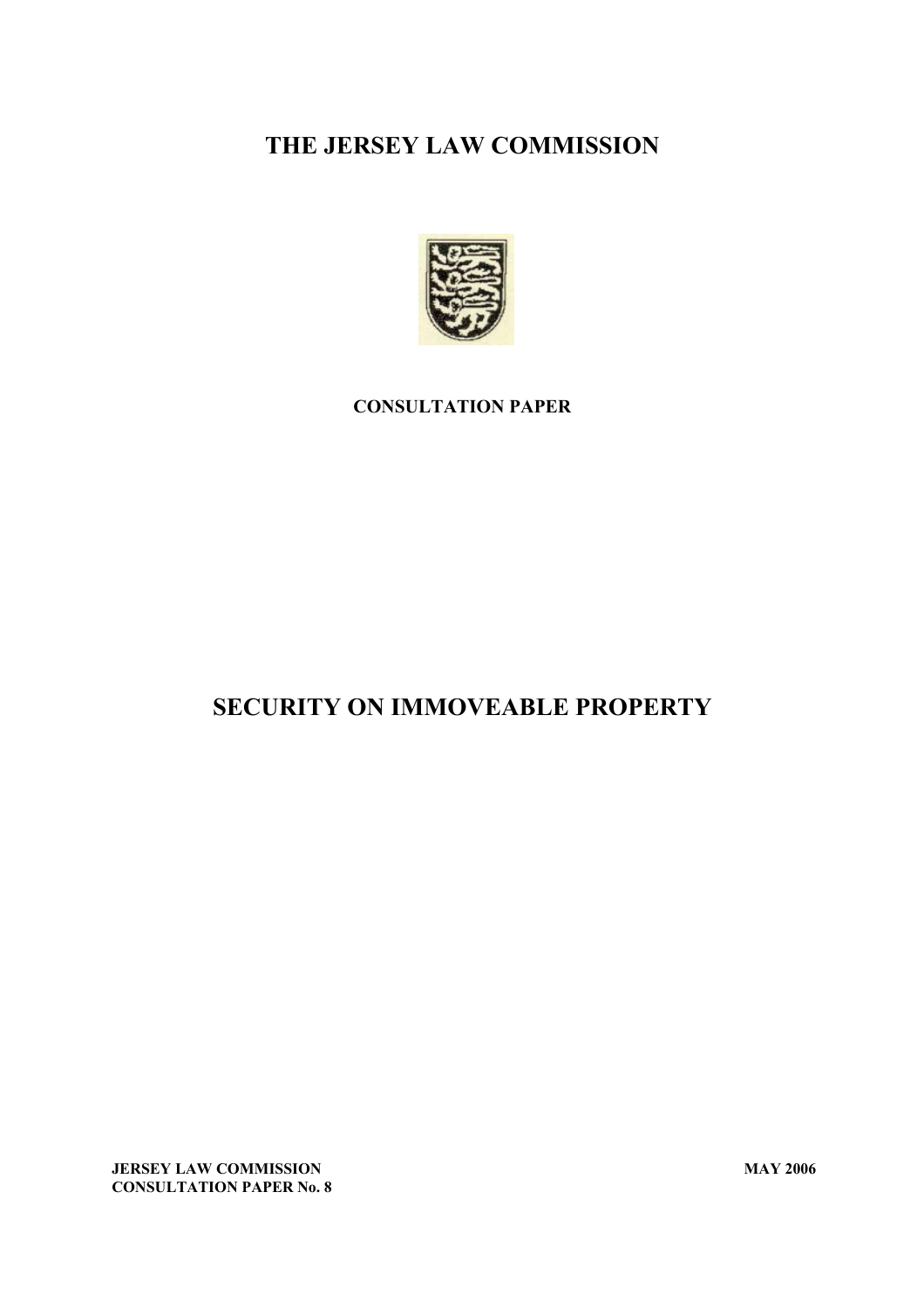The Jersey Law Commission was set up by a Proposition laid before the States of Jersey and approved by the States Assembly on 30 July 1996.

The Commissioners are:-

Mr David Lyons, English Solicitor, Chairman Advocate Alan Binnington Mr Clive Chaplin, Solicitor Advocate Kerry Lawrence Advocate John Kelleher Mr Peter Hargreaves, Chartered Accountant

The Jersey Law Commission invites comments on this consultation paper before 30 September 2006 in writing addressed to:

> The Jersey Law Commission Whiteley Chambers Don Street St Helier Jersey JE4 9WG

> > Fax no. 01534 504444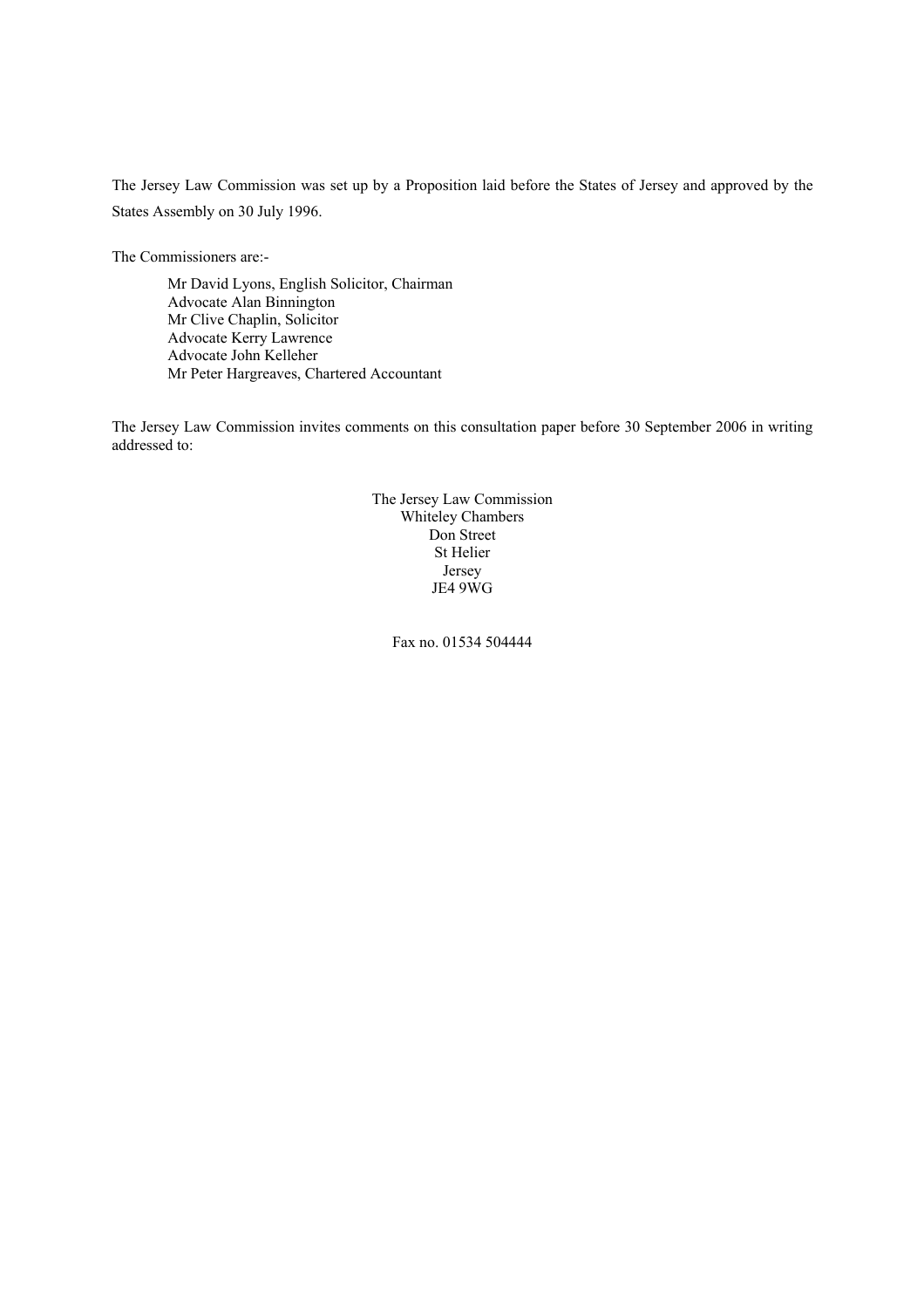## **THE JERSEY LAW COMMISSION**

## **CONSULTATION PAPER**

## **SECURITY ON IMMOVEABLE PROPERTY**

## **CONTENTS**

| 1    | Jersey immoveables charged by hypothecation and not by mortgage1                    |  |
|------|-------------------------------------------------------------------------------------|--|
| 2    |                                                                                     |  |
| 3    |                                                                                     |  |
| PART |                                                                                     |  |
| 4    |                                                                                     |  |
| 5    | The Loi (1880) sur la Propriété Foncière and subsequent amendments12                |  |
| 6    |                                                                                     |  |
| 7    |                                                                                     |  |
| 8    |                                                                                     |  |
| 9    |                                                                                     |  |
| 10   |                                                                                     |  |
|      |                                                                                     |  |
| 11   |                                                                                     |  |
| 12   | The hypothèque légale: widows, widowers and the creditors of an estate 39           |  |
| 13   |                                                                                     |  |
| 14   | Definition of <i>biens-fonds</i> ; undivided shares, third party liabilities, etc47 |  |
| 15   |                                                                                     |  |
| 16   |                                                                                     |  |
| 17   |                                                                                     |  |
| 18   |                                                                                     |  |
| 19   |                                                                                     |  |
| 20   |                                                                                     |  |
| 21   |                                                                                     |  |
|      |                                                                                     |  |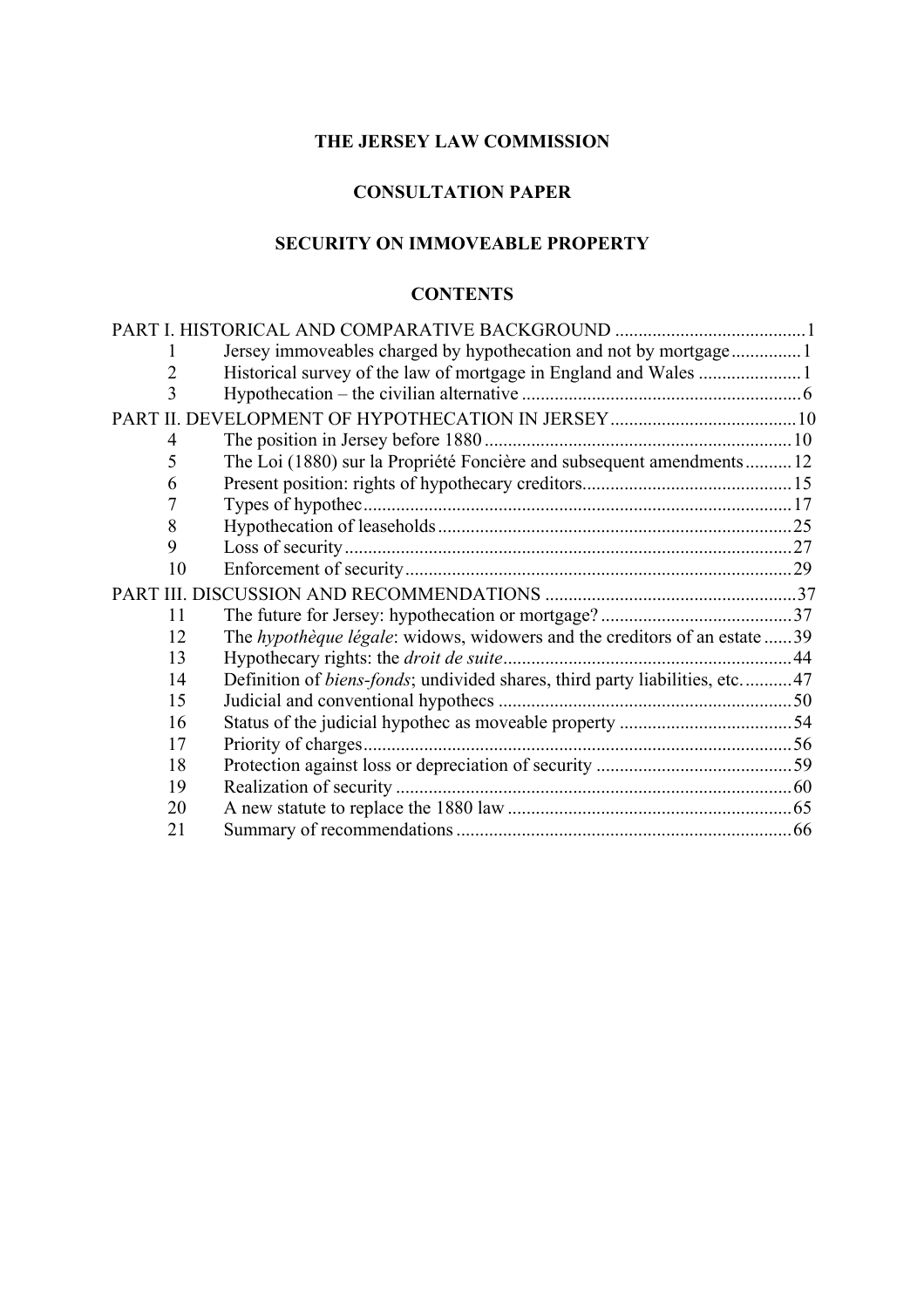## **PART I. HISTORICAL AND COMPARATIVE BACKGROUND**

## **1 Jersey immoveables charged by hypothecation and not by mortgage**

- 1.1 The securing of debts against immoveable property in Jersey has always been effected by hypothecation and not, as in England, by mortgage. As the Royal Commissioners enquiring into the island's civil laws in 1859-60 remarked: "We are not aware that there is anything in the law of Jersey which forbids the creation of a mortgage in the English mode, but that mode is never practised".<sup>1</sup> It still does not seem to be expressly forbidden, but any attempt to practise it today would be contrary to the evident intention of the *Loi (1880) sur la Propriété Foncière* that immoveable property in Jersey may only be charged in accordance with the provisions of that law.
- 1.2 Nevertheless, in ordinary speech, a borrowing secured by hypothec on a house or land is often loosely called a 'mortgage'. Though this is not done with intent to mislead, it shows the need for a clear understanding of the difference between the two systems. These are explained in the next two sections.

## **2 Historical survey of the law of mortgage in England and Wales**

- 2.1 A mortgage is traditionally defined as a disposition of property as security for a debt. It consists of two elements: a personal contract for payment of the debt, and a transfer or charge of an estate or interest of the mortgagor in property, real or personal, as security for the repayment of the debt, the security being redeemable when the debt is repaid or discharged. It may be effected in various ways in relation to different kinds of property; the following summary is limited to mortgages relating to land or real estate.
- 2.2 The practice of giving rights over land as security for debt is of great antiquity. In England, in the twelfth century, the transaction was by way of lease by the mortgagor to the mortgagee, who went into possession. If the income from the land was applied to the discharge of the principal of the loan as well as the interest on it, the transaction

 $\overline{a}$ 1 Commissioners' Report, 1861, p.xxii.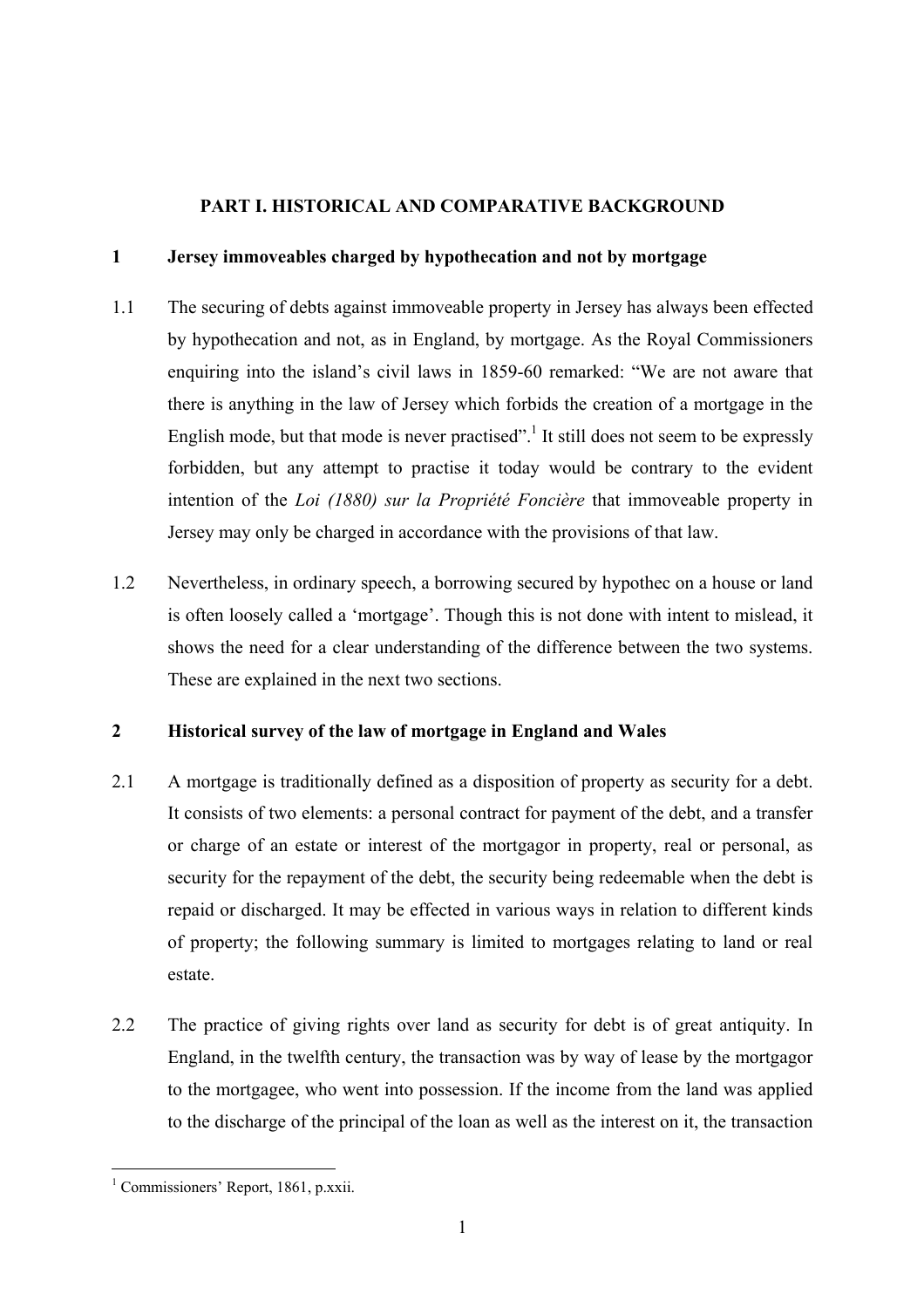was called *vivum vadium* (*vif gage*, live pledge), because it was self-redeeming; if the mortgagee took the whole income in discharge of the interest only  $-$  a practice which, though not unlawful, was regarded by the Church as sinful – it was called *mortuum vadium* (*mort gage*, dead pledge). In either case, if the money was not repaid by the time the lease expired, the mortgagee took the fee simple.

- 2.3 These transactions were not wholly satisfactory to the mortgagee as the seisin that he acquired was not protected by law, and it was also doubtful whether a term of years could validly be enlarged into a fee simple. Gradually, therefore, mortgages of freehold land came to be made by conveyance of the fee simple, subject to the mortgagor's right to re-enter and determine the mortgagee's estate if the money was repaid on the named date. This was the usual form in the late Middle Ages; but by the seventeenth century the intervention of equity had brought about an important change. At common law, if the mortgagor was a single day late in repaying the money, he forfeited his land to the mortgagee while still remaining liable for the debt. This was repugnant to the courts of equity, which took the view that the object of a mortgage was only to give the lender security for the repayment of his loan and not to allow him to profit from the fee simple; above all, he ought not to be able to retain his security as well as claiming payment of the money. So the doctrine became established that the mortgagor had a right in equity to redeem his property from the mortgagee on payment of the principal with interest and costs, even though the date fixed for repayment had passed.
- 2.4 This right, called the equity of redemption, paved the way for the modern type of mortgage under which the mortgagor remains in possession of the property. However, since an unfettered right to redeem would obviously have nullified the object of the mortgage, which was to enable the mortgagee to recover his capital, it was necessary for the right to be limited. The courts achieved this by a decree of forfeiture for which the mortgagee had to apply, a process known as foreclosure. The effect of the decree was to destroy the mortgagor's equity of redemption, leaving the mortgagee owner of the property both at law and in equity. To guard against oppressive foreclosures, the court would order a sale instead if the value of the property greatly exceeded the amount of the debt: the mortgagee then received only the balance due to him.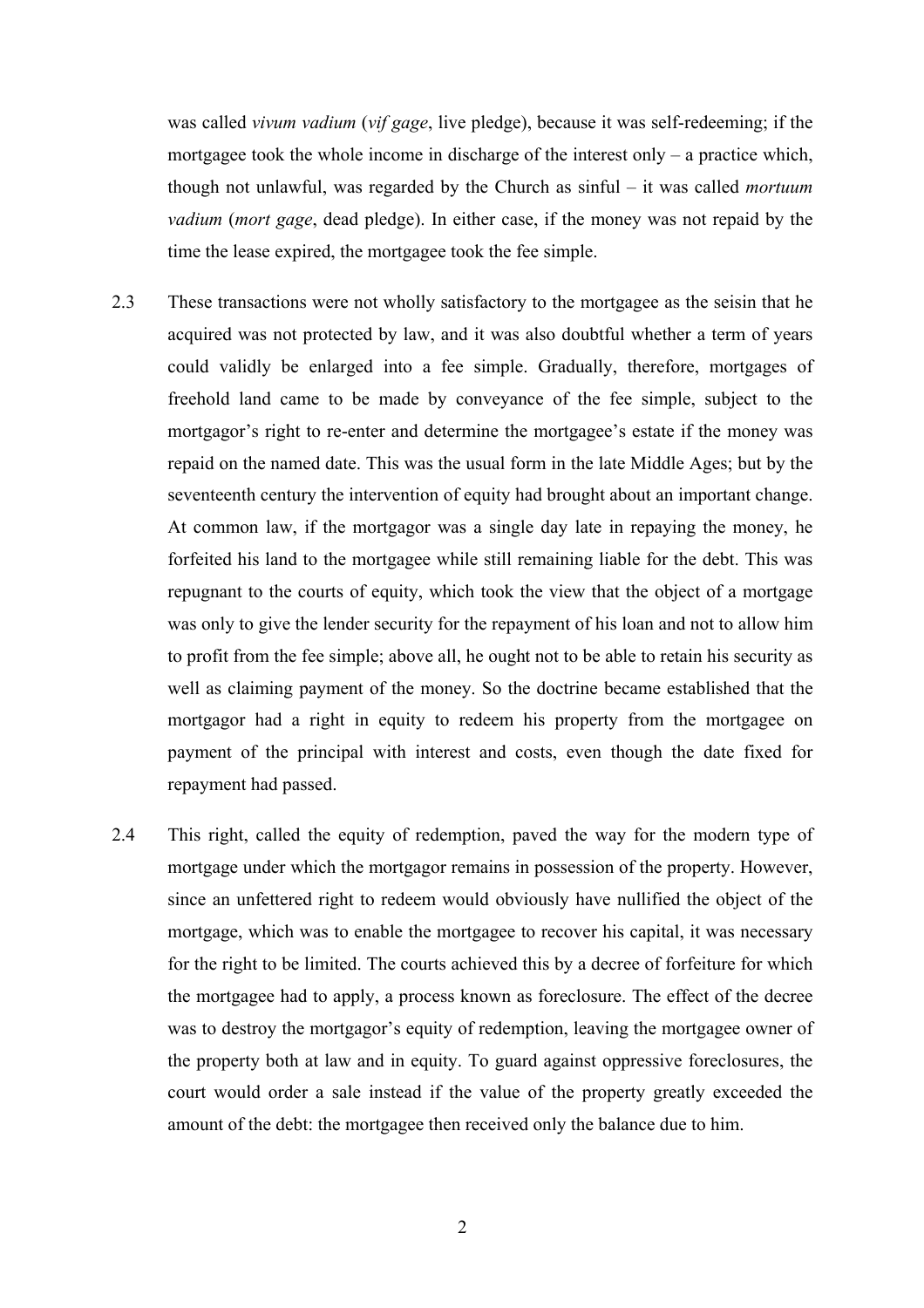- 2.5 Immediately prior to the reforms introduced by the Law of Property Act 1925, the system of mortgage had thus developed to become a conveyance of the fee simple to the mortgagee by way of security, subject to the mortgagor's equity of redemption. The latter was not a mere right but an equitable estate or interest in the property, comprising the mortgagor's right of ownership subject to the mortgage; it could thus itself be mortgaged, and in fact second and subsequent mortgages of freeholds were normally mortgages of the equity of redemption, since the fee simple was held by the first mortgagee. This meant that only the first mortgage was a legal mortgage, all subsequent ones being necessarily equitable, as there could be no legal mortgage of something that existed only in equity.
- 2.6 The Law of Property Act 1925 abolished the creation of legal mortgages of freeholds by conveyance of the fee simple and provided instead for them to be created either –
	- (a) by a demise for a fixed term of years (usually 3,000 years) subject to a provision for cesser on redemption, i.e. a provision that the term was to cease when the loan was repaid; or
	- (b) by a charge by deed expressed to be by way of legal mortgage.
- 2.7 Mortgages of leaseholds were likewise henceforth to be granted either by sub-demise for a fixed term of years subject to cesser on redemption, or by charge by deed expressed to be by way of legal mortgage. The former had already been the usual method before 1925: the alternative of assigning the lease to the mortgagee with a covenant to reassign was seldom used as it created privity of estate between the landlord and the mortgagee, who thus became liable on such of the tenant's covenants in the lease as ran with the land, including the obligation to pay rent.
- 2.8 Since a mortgage by demise for a term of years left the freehold reversion of the property in the mortgagor, he retained the legal fee simple and could grant further terms of years out of it. Successive legal mortgages could therefore be created by granting a series of leases each one day longer than the preceding lease, so that each mortgagee had a reversion on the prior mortgage term. On the other hand, the fact that the mortgagor retained the legal freehold estate meant that he could not at the same time have an equitable estate co-extensive with it. The equity of redemption therefore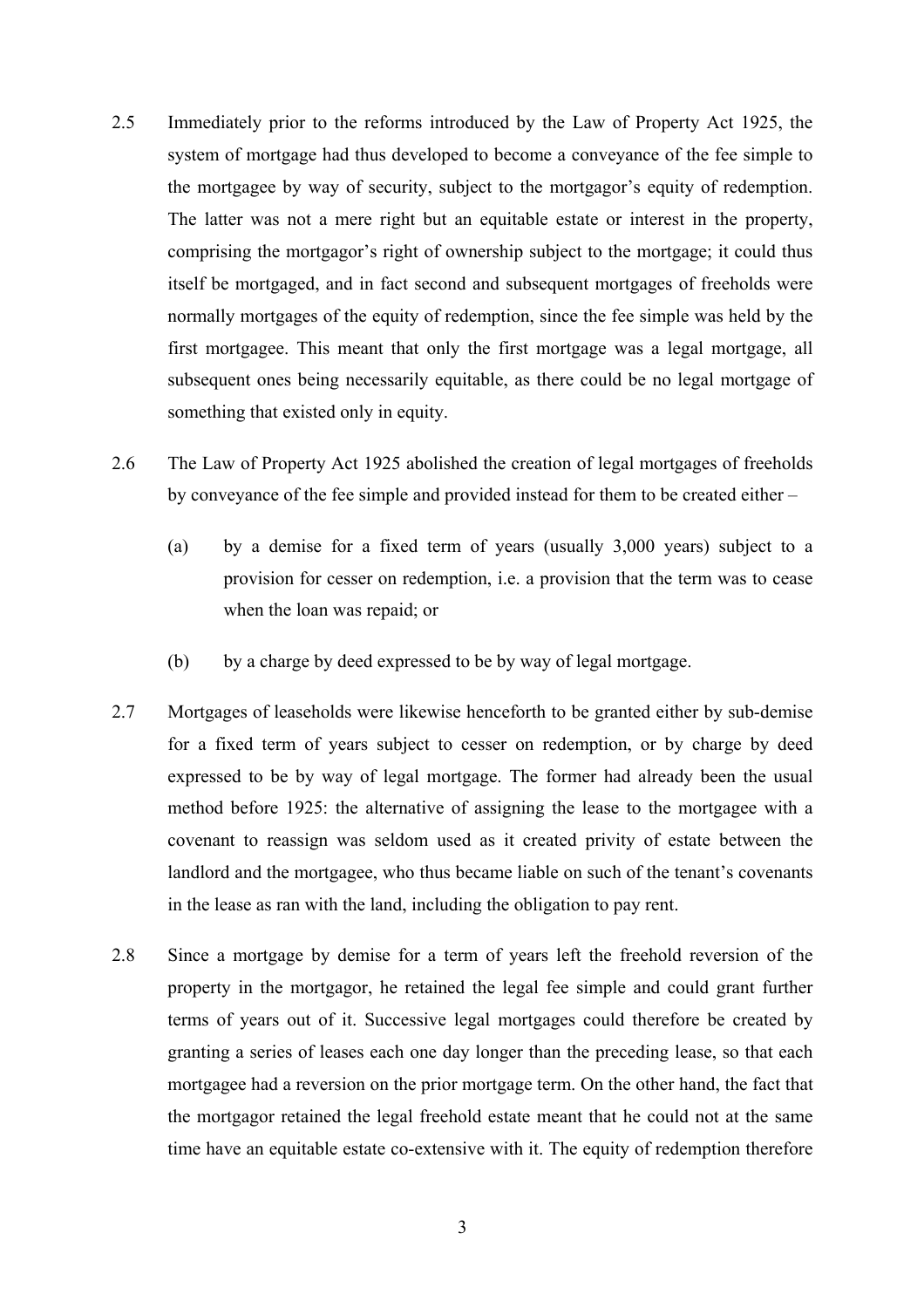no longer constituted an equitable estate or interest but subsisted only as a right in equity to redeem the property, this right being attached to his legal freehold estate.

- 2.9 A chargee by deed expressed to be by way of legal mortgage has the same protection, powers and remedies as a mortgagee by demise. However, a deed of charge does not convey any proprietary right to the chargee, so the borrower retains the full title instead of being left with only the nominal reversion. The charge, instead of demising the property, merely states that the borrower, as beneficial owner, charges it by way of a legal mortgage with the payment of the principal, interest and any other moneys secured by the charge.
- 2.10 Of the two methods, the legal charge soon became widely preferred for its greater convenience and is now universal. Mortgages by demise have not been abolished and in theory could still be created, but they have been rendered obsolete by the combined effect of sections 4 and 23 of the Land Registration Act 2002. Under section 23, only a mortgage by legal charge is acceptable in respect of registered land; and section 4 provides that any transfer or mortgage of either the freehold or a leasehold for more than seven years of land that is not registered induces compulsory registration. Formerly a charge certificate was issued to the lender by the Land Registry, but these certificates, along with land certificates, are no longer required to be produced as evidence in court proceedings and have been discontinued as part of the move towards electronic conveyancing which is one of the objectives of the 2002 Act.
- 2.11 Though a charge by way of legal mortgage gives rise to exactly the same rights as a mortgage by demise, and the terms 'charge' and 'mortgage' are in practice often used interchangeably, there is a conceptual difference between the two. A mortgage by demise embodies the common law principle of a transfer of an estate in property which the mortgagor retains a right to redeem when the debt is extinguished; whereas a charge involves no transfer of title and so has no need to provide for redemption, but merely gives the chargee a right of recourse to the charged property as security for the loan. For more on this, see below at 3.6-7.
- 2.12 A legal mortgagee or chargee has the following ways of enforcing his security:
	- (a) By sale. A mortgagee has no right either at common law or in equity to sell the mortgaged property free from the equity of redemption, but a statutory power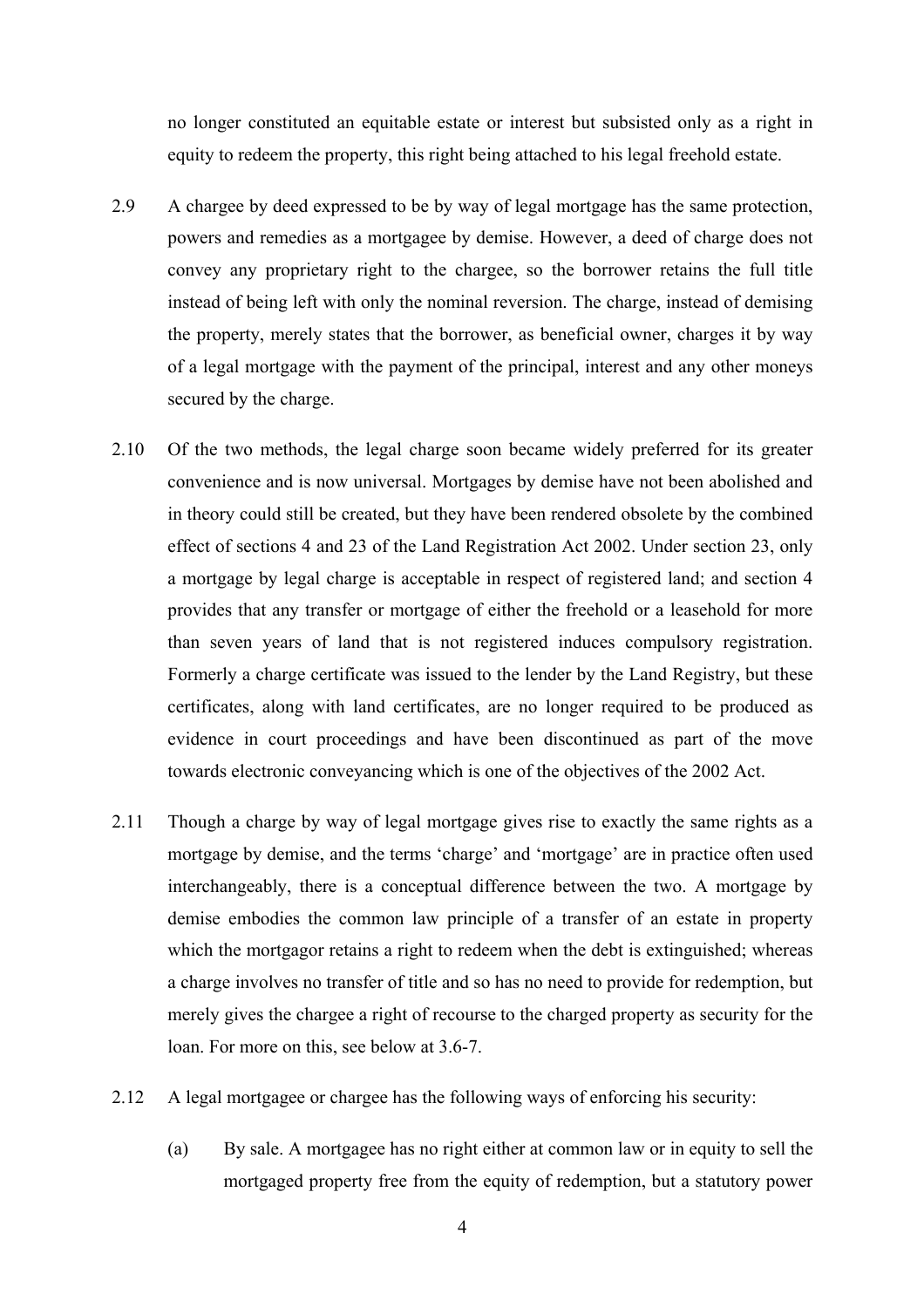of sale was provided in the Conveyancing Act of 1881 and is now contained in sections 101-107 of the Law of Property Act 1925.<sup>2</sup> This power does not arise until the date for repayment of the mortgage money has passed (or, in the case of a mortgage repayable by instalments, as soon as any instalment is in arrear); and it does not become actually exercisable until either –

- (i) notice requiring payment of the money has been served on the mortgagor and default has been made in payment of it, or of part of it, for three months after such service; or
- (ii) some interest under the mortgage is in arrear and unpaid for two months after becoming due; or
- (iii) there has been a breach of some provision in the mortgage deed or under the Law of Property Act 1925 which is a breach other than nonpayment of principal or interest.

The Act sets out in detail what the mortgagee may and may not do in the exercise of his power of sale; overall, he is given a wide discretion. He is not a trustee for the mortgagor in respect of the power of sale itself, but he is a trustee of the proceeds of sale.

- (b) By foreclosure (see above, 2.4). This right, likewise, does not arise until the legal date for redemption has passed. Proceedings for foreclosure must be taken in court and the decree is granted in stages, in the form of an order *nisi* which is made absolute on subsequent application provided the right to redeem has not been exercised.
- (c) By entering into possession. This is a right of the mortgagee which arises immediately upon execution of the mortgage deed, unless the deed expressly provides for possession by the mortgagor until default. In practice, it is as a remedy in case of default that the right is used; but it has the drawback that a mortgagee in possession becomes the manager of the property and has to account to the mortgagor not only for the rents and profits that he actually receives but also for those he could have received by greater diligence.

<sup>&</sup>lt;sup>2</sup> It is also possible, though unusual, for an express power of sale to be inserted in the mortgage deed.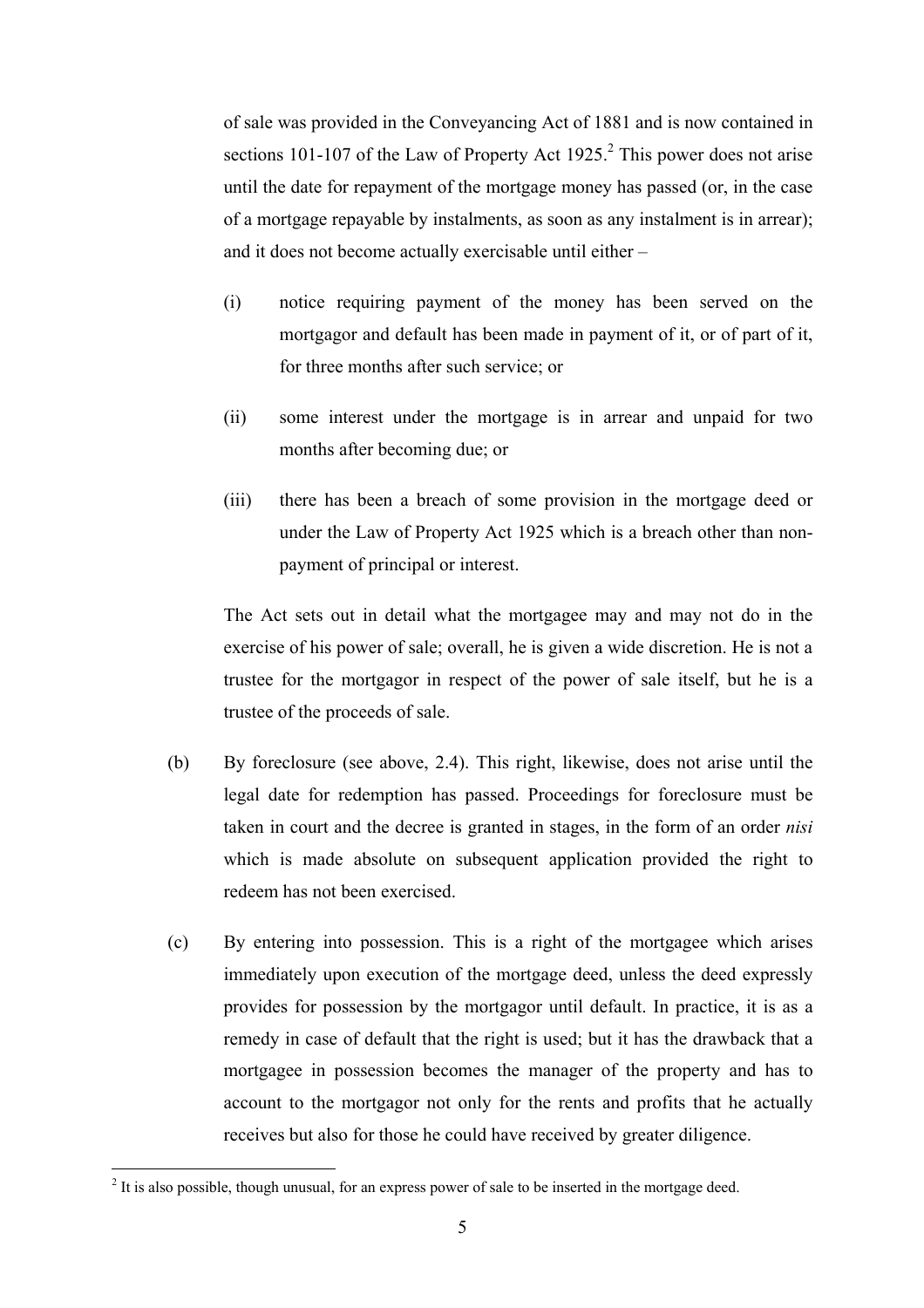- (d) By appointment of a receiver. This is a statutory power exercisable in the same circumstances as the power of sale, and is extensively used in practice. Its advantage over going into possession is that the mortgagee can take the property out of the mortgagor's control without having to assume any responsibilities towards him. The duty of a receiver to account for money received is laid down by statute, with a prescribed order of priority in making payments which respects the established priority of all mortgages affecting the property.
- 2.13 If a mortgagor has no legal estate in the mortgaged property but only an equitable interest, the mortgage itself must necessarily be equitable. The 1925 legislation did not affect the form of this type of mortgage, which is still made by a conveyance of the equitable interest with a proviso for reconveyance. An equitable charge is created if property is appropriated to the discharge of a debt or other obligation without any change of ownership either at law or in equity (for example, if the owner charges money on the property by simple written contract or by will). Equitable mortgagees and chargees have most of the rights of their legal counterparts; but, having no legal estate, they cannot enter into possession other than by agreement, and, though an equitable mortgagee can foreclose in the same way as a legal mortgagee, an equitable chargee cannot, because his charge conveys no legal or equitable interest. Also, though an equitable mortgagee or chargee by deed has the statutory power to sell the property, it is not clear that this enables him to convey the legal estate to the purchaser.

## **3 Hypothecation – the civilian alternative**

3.1 In Roman law the earliest form of real security was a conveyance subject to a covenant to reconvey on payment of the debt, much as in the late medieval English mortgage (see above, 2.3). This was called *fiducia* (more properly *mancipatio cum fiducia* or *in jure cessio cum fiducia*, depending on the mode of conveying the mortgaged land to the creditor). It was very disadvantageous to the debtor, as the law gave him no right of redemption: if the creditor sold the property in breach of the covenant, the debtor's only remedy lay against the creditor personally.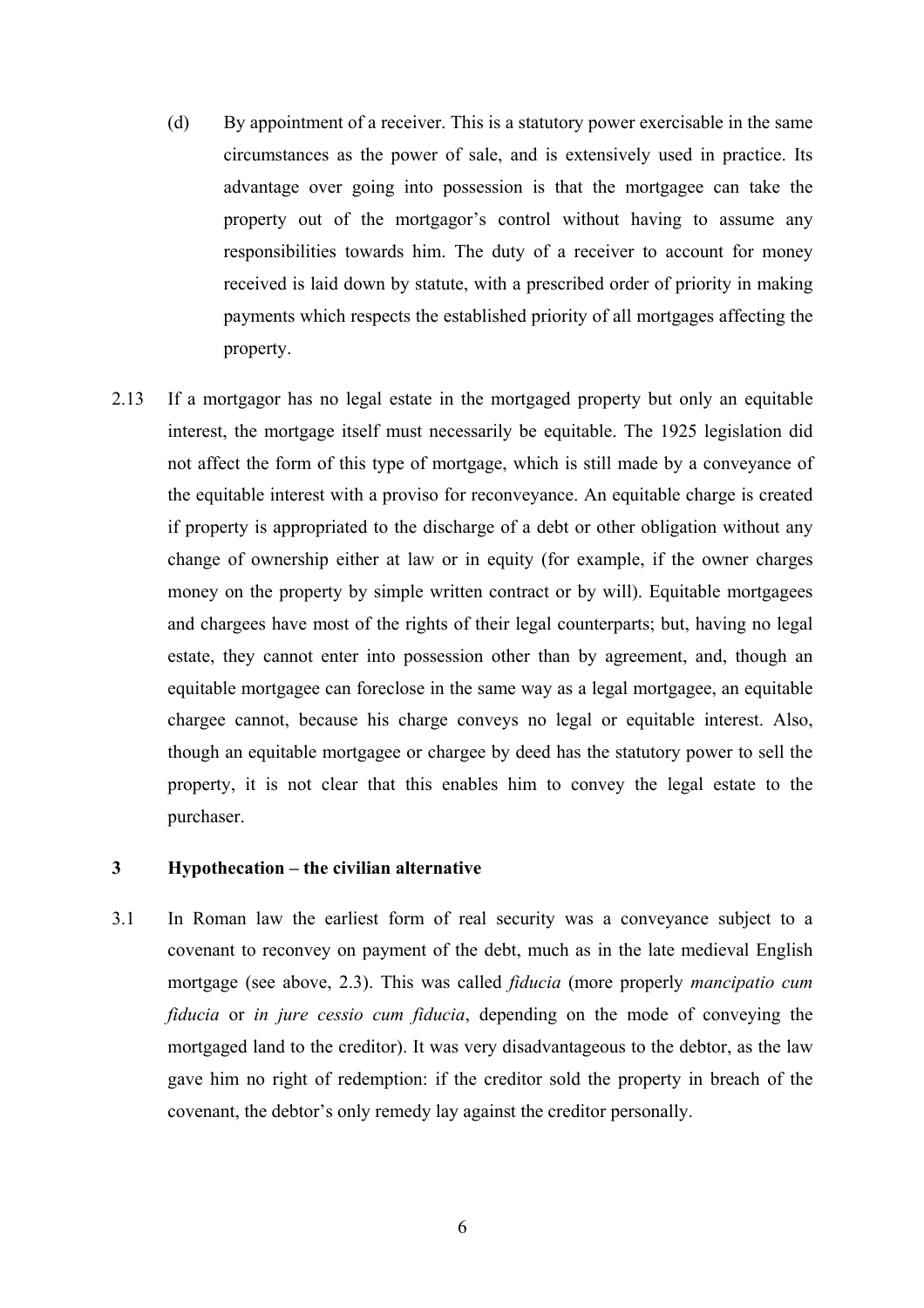- 3.2 Later, as the old formal methods of conveyance fell out of use in favour of simple delivery, *fiducia* was superseded by *pignus* (pledge), which did not involve a transfer of ownership but only of possession. For the debtor, however, this still had the drawbacks inherent in any system that involved handing over property as security for a loan. In the case of land, with which we are concerned here, he was (or was liable to be) deprived of its fruits and thus denied a part of the means of repaying the loan; also, since obviously the land could not be delivered as security to more than one creditor at a time, successive mortgages were impossible. The Roman solution to these problems was the *hypotheca*, a variant of *pignus* that gave the creditor neither ownership nor possession. The creditor merely held a charge against the property applied as security for the loan, which gave him rights over it in order of priority relative to the debtor's other creditors. If two or more debts to different creditors were hypothecated on the same piece of land, the earlier hypothec simply took priority over the later.
- 3.3 Partly, no doubt, because *hypotheca* is a Greek word, the hypothec itself has traditionally been perceived as a Greek institution adopted into Roman law. Thus Basnage, in his *Traité des Hypothèques* of 1681: "*cela fut premierement introduit, & pratiqué par les Grecs, & depuis les Romains empruntèrent d'eux & le nom & la chose*".3 He goes on to describe the Greek custom of bringing the existence of a hypothec to the attention of other creditors by posting a notice on the land itself – a practice adequate (he says) in an era of short-term loans seldom exceeding the value of the security, but not one that would have been acceptable in his own day when properties were heavily encumbered with perpetual *rentes*. 4 However, modern textbooks on Roman law reject the theory that the Roman hypothec was of Greek origin and insist that it evolved from *pignus*, not acquiring its Greek name until later.<sup>5</sup> It is, of course, from Roman law that the hypothec has been inherited by modern civil law systems, of which Jersey law in this area ranks as one.

<sup>&</sup>lt;sup>3</sup> 'This was first introduced and practised by the Greeks, and later the Romans borrowed from them both the name and the thing.' Basnage, *Traité des hypothèques* (Rouen, 1681), p.3. <sup>4</sup> *Ibid.*, pp.4-6.

<sup>&</sup>lt;sup>5</sup> See for example Lee, *The Elements of Roman Law* (4<sup>th</sup> edn., 1956), p.177; Nicholas, *Introduction to Roman Law* (1969), pp.151-2. Nicholas goes so far as to say that the use of the words *pignus* and *hypotheca* to denote pledges respectively with and without possession is only allowable "provided the conclusion is not drawn that there were two distinct institutions" (p.152). The Romans seem not to have given any public notice of hypothecation at all until the first steps towards a system of registration were taken in A.D.472 (Nicholas, p.153, and see also Zimmermann, *The Law of Obligations* (1990), p.116).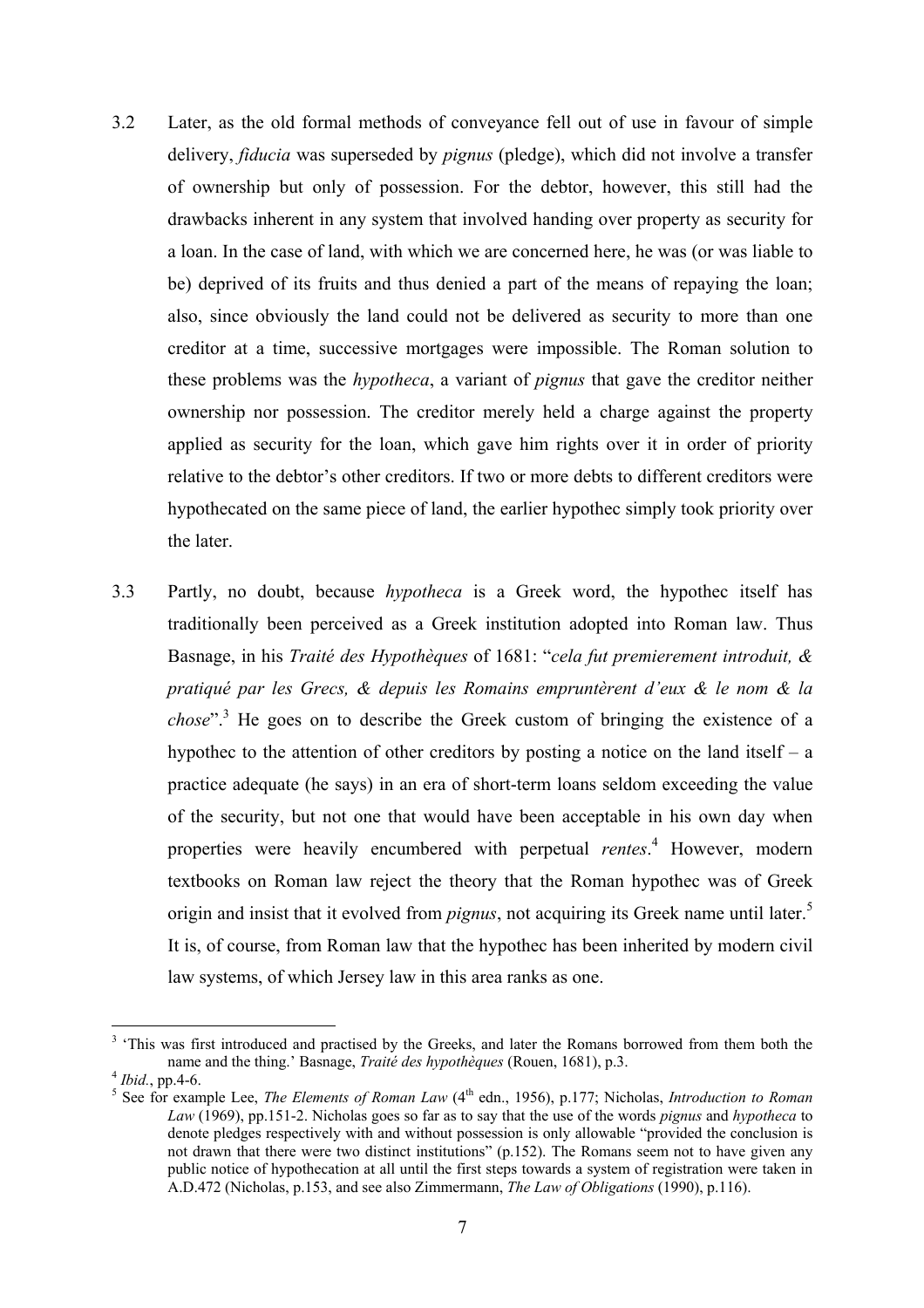- 3.4 The concept of hypothecation had a flexibility that made it readily adaptable to different needs. Hypothecs could be charged either on the debtor's property in general or on specific assets, and it was not long before the scope of a general hypothec was expanded to embrace after-acquired property, at first by express designation and then by default in the absence of a stipulation to the contrary.<sup>6</sup> This was the basis of the position in French law before the Revolution,<sup>7</sup> and the hypothecation of future assets survives in the French-based *Code Civil* of Lower Canada (Quebec), though abolished in that of France itself (see below, 4.6). In Jersey, the customary law went to the extreme of making universal hypothecation an absolute and inflexible rule which not only prevented the charging of specific properties but secured the guarantee of every transaction in immoveable property as a perpetual hypothec on all the transactors' existing and future assets, thus negating many of the original benefits of hypothecation until the law was changed in 1880 (below, 4.1-5).
- 3.5 Alongside the creation of 'conventional' hypothecs by agreement (*conventio*) between debtor and creditor, the Romans found another application for the hypothecary principle in what were called 'legal' or 'tacit' hypothecs, brought silently into being by operation of law to guarantee an interest or entitlement. A minor, for example, had a tacit hypothec on the property of his guardian, and a legatee had one on the testator's property in the hands of the heir at law. Subsequent civil law systems have retained this type of hypothec for a variety of purposes, but terminology has not been consistent. Pothier, writing of the law of eighteenth-century France, differentiates *hypothèques conventionnelles* created by agreement, *hypothèques légales* resulting from court judgments, and *hypothèques tacites* generated by mere operation of law. The Napoleonic *Code Civil* drops the term *hypothèque tacite*: instead, the hypothec created by operation of law becomes the *hypothèque légale* and the type resulting from a court judgment – a form apparently not known in Roman  $law<sup>8</sup> -$  is renamed *hypothèque judiciaire*. This classification was adopted in Jersey in 1880 by the *Loi sur la Propriété Foncière*, but the Quebec code still differs, recognizing conventional and legal hypothecs only and combining both judicial and 'tacit' hypothecs under the definition of *hypothèque légale*.

 6 Basnage, *loc.cit.* <sup>7</sup>

<sup>&</sup>lt;sup>7</sup> Pothier, *Traité de l'hypothèque* (*Oeuvres complètes*, 1821, tome 20), p.178.<br><sup>8</sup> "*L'hypothèque judiciaire est purement de notre droit français; elle était inconnue dans le droit romain . . ."* Merlin, *Répertoire de Jurisprudence*, 5e édn., t.xiii (1826).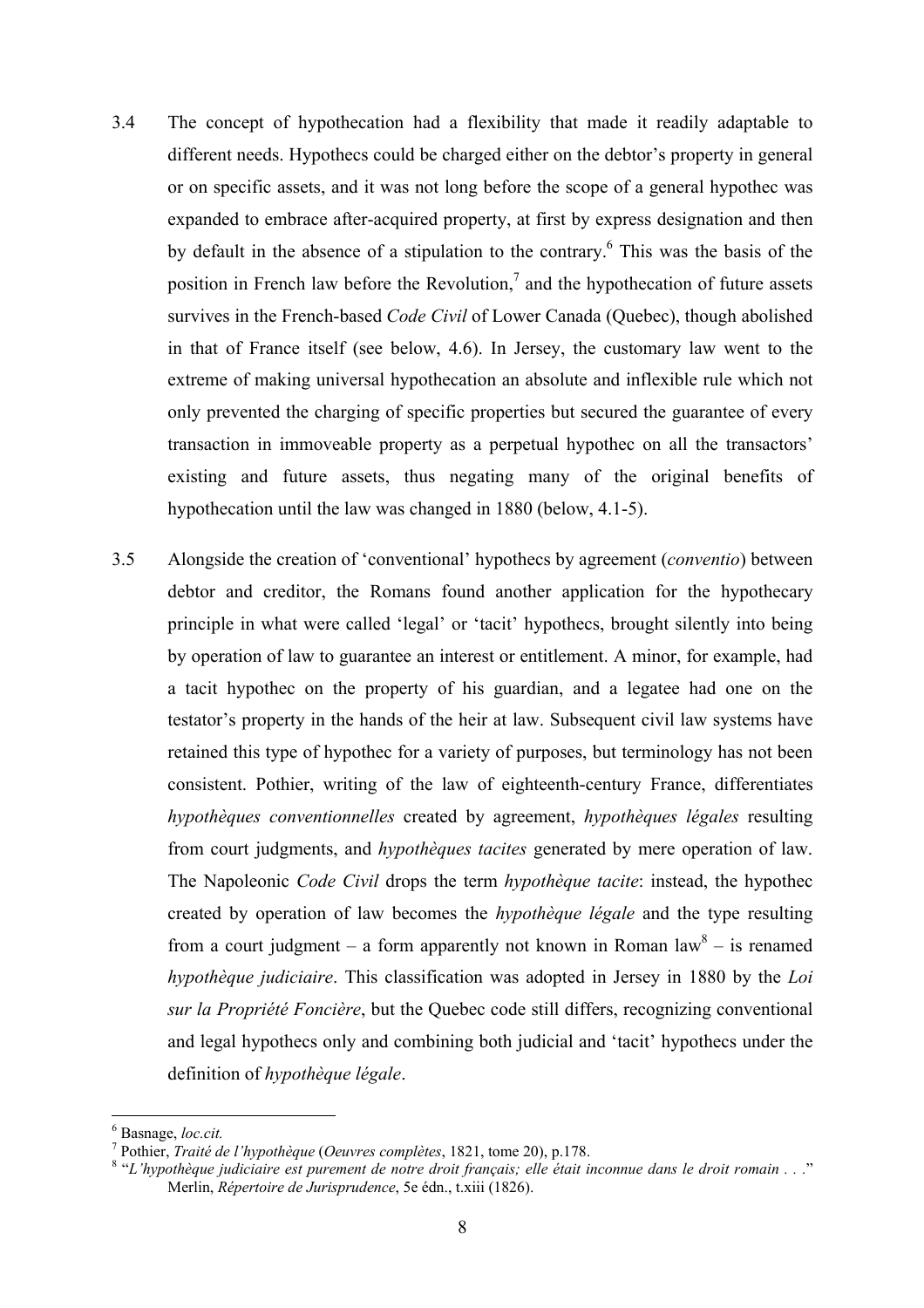3.6 From the short historical survey of mortgage and hypothec in this and the preceding section, it will be seen that they are rooted in different legal concepts. Whereas a mortgage is, or used to be, a transfer or assignment of property as security for a debt, a hypothec is a *droit réel accessoire* attached to the debt itself. It is a real right (*jus in*   $re)$  in that it subsists in the property on which it operates as a charge,  $9$  but it is merely an 'accessory' or supporting right, existing for no other purpose than to effect the charge. These, says Basnage, are the principles to be inferred from the practice of his time with regard to hypothecs:

Le premier [de ces principes] est que l'hypothèque emporte de soy un droit réel & un droit de suite sur le fond hypothéqué, jus reali quod fundum sequitur adversus quemcumque possessorem . . .

Le second est que l'hypothèque ne peut subsister si la substance de l'obligation principale ne demeure  $\&$  ne subsiste . . .<sup>10</sup>

The second of these principles is restated plainly in the modern Quebec code: "*L'hypothèque n'est qu'un accessoire et ne vaut qu'autant que l'obligation dont elle garantit l'exécution subsiste*". 11 Though a debt or obligation can exist without having a hypothec attached to it, no hypothec can exist independently of an obligation or continue to exist once the obligation is paid off.

3.7 Meanwhile the English mortgage, growing from entirely different roots in the common law, has evolved to the point where, in most practical respects, it resembles a hypothec. The rights secured originally by conveyance or demise of the mortgaged property are now secured instead by legal charge, which, as has not escaped observation, is a hypothec in all but name.<sup>12</sup>

<sup>&</sup>lt;sup>9</sup> Pothier, Traité de l'hypothèque, p.177.

<sup>&</sup>lt;sup>10</sup> 'The first [of these principles] is that the hypothec of itself bears a real right and a right to pursue the thing hypothecated against whomsoever may possess it . . . The second is that the hypothec cannot subsist if the substance of the principlal obligation does not endure and subsist.' Basnage, *Traité des* 

<sup>&</sup>lt;sup>11</sup> *Code civil du Québec*, 1991, art. 2661.<br><sup>12</sup> "The charge by way of legal mortgage ... is in substance pure hypothec; though technically it is rather awkwardly tied up with the mortgage by long term …" Buckland and McNair, *Roman Law and Common Law* (ed. Lawson, 1965), p.317.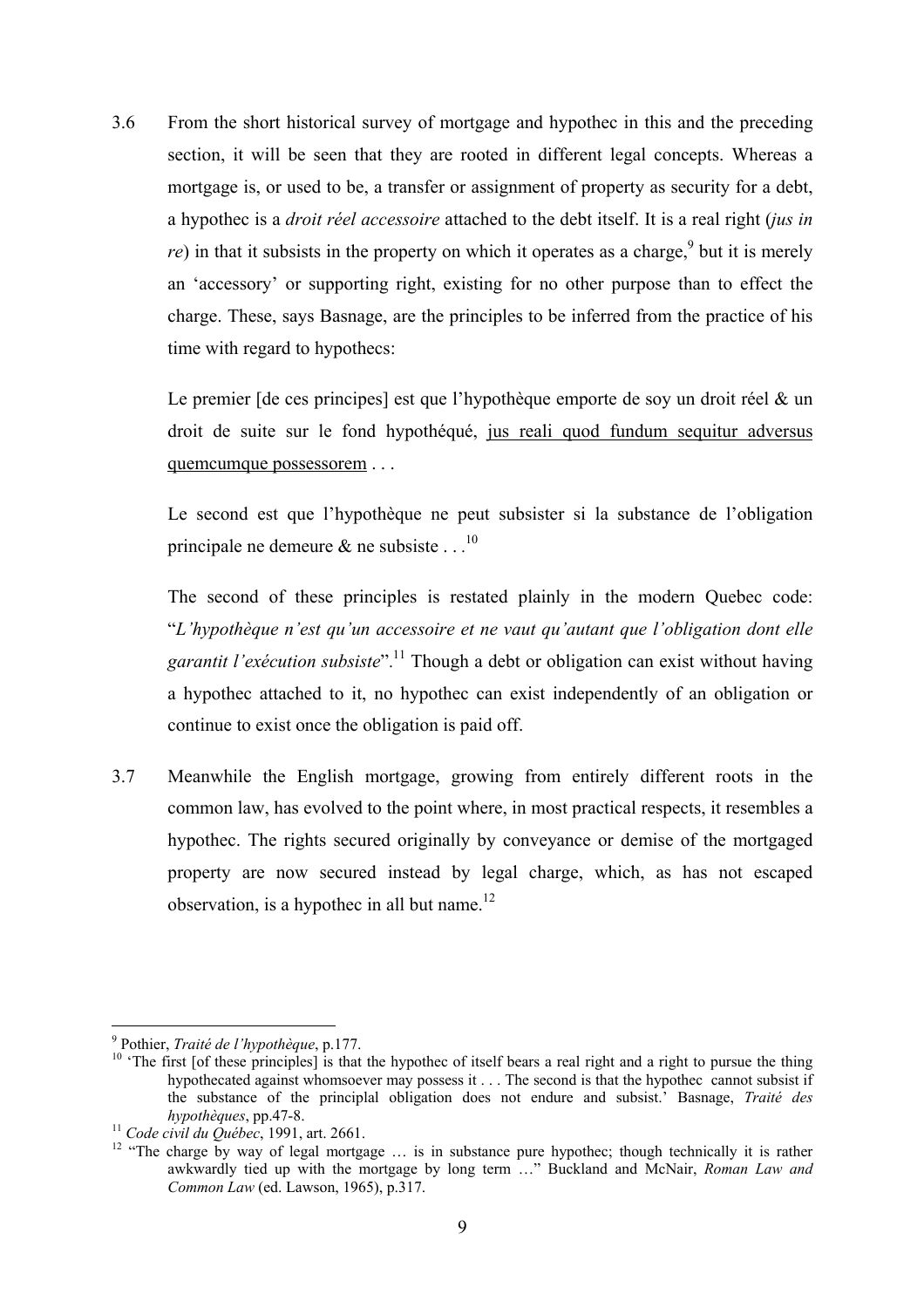#### **PART II. DEVELOPMENT OF HYPOTHECATION IN JERSEY**

#### **4 The position in Jersey before 1880**

- 4.1 With a few exceptions, every contract conveying Jersey immoveable property contains a clause of reciprocal *fourniture et garantie* whereby the vendor guarantees good title to the property conveyed and the purchaser guarantees his own obligations under the contract. Until 1880 this clause had the effect of securing the guarantee as a hypothec on all the vendor's existing and future assets, moveable and immoveable, and in most cases on those of the purchaser also. This hypothec lasted for ever, its amount was unlimited, and it could not be extinguished either by prescription or by money payment: as far as immoveables were concerned, once a guarantee became attached to a property it remained attached to it in the hands of all subsequent owners.13 Thus if, for example, A sold to B for £100 a plot of land on which B then built a large house, and B was later dispossessed by reason of some fault of title, B had a claim against A not merely for the £100 he had originally paid for the land but for the full cost of the house he had built on it; and this claim was hypothecated on all the property owned by A at the time of the dispossession and on all that A had owned at the time of the sale and subsequently disposed of, no matter how many times it had since been sold on.
- 4.2 To make matters worse, immoveables included not only land and buildings but also *rentes*, an ancient form of fixed annual charge on land. Not only were these, too, hypothecated with the guarantee of every realty transaction of their present and past owners, but the vendor of a *rente* guaranteed payment of it in perpetuity (though the obligation might be reduced after forty years); and, by virtue of a provision in the *Loi (1832) sur les Décrets*, all *rentes* created after that date were irredeemable. The nearest that could be got to discharging them from the property on which they were due was for the debtor to 'assign' to the owner of the *rente* an equivalent sum of *rente* to receive from someone else. This assignment did not release the debtor but merely delegated the obligation: the original *rente*, though it became dormant, was not extinguished and there were certain circumstances in which it would revive. Also, the

<sup>&</sup>lt;sup>13</sup> Moveable assets, unlike immoveables, could not be pursued into the hands of third parties, but the guarantee attached to them was automatically transferred to the proceeds of their sale and to any assets that were acquired subsequently.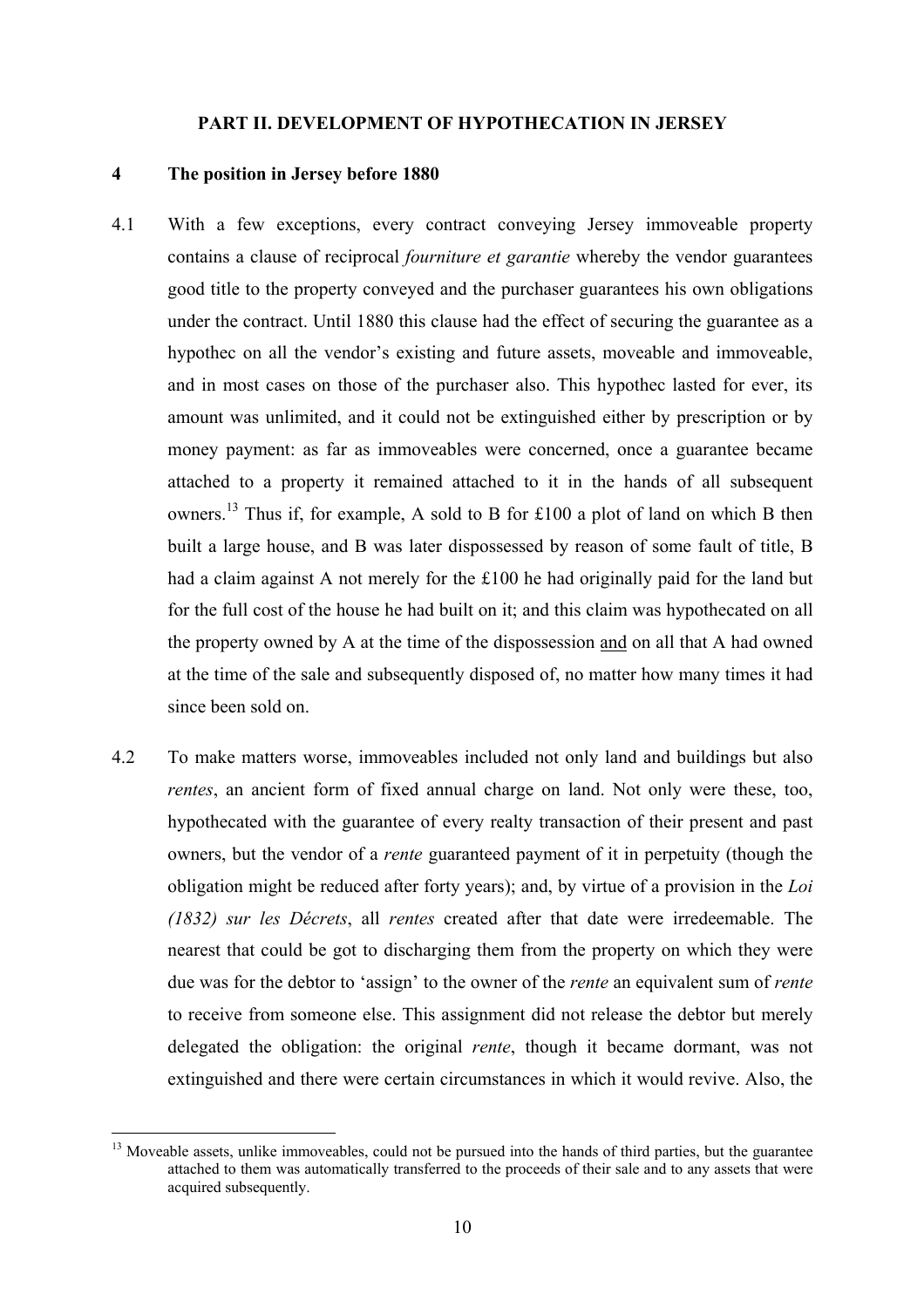assignment hypothecated all the existing and future property of the assignor for his perpetual guarantee of the *rente* that he assigned.

- 4.3 The effect of this system was to lump together all of a person's real property transactions in an indivisible whole. It was impossible for anyone to buy a property without becoming involved in all the realty transactions of the vendor and being enmeshed by the web of guarantees attaching to whatever other property remained in the vendor's hands. Nor could individual properties or parcels of land be separately hypothecated. Judgments of the Royal Court for the payment of a fixed sum of money, or by which a person acknowledged his indebtedness in such a sum, could be registered to create an *hypothèque judiciaire*, but this hypothec was a general one that bore on all the real property of the debtor.
- 4.4 It followed from all this that in a bankruptcy the whole of the debtor's property, however extensive, had to be disposed of in one lot. This was done by the procedure known as a *décret*, whereby creditors and other persons who had transacted with the debtor were called in turn, in ascending order of precedence – first the unsecured creditors as a group, then the hypothecary creditors and transactors in reverse date order – and required either to take over the whole of the debtor's property or to renounce their rights or claims.14 Whoever accepted the property – the *tenant après décret*, as he was called once formally invested with it by the Royal Court – had to assume liability for all prior charges on it. However, it was often difficult to find anyone willing to accept the *teneure*: the owner of a property might well opt to renounce it rather than take over all the other realty of the person from whom he had bought, overburdened with *rentes* as that realty would almost certainly be. So all the debtor's transactions might be exhausted without finding a *tenant*, in which case the unpicking process was carried back further by holding a *décret* on the property of the debtor's ancestors or predecessors in title.
- 4.5 As may be imagined, the social effects of the system were disastrous. It meant that no purchaser of a house or land in Jersey ever had security of tenure, since he could be

<sup>14</sup> Originally a *décret* could only follow a voluntary *cession générale* by which the debtor abandoned all his moveable and immoveable property to his creditors. Stubborn debtors, however, might refuse to make *cession* despite being imprisoned on bread and water; so in 1832 the Royal Court was given the power to adjudge the debtor's property renounced involuntarily so that a *décret* could proceed. For more on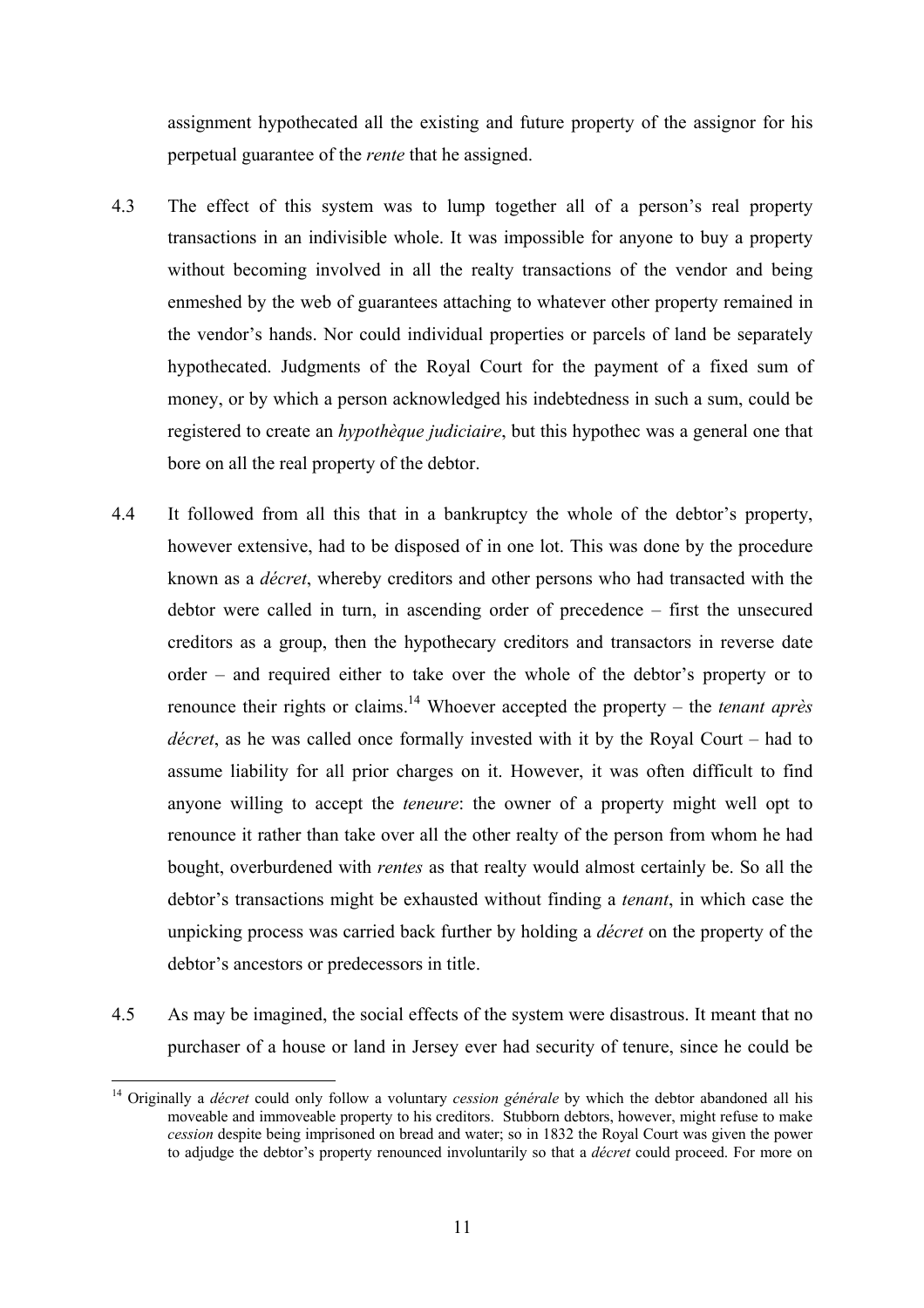dispossessed at any time, even after many years' peaceful possession, through a *décret* of the property of the vendor or of other persons with whom the vendor had transacted. This made people reluctant to buy real property for cash, which they would have no hope of recovering should they lose the property in this way. Nearly all sales were effected wholly or partly in *rente*, and most involved the creation of fresh sums as well as the assignment of existing ones. Since the sums newly created were irredeemable, the amount of *rentes* in existence rose inexorably and properties became ever more grossly overburdened with them.

4.6 Interestingly, the principle whereby all of a person's existing and future assets are pledged for the fulfilment of his obligations has survived in the modern civil codes of France and Quebec. It does not, however, operate as a hypothec on the assets as it did in Jersey before 1880 but merely forms part of the framework within which hypothecs and other privileged claims are defined.<sup>15</sup> Thus it does not inhibit the hypothecation of individual properties. In France the *Code Civil* allows only immoveable property and ships to be hypothecated: *meubles* are not hypothecable, <sup>16</sup> nor, in principle, are future assets, though the latest revision of the Code creates wide exceptions.<sup>17</sup> The Ouebec law allows the hypothecation of all kinds of property, moveable and immoveable, corporeal and incorporeal, present and future; a hypothec on moveables may be created with or without delivery of possession, and individual debtors and creditors also have a general power to contract out of the principle of common pledge by limiting the security for the debt to a designated property.<sup>18</sup>

## **5 The Loi (1880) sur la Propriété Foncière and subsequent amendments**

5.1 The Quebec code might, perhaps, have served as a model for the reform of the law in Jersey; but the man who took up the cause of that reform had other ideas. Robert Pipon Marett was convinced that the evils of the old system could only be remedied by legislation that was both radical and prescriptive. It was a goal that would take him many years to achieve, for there were powerful vested interests opposed to change. By the time his *Loi sur la Propriété Foncière* finally reached the Jersey statute book

these and other pre-1880 insolvency procedures see Jersey Law Commission Consultation Paper No.2, *Dégrèvement* (October 1998), Chapter 2.<br><sup>15</sup> *Code Civil Français*, arts. 2284-5; *Code Civil du Québec*, art. 2645.<br><sup>16</sup> *C.C.F.*, arts. 2397-9.<br><sup>17</sup> *C.C.F.*, arts. 2419-20.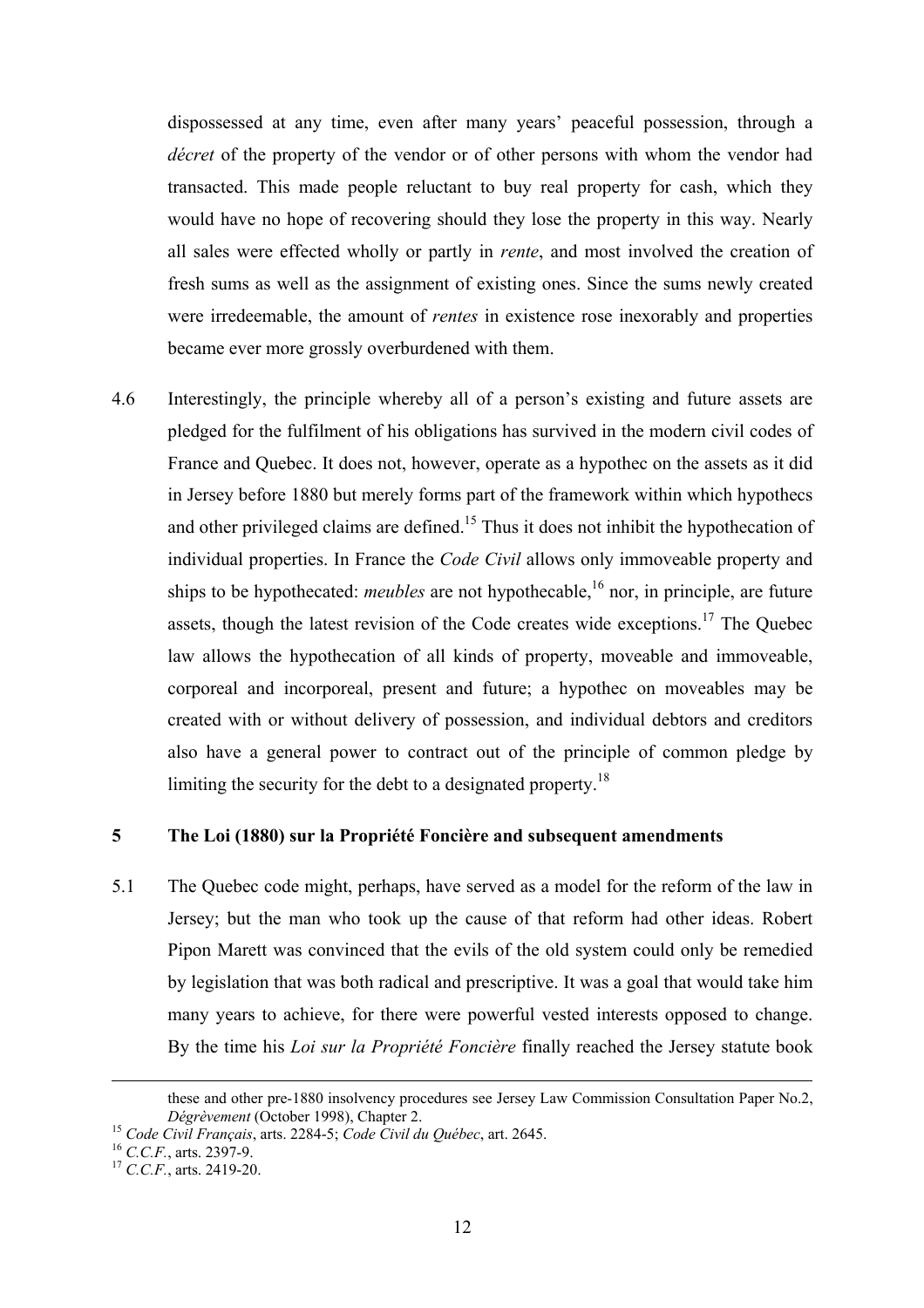early in 1880, Marett was on the point of becoming Bailiff and receiving his knighthood; but his first *projet* of the law had been drafted before his appointment as Solicitor General in 1858, and the discussion of it that fills twenty pages of evidence before the Royal Commissioners of 1859-60 obviously relates to a set of proposals very similar to those that were to be enacted twenty years later.<sup>19</sup>

- 5.2 Instead of modifying the universal guarantee system with derogations and contracting-out powers, Marett abolished the system altogether in relation to property to which its owners became entitled after his law came into force. In its place came a new system of hypothecs based on the French *Code Civil*. As in France, there was a saving provision for the hypothecation of ships; but otherwise all moveable property, as well as *rentes* and future assets, ceased to be hypothecable. Henceforth, with one exception in respect of the *hypothèque légale* for a widow's dower, only *biens-fonds* (corporeal immoveables) could be hypothecated, and the *fourniture et garantie* in respect of a contract no longer hypothecated the guarantor's property unless and until the guarantee was sued on and the judgment registered as an *hypothèque judiciaire*. With the operation of hypothecs thus brought within defined limits it became possible, for the first time in Jersey, to create a hypothec on a specific property or piece of land, clearly identified by both borrower and lender and constituting a distinct *corpus fundi* (or *corps de bien-fonds*). Also, *rentes* created after the law came into force were to be secured strictly on the *fonds* on which they were due, and all existing *rentes* (with a few exceptions which no longer apply) were made reimbursable.
- 5.3 In December 1878, when the law was about to be debated in the States, Marett wrote a letter to the *Nouvelle Chronique de Jersey* newspaper explaining at length the defects of the old law and the reasons for his projected changes. In this *Lettre Explicative*, as it is known, he identifies *biens-fonds* and *rentes* as the two kinds of immoveables that constitute *propriété foncière* in Jersey, and defines *biens-fonds* as 'the soil and that which attaches to it', i.e. buildings – a definition firmly based on the principle that the owner of land owns everything vertically in line with it to the sky above and to the depths of the earth below. This principle was to remain more or less

<sup>&</sup>lt;sup>18</sup> *C.C.Q.*, arts. 2645, 2665 *et seq.* **(2014)** Commissioners' Report, 1861 (Minutes of evidence, questions 11,592-11,837). The discussion is highly informative on the system of guarantee and *décret* as it operated in practice.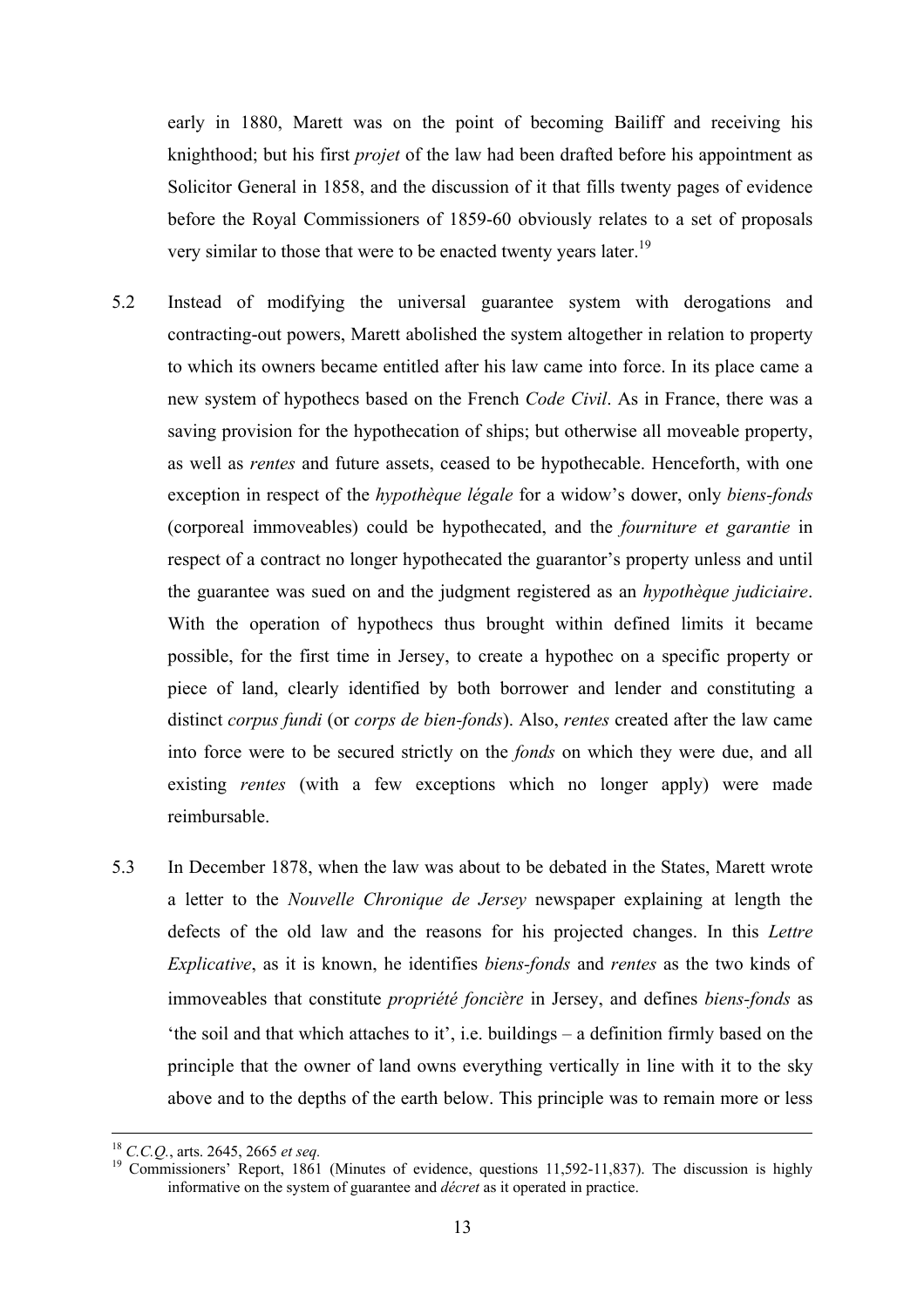intact for another century until the *Loi (1991) sur la copropriété des immeubles bâtis* introduced to Jersey the concept of 'flying freeholds', lots within a building stacked one above another and not physically attached to the soil, each of which is deemed to be a *corps de bien-fonds* for the purposes of the 1880 law. Marett's definition of *biens-fonds* did not include leaseholds: for the hypothecation of these under the *Loi (1996) sur l'hypothèque des biens-fonds incorporels* see below, section 8.

- 5.4 The changes introduced by the 1880 law were not retrospective, except in so far as making *rentes* reimbursable could be considered so. Property that had been in its owner's hands before the law came into force (called *propriété ancienne*, as distinct from *propriété nouvelle* to which title derived afterwards) remained subject to the old system, which was left to wither away gradually by lapse of time. This process is now virtually complete.
- 5.5 Much of the law was devoted to setting up new bankruptcy procedures applicable to *propriété nouvelle*. The most ambitious of these was *liquidation*, by which attorneys were appointed by the Court to get in and liquidate all the debtor's moveable and immoveable assets and distribute the proceeds among the secured and unsecured creditors in order of precedence. This was a more elaborate version of the customary *remise de biens* procedure by which a harassed debtor on the verge of bankruptcy could place his affairs in the hands of the Royal Court in the hope of avoiding a *décret*. The immoveables in a *liquidation* were offered for sale in lots; any that failed to sell, if they were *propriété nouvelle* in the debtor's hands, were subjected to another new process called *dégrèvement*, which was in effect a *décret* conducted separately on each *corps de bien-fonds*. If any *propriété ancienne* remained unsold, a *décret* in the old form was inevitable – in which the purchasers of any other *propriété ancienne* in the *liquidation* had to participate as though they had bought direct from the debtor.
- 5.6 The idea behind *liquidation* was that an equitable accounting process for dealing with immoveable assets, hitherto only possible if the Court granted a debtor the indulgence of a *remise de biens*, should become normal practice in a bankruptcy. Marett feared that the States might consider this a measure too far, and was careful to stress in the *Lettre Explicative* that the provisions for *liquidation* could, if necessary, be dropped without injury to the rest of the law. In fact the States left them in, but experience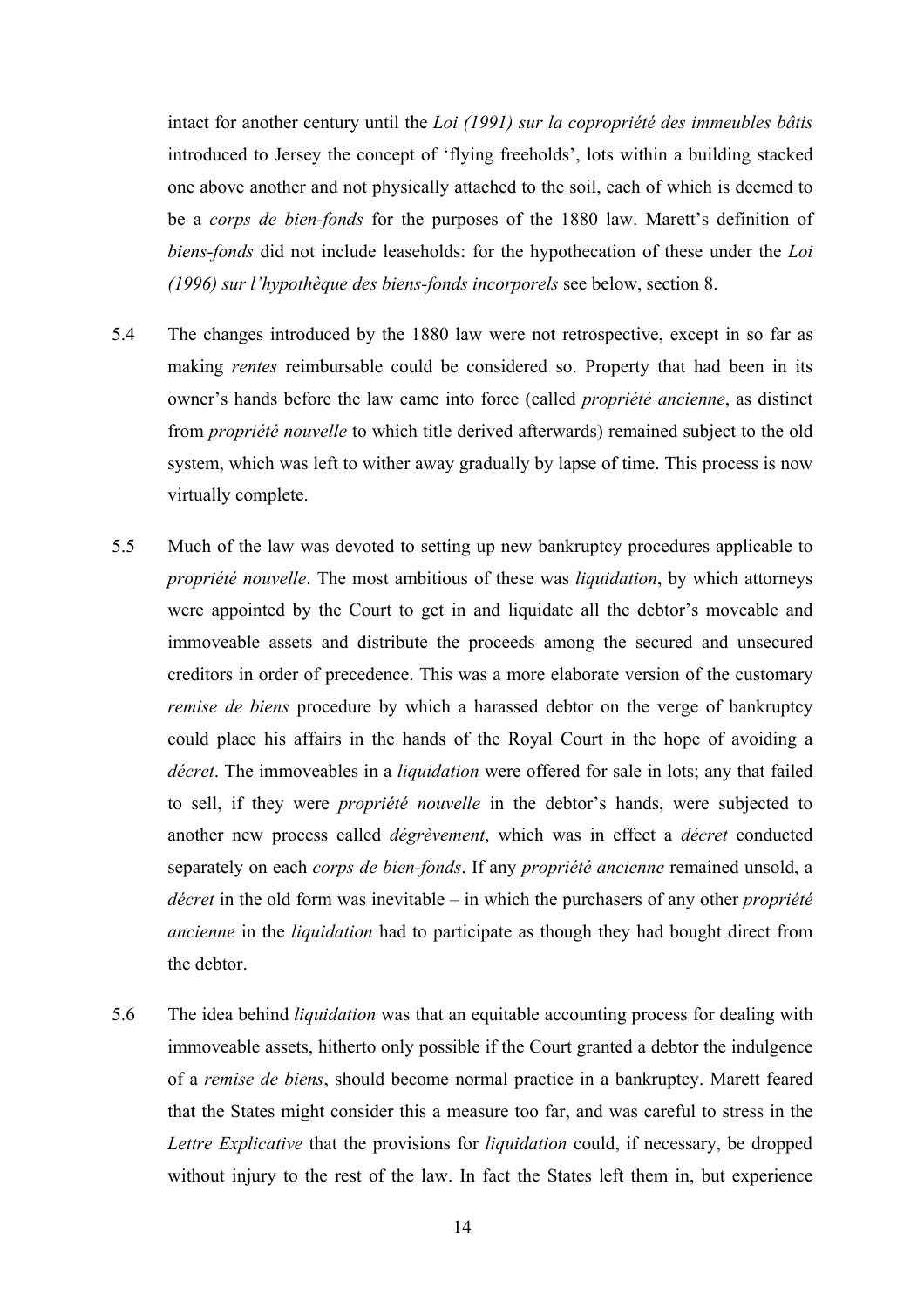proved the *liquidation* process to be slow and costly. Accordingly the *Loi (1904) (Amendement no.2) sur la Propriété Foncière* abolished it and replaced it by *réalisation*, similar in principle but applying only to moveable assets and to *rentes* and *hypothèques conventionnelles* to receive. The rest of the debtor's immoveables became subject to immediate *dégrèvement*, or to *décret* as long as there was *propriété ancienne* to consider. A further enactment in 1915 accelerated the phasing out of *décret* and the last one took place two years later, leaving *dégrèvement* effectively the only means of dealing with the immoveable property of an insolvent debtor unless the Court allowed him to make a *remise de biens*. 20

5.7 This remained the position until immoveables were brought within the scope of the *désastre* process by the Bankruptcy (*Désastre*) (Jersey) Law 1990. *Désastre* had originated at the end of the eighteenth century as an *ad hoc* procedure for dealing collectively with actions against a debtor in financial difficulties, but the 1990 law completed a long process of transforming it into the standard Jersey bankruptcy procedure in all but a few special circumstances. Its extension to embrace immoveable property was expected to cause *dégrèvement* to fall into disuse, but for a number of reasons this has not in fact happened (see below, 10.13-14).

## **6 Present position: rights of hypothecary creditors**

- 6.1 Article 2 of the 1880 law defines a hypothec as a *droit réel* attached to a *rente* or other claim, by which one or more *corps de bien-fonds* owned by the debtor are specifically allocated for the discharge of that *rente* or claim. The article then goes on to specify the rights that a hypothec confers on its possessor. Those relating to *liquidation*, though never repealed, have been defunct since 1904, and those relating to *décret* may be regarded as obsolete; the two that remain operative are as follows.
	- (a) In a *dégrèvement* of the hypothecated property the creditor has the right, according to the order of priority of his hypothec, to take over the property as *tenant après dégrèvement* or to be paid off by whoever accepts the tenure of

<sup>20</sup> Before 1880, according to Marett (*Lettre Explicative*, p.9) it was rare for a *remise de biens* to succeed in avoiding a *décret*, and his evident intention was that the new *liquidation* procedure should supersede it entirely. However, with *liquidation* gone and properties no longer as heavily encumbered relative to their market value as they were in Marett's time, *remise de biens* has continued to be used, often successfully, down to modern times.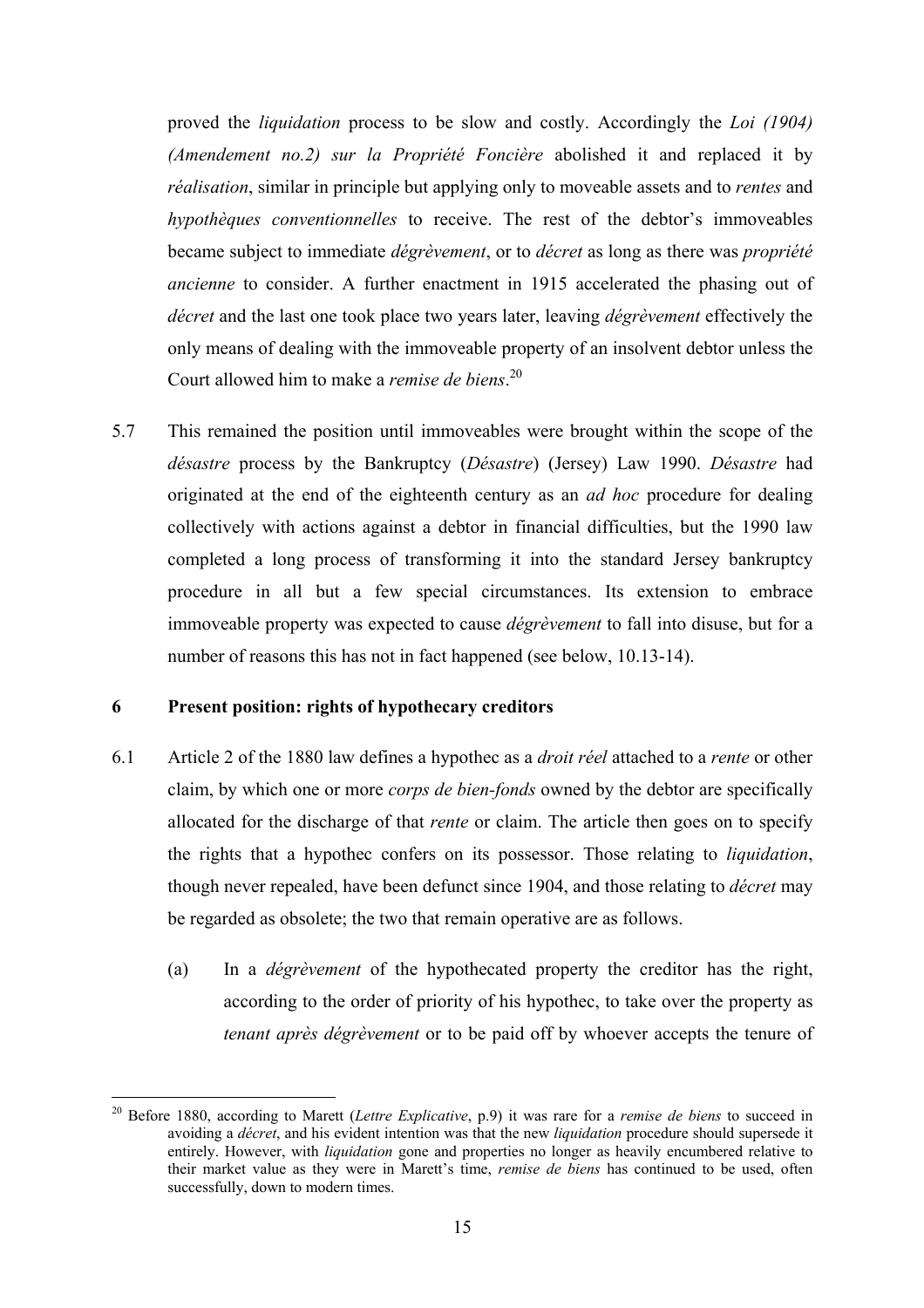the property on a contract or hypothec of later date (or on an unsecured claim, though unsecured creditors are not mentioned in the provision).

- (b) If the debtor's assets are insufficient to satisfy the secured claim, the creditor has the right to follow any part of the hypothecated property into the hands of a third party (*tiers détenteur*) and compel him to pay off whatever balance remains due or to give up the property in satisfaction. This is known as the *droit de suite*. Nowadays, when portions of a property are sold off, it is common practice for secured creditors to be made parties to each contract to give up their rights voluntarily, but otherwise the *droit de suite* subsists even if the *tiers détenteur* has not been directly charged by his contract of title with payment of the secured debt. In this respect, however, the right is qualified by Article 26 of the law, which stipulates that unless the third party's title deed expressly charges him with payment, the creditor cannot take any steps to enforce the hypothec against him until the principal debtor's assets have been exhausted.
- 6.2 Under Article 32 of the Bankruptcy (*Désastre*) Law 1990, creditors secured by judicial or conventional hypothec are given much the same rights in a *désastre* as they had in a *liquidation* before 1904. Paragraphs (4) and (5) of the article provide that such creditors are entitled to preference, in order of date of creation of their hypothecs, on the proceeds of sale of any *corps de bien-fonds* on which their respective hypothecs are secured; should the proceeds of sale of a *corps de bien-fonds* be insufficient to meet the claim of any creditor with a hypothec secured on it, the balance ranks for payment *pari passu* with the other debts proved in the *désastre* (see below, 10.21).
- 6.3 In a *remise de biens*, creditors secured by hypothec have in theory the right to be paid in full. Under Article 6 of the *Loi (1839) sur les Remises de Biens*, if the total assets are insufficient to satisfy all the claims but the secured charges can be paid in full out of the sale of the immoveables, the Jurats appointed to conduct the proceedings can sell everything, pay the secured and privileged debts in full, and divide the balance among the other creditors. If there are not sufficient funds to pay the secured creditors in full, the *remise* fails and a *dégrèvement* is held, in which the rights of those creditors are as set out above.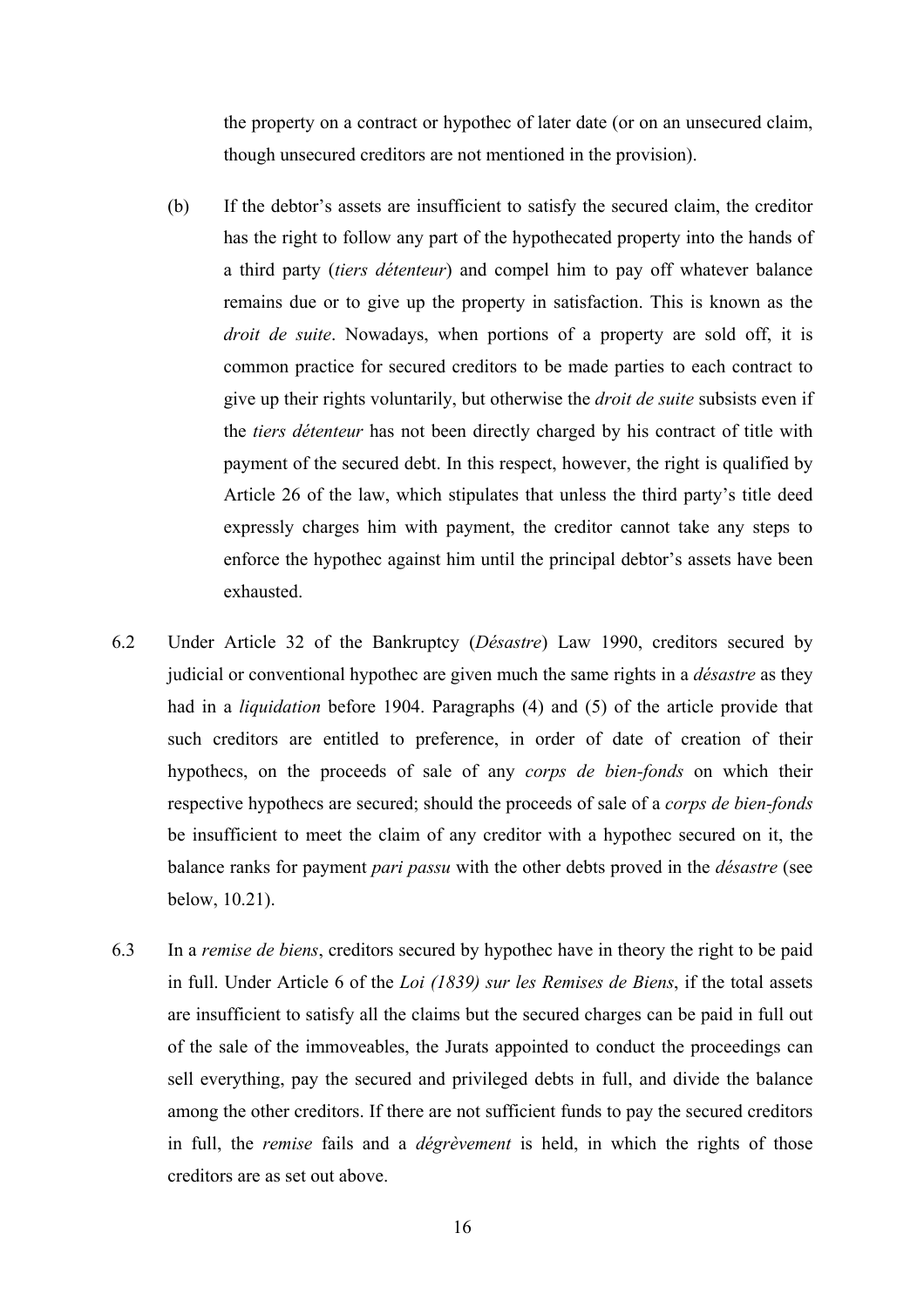## **7 Types of hypothec**

7.1 The 1880 law follows its French model (above, 3.5) in classifying hypothecs as legal, judicial or conventional. An *hypothèque légale* is defined by Article 6 as one that arises by operation of law, though in one case a judicial action has to be taken by the creditor to bring it into existence. An *hypothèque judiciaire* results from the registration of an act or judgment of the Royal Court or the Petty Debts Court, and an *hypothèque conventionnelle* is created by contract (*convention*) between the debtor and the creditor.

## *Hypothèques légales*

- 7.2 There are two kinds of *hypothèque légale*, of which we may take first (though it does not come first in the law) the hypothec of the creditors of a deceased debtor against the *biens-fonds* of the estate. Under Article 11 of the law, which imports the provisions of the *Loi (1862) sur les successions ouvertes*, this hypothec may arise in two ways.
	- (a) If an unsecured creditor actions the estate within a year and a day of the debtor's death (or within eighteen months of an act of the Court granting the heirs *bénéfice d'inventaire* to establish whether or not the estate is solvent) and then, having obtained judgment for his claim, registers the judgment in the Public Registry, the registration gives him an *hypothèque légale* as from the date of death against all the *biens-fonds* belonging to the estate. Formerly it also gave him an *hypothèque judiciaire* against the *biens-fonds* belonging to the principal heir in his own name, but this was abolished by the Wills and Successions (Jersey) Law 1993.
	- (b) If, on the other hand, a *dégrèvement* of the debtor's estate is ordered within the same time limits, all existing unsecured claims against him are automatically converted into *hypothèques légales* on the *biens-fonds* of the estate without any action on the part of the creditors. As before, the date of the hypothec is the date of death.

In either case, the *droit de suite* attached to the hypothec is prescribed after ten years by virtue of Article 29 (see further below, 7.14).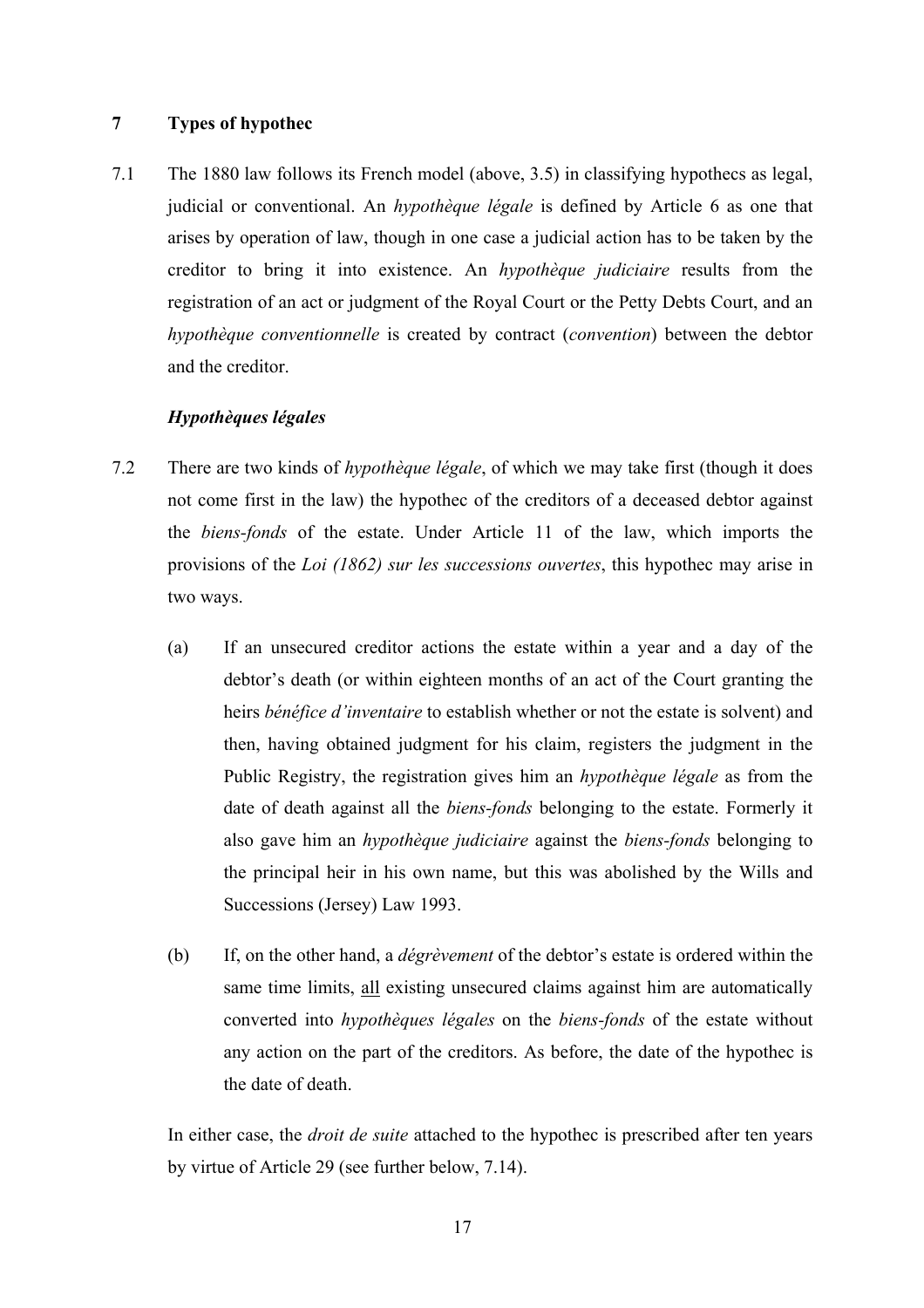- 7.3 The other kind of legal hypothec, covered by Articles 7-9, is the *hypothèque de douaire*. Under Article 7, the dower rights of a married woman are secured at law by a hypothec with *droit de suite* on all her husband's immoveable property. Originally this hypothec dated either from his death or, if she opted on widowhood to take her dower according to Norman instead of Jersey custom, from their marriage; but Norman customary dower was abolished by the Bankruptcy Law of 1990, so that the *hypothèque de douaire* now always dates from the death of the husband. By extending to all his immoveables (which by definition includes *rentes* and *hypothèques conventionnelles*) this hypothec constitutes an exception to the general rule of the 1880 law that only *biens-fonds* are hypothecable, but it has none of the vices of a pre-1880 hypothec: it is calculated on the value of the estate, becomes extinct on the death of the widow, and is thus determinate in both amount and duration.
- 7.4 The law makes elaborate provision for the rights of a widow in the event of a *dégrèvement* either of her husband's estate after his death or of the property of his heirs. In the former case the widow cannot claim actual enjoyment of the *biens-fonds* subject to her dower, but is entitled instead to a dower in money (*franc douaire*). As a secured creditor by virtue of her *hypothèque légale*, she is also called to participate in the *dégrèvement* of those *biens-fonds* and has the right to take them over as *tenante après dégrèvement*. If she does not take them, she loses the security for her *franc douaire*; whether she loses the right of dower itself or retains a claim enforceable personally against the heirs is less clear. $^{21}$
- 7.5 A third kind of legal hypothec was created by Article 22 of the *Loi (1891) sur le Partage d'Héritages*. This gave the principal heir to a succession a hypothec against his co-heirs' shares of the immoveable estate, lasting for a year from the date of the *partage*, as security for their contribution to any deficit in the moveable estate. It has now been abolished by the Wills and Successions (Jersey) Law 1993.

## *Hypothèques judiciaires*

<sup>&</sup>lt;sup>21</sup> In the corresponding situation in a *décret* the widow seems to have lost her dower (note to Article 7 in Judicial Greffe copy of the 1880 law). Articles 8 and 9 suggest that she was also presumed to lose it in a *dégrèvement*, since they provide that a widow's dower settlement is unaffected by a *dégrèvement* of the property of any of her husband's heirs but becomes void if the *dégrèvement* has to be extended back to the husband's estate. However, the status of claims whose accessory hypothecs have been renounced in a *dégrèvement* now has to be viewed in the altered light of the judgments of the Royal Court and the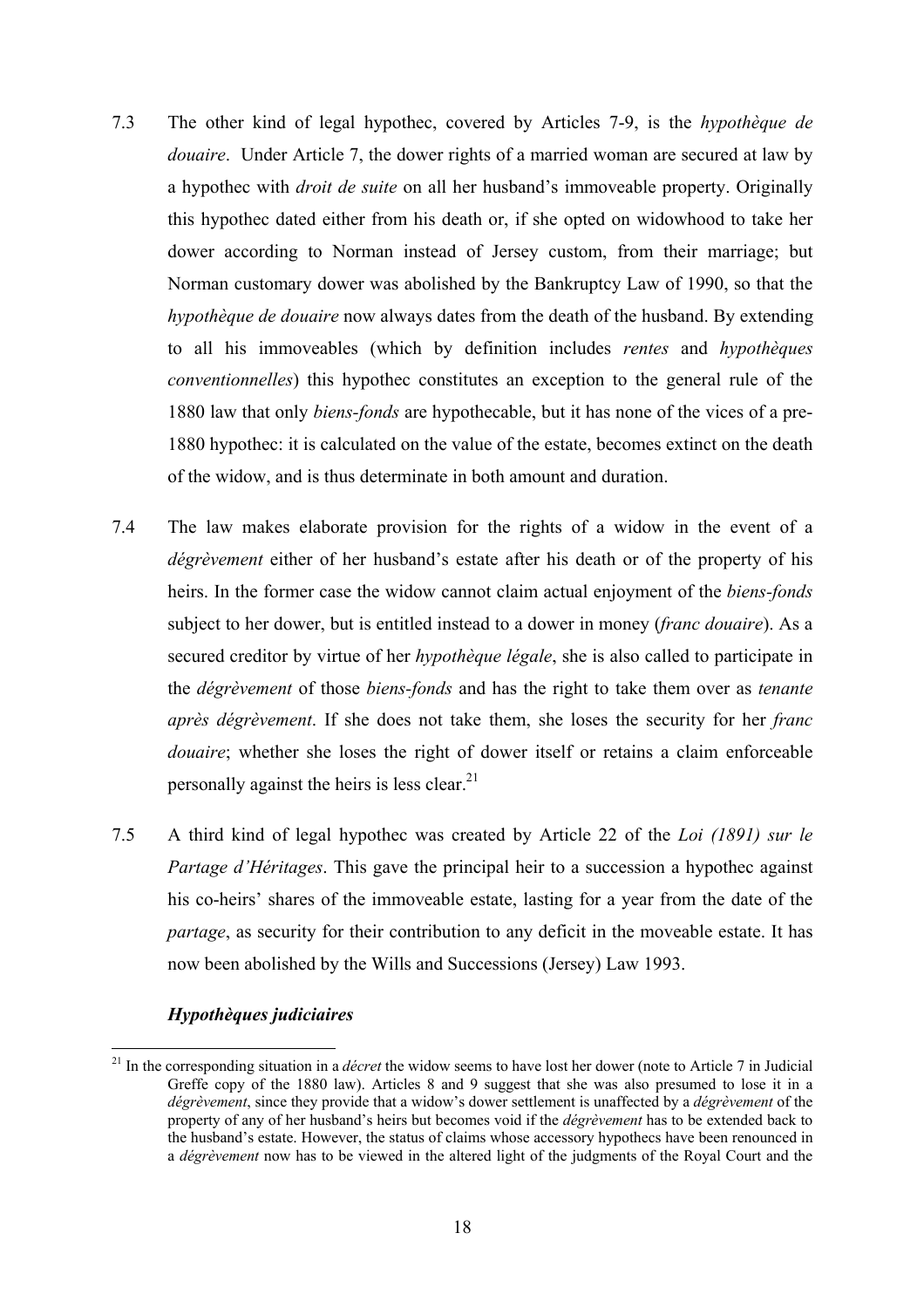- 7.6 Judicial hypothecs are covered by Articles 12-16 of the 1880 law, which, as originally enacted, were based on similar provisions in the *Loi (1832) sur les Décrets* but with the important difference that the hypothec was limited to property owned by the debtor at the time when the hypothec came into force. The *Loi (2000) (Amendement No.4) sur la Propriété Foncière* has made a number of modifications to this part of the law to adapt it to modern needs.
- 7.7 A judicial hypothec is obtained by registering an act or judgment of Court in the register of *Obligations* at the Public Registry. Originally the law provided for registration of acts of the Royal Court only, but those of the Petty Debts Court have been made registrable by the *Loi (2005) (Amendement no.5) sur la Propriété*  Foncière.<sup>22</sup> The act or judgment must be for either the payment or the acknowledgment (*reconnaissance*) of a debt or other obligation; the words "*actuelle ou contingente*" were added by the 2000 law to cover fluctuating liabilities (e.g. bank overdrafts) and guarantees acknowledged independently of the principal debt. *Reconnaissances* in respect of both of these had been common long before, but their validity under the law as it then stood was never judicially tested.
- 7.8 As enacted in 1880, Article 13 of the law provided that registration of an act or judgment gave the plaintiff a judicial hypothec "for the amount definitively acknowledged to be owed to him", and Article 14 reiterated this by stipulating that the act or judgment must be for one or more "*sommes certaines*", which the creditor's secured claim could not exceed. This useful phrase was always quoted as the test of whether or not an act was eligible for registration as a judicial hypothec, but it left unclear the position regarding accrued interest on the capital. The 2000 law has revoked Article 14, *somme certaine* and all; instead, paragraph (1) of an amended Article 13 now less elegantly provides that registration confers on the plaintiff a hypothec –

*pour le montant qui est déterminé par la Cour ou reconnu par le défendeur lui être dû ou, en cas d'une caution ou autre obligation* 

Court of Appeal in *New Guarantee Trust Finance Ltd v. Birbeck* (1980) J.J.117, on appeal *Birbeck v. Midland Bank Ltd* (1981) J.J.121.<br><sup>22</sup> Judgments of the Court of Appeal are also generally considered to be registrable by virtue of Article 12(3) of

the Court of Appeal (Jersey) Law 1961, though the problem of loss of date when a judgment of this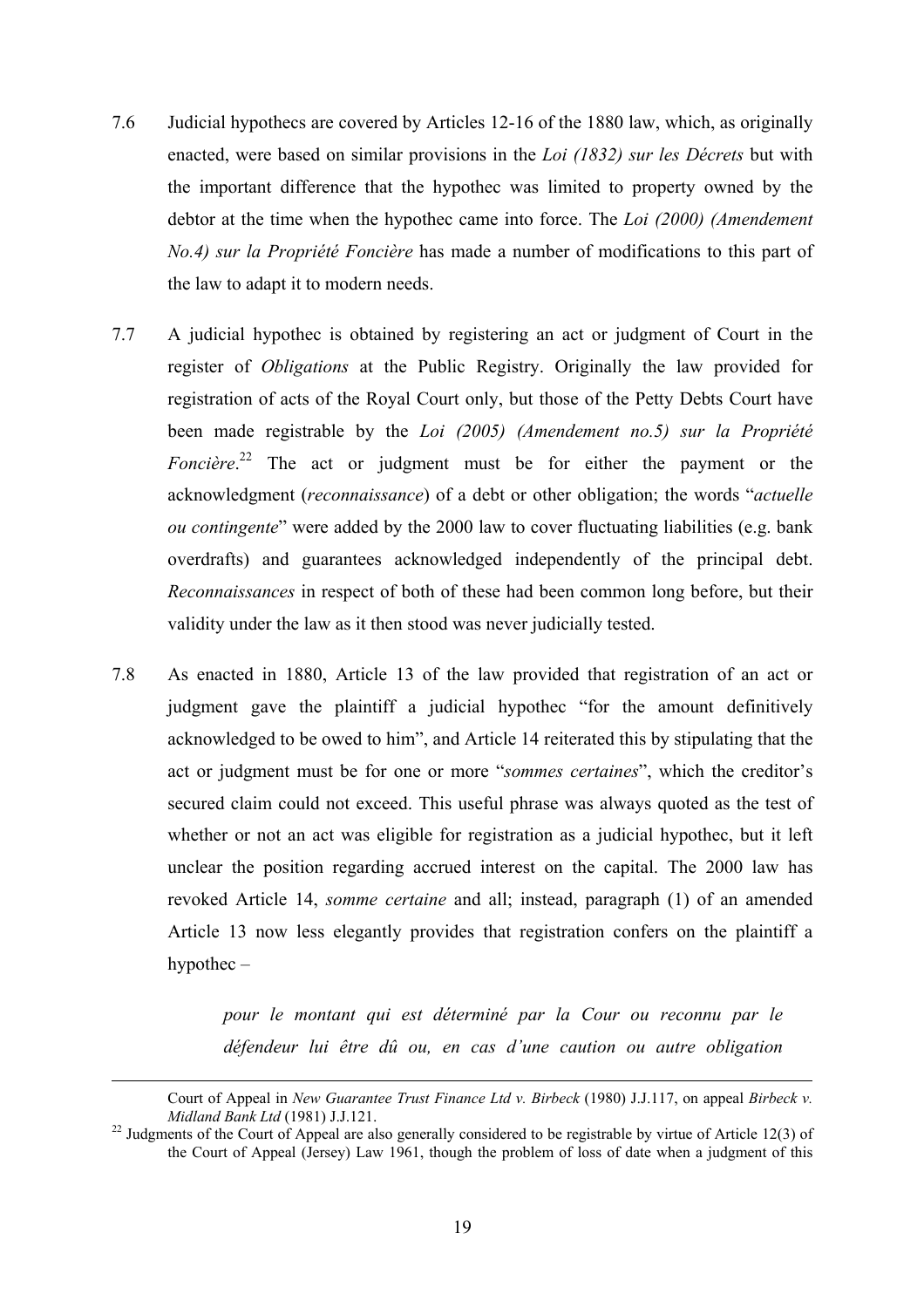*contingente, reconnu lui être dû potentiellement, étant une ou plusieurs sommes, avec ou sans intérêts* . . .23

7.9 Under the old Article 13, the hypothec obtained by registration of an act or judgment operated as a general hypothec "*sur les biens-fonds [du] débiteur*", and this was reasserted more fully in Article 15:

> *L'hypothèque judiciaire donnera à celui qui l'aura obtenue un droit réel et spécial et de suite par hypothèque, du jour qu'elle prendra date, sur tous et un chacun des biens-fonds que le débiteur possédait actuellement ou auxquels il avait droit à cette date* . . .24

This seemed to leave no room for doubt that an *hypothèque judiciaire* must always be a general charge: the way to charge individual properties was by *hypothèque conventionnelle*. By the 1930s, however, *reconnaissances* were beginning to appear in which the charge resulting from registration of the act of Court was expressed to be limited to a specific property. This practice grew rapidly and eventually became general, though its validity, like that of the registration of guarantees and floating liabilities, was uncertain.<sup>25</sup> The new Article 13(1) legitimizes it by providing that an *hypothèque judiciaire* shall operate either on all the defendant's *biens-fonds* or on such one or more of them (or any part thereof) as the act of Court specifies.

7.10 If an act or judgment is registered as an *hypothèque judiciaire* within fifteen days of being issued by the Court (inclusive of the day of issue), the date of the hypothec is the date of the act. If it is registered after fifteen days, the hypothec dates from the day of registration. In 1880 the custom of asking the Court to order registration of its acts in the Public Registry *séance tenante* (i.e. at the time of taking judgment) had not yet

court is substituted for a previously registered judgment of the Royal Court has not been addressed (see below, 17.8).<br><sup>23</sup> 'for the amount which is determined by the Court or acknowledged by the debtor to be due to [the plaintiff]

or, in the case of a guarantee or other contingent obligation, acknowledged to be potentially due to him, being one or several sums, with or without interest . . .'

 $\frac{24}{4}$  'A judicial hypothec shall give to the person who has obtained it a real and special right and [a right] of pursuit by hypothec, from the date on which it takes effect, over each and every one of the *biens-fonds*

<sup>&</sup>lt;sup>25</sup> Some early examples, because of their unusualness, were reported in the *Table des Décisions*, giving rise later to the false idea that they had been sanctioned judicially by the Court. That this was not the case was made clear in *Ex parte Hyams* (1979) 266 Ex.104, when a judgment creditor and debtor agreed to ask the Court to make an order limiting the hypothec resulting from the registration of the judgment to two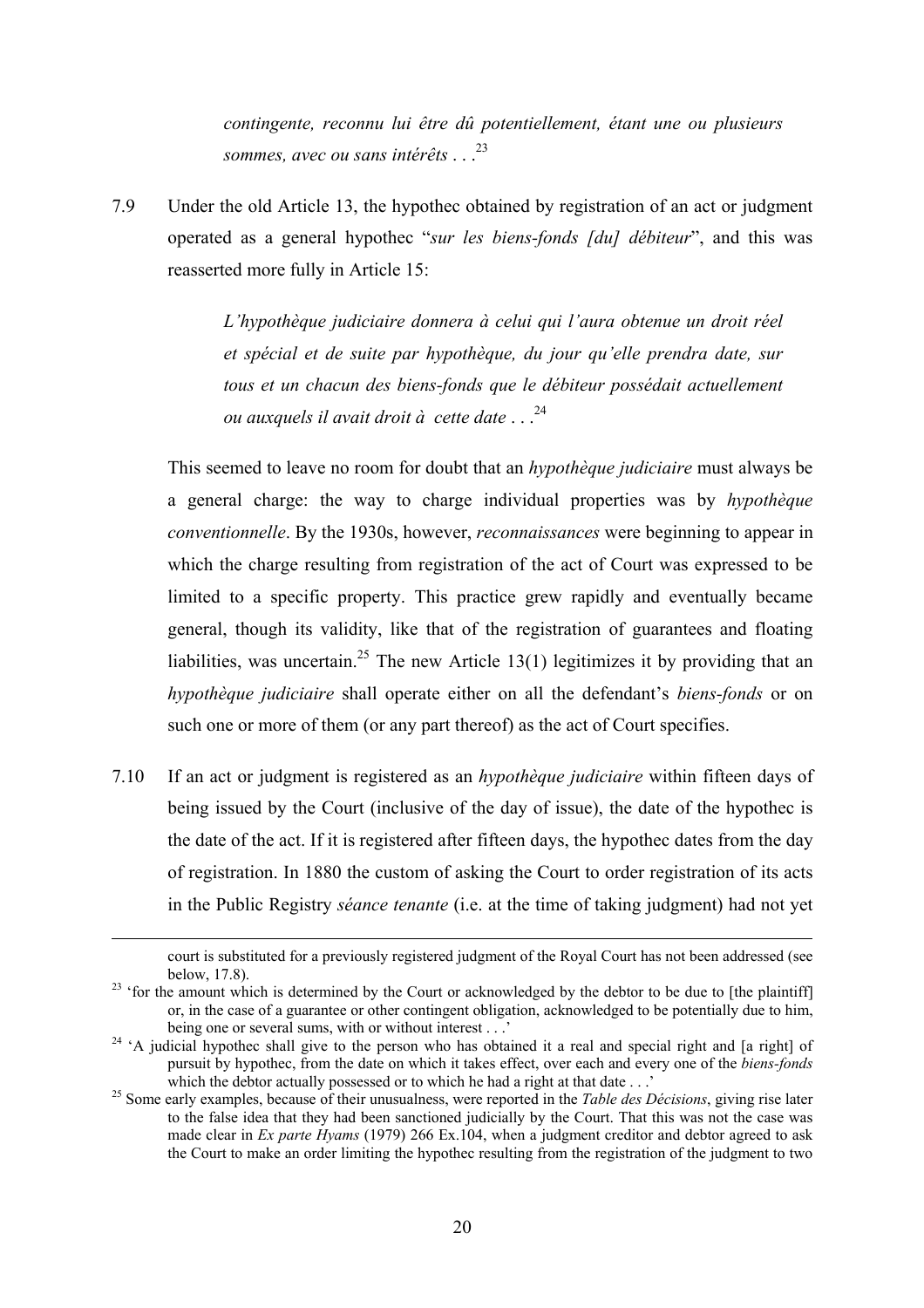developed, and all acts had to be remitted by hand to the *Enregistreur*, who was made responsible for noting the date of registration on each act so that the date of the hypothec it bore could be calculated. Asking the Court to order registration *séance tenante* later became normal practice for *reconnaissances*; modern rules of Court have extended it to 'true' judgments also, and the practice is also followed by the Petty Debts Court since the 2005 amendment.

- 7.11 Until 1995 *reconnaissances* still required an action before the Friday afternoon sitting of the *Cour du Samedi*. Debtors had to appear in person or by attorney, or (most commonly in latter years) through an advocate authorized by letter, to acknowledge the debt and submit to judgment. The lender's advocate would normally request an act '*en présence condamné reconnaître et acte enregistré*' (defendant having appeared, condemned to acknowledge the debt and witness registration of the judgment); if registration was to be deferred, he would request '*en présence condamné reconnaître seulement*' (defendant condemned to acknowledge only). Since 1995 the procedure has been different. The Royal Court Rules now require *reconnaissances* to be executed in the form of an acknowledgment document signed by the parties, which must be delivered to the Judicial Greffe on a Friday no later than 4 p.m. This document is still generally known as a *billet*, as in the days when the actions were called in Court. If, as is usually the case, the borrower gives his consent to immediate registration, the Registrar of Deeds affixes an official stamp to the *billet* which converts it into an act of Court and it is then registered; so if the hypothec is to be limited to a particular property, this must be specified in the *billet*. In the interests of brevity and standardization, the rules stipulate the manner in which this is to be done.
- 7.12 Acts recording acknowledgment without registration are still occasionally asked for, and provision is made for them in the rules. The *billet* is submitted in the same way as for immediate registration, but the Judicial Greffe issues a conventional act of Court which the plaintiff can remit for registration later if necessary. The usual purpose of this is to create an order of priority of charge between two or more borrowings

specified properties belonging to the debtor. The Court did as asked, but expressed that the order was made "by consent but without pronouncing on the effect thereof".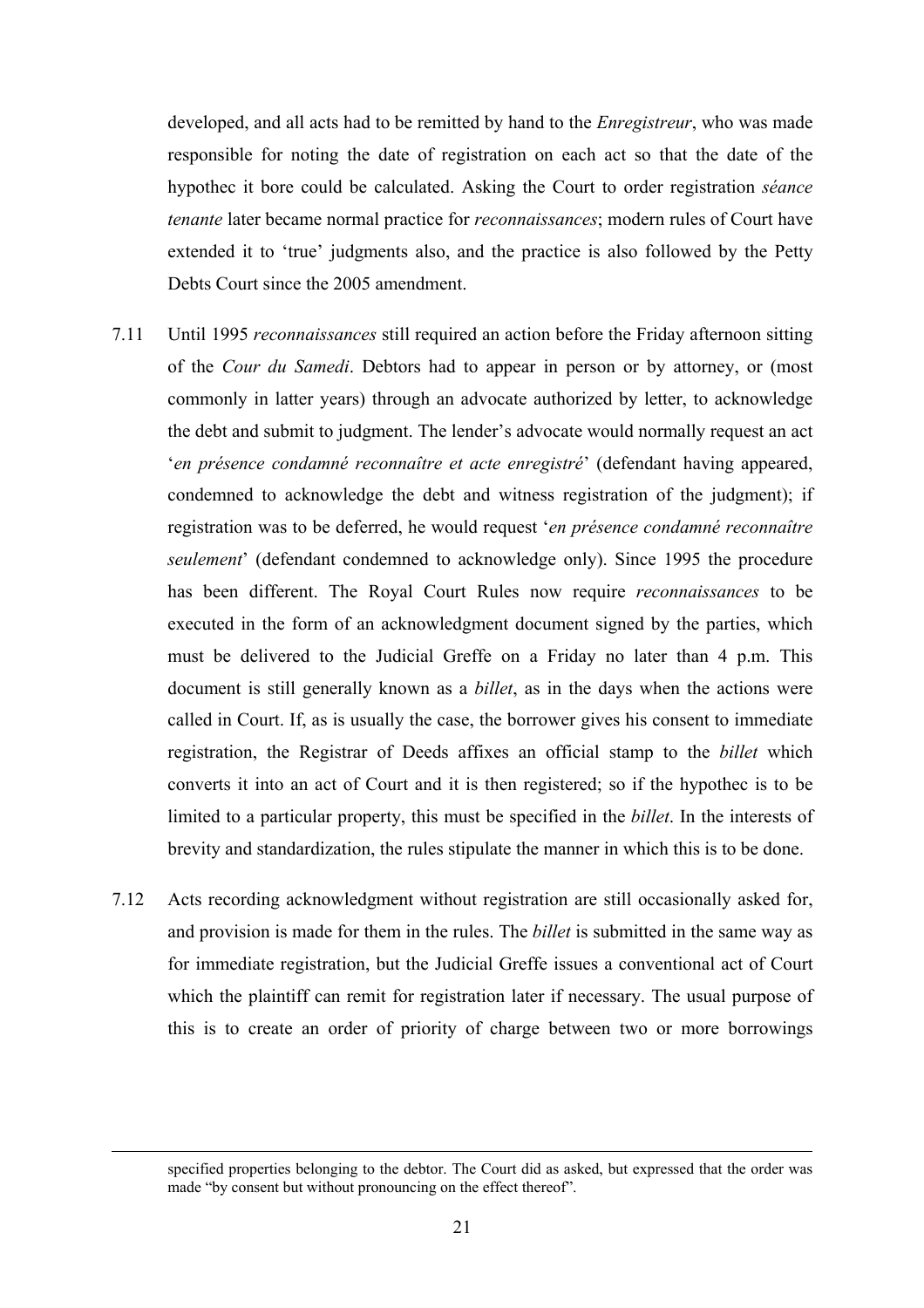acknowledged on the same day: one is registered immediately as a first charge, the others acknowledged *seulement* and registered after fifteen days.26

- 7.13 When a debt secured by *hypothèque judiciaire* becomes "*éteinte par n'importe quelle cause*", Article 16 of the 1880 law requires the creditor to attend at the Public Registry to cancel the registration of the act of Court and thus discharge the hypothec. This provision is also stated to apply to *hypothèques légales*, meaning presumably those obtained by unsecured creditors who sue the estate of a deceased debtor within a year of his death (above, 7.2.1), as this is the only *hypothèque légale* that involves the registration of an act of Court. After some debate in the past, 'extinct for whatever reason' is now considered to cover not only repayment in the ordinary way but also extinction by *confusion* or by satisfaction, for example after the creditor has taken over a property in a *dégrèvement*. The procedure must also be followed if the registration of a judgment has 'lost its date' by virtue of the subsequent registration of a further act in respect of the same debt. The creditor (who is usually represented by an advocate or solicitor) must produce the original act of Court or, if this cannot be produced, an affidavit stating why. Should the creditor neglect to have the registration cancelled, he may be condemned to do so by the Court on a simple action by the debtor.
- 7.14 As in the case of the *hypothèque légale* of the creditors of a deceased debtor, the *droit de suite* attached to an *hypothèque judiciaire* becomes extinct by prescription after ten years by virtue of Article 29. The hypothec itself remains in existence, but the creditor's right to follow the *fonds* into the hands of third parties is lost. Thus if a *reconnaissance* or other debt secured by *hypothèque judiciaire* is still outstanding after ten years, it has to be re-registered in order to conserve the lender's *droit de suite*.
- 7.15 Within the present generation, the *hypothèque judiciaire* has almost entirely taken over from the *hypothèque conventionnelle simple* as the usual form of house mortgage in Jersey (see below, 15.1-3). The provisions of the 2000 law have helped tailor it to that purpose, but it has an inherent weakness which can create a problem if the

 $\overline{a}$ 26 Before the charging of *reconnaissances* on specific properties became common practice, another reason for obtaining an act *reconnaître seulement* and registering it later was to avoid charging the property that the borrowers were selling on the same day as they purchased their new one.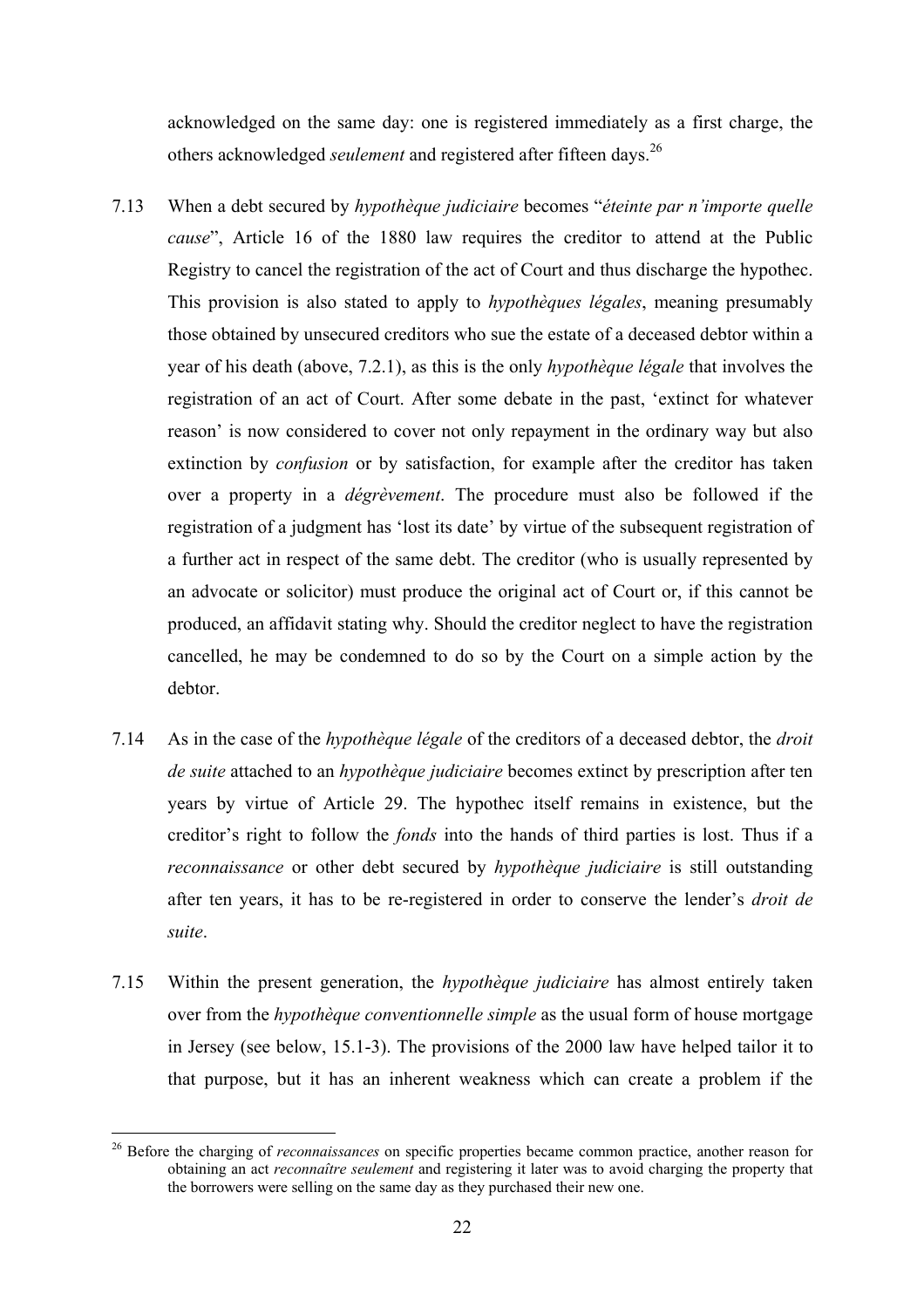borrower dies while the charge is outstanding. A debt secured by *hypothèque judiciaire* is a *dette mobilière*, and so, following the debtor's death, a claim for repayment of the capital is a charge in the first instance on the moveable and not the immoveable estate.27 The position in respect of an *hypothèque conventionnelle simple* does not appear to have been judicially tested, but, since the secured debt is immoveable property by virtue of Article 27 of the 1880 law, it can hardly be considered a *dette mobilière*.

### *Hypothèques conventionnelles*

- 7.16 Conventional hypothecs are covered by Articles 17-27 of the 1880 law. They are created or constituted by contract between the debtor and the creditor, passed before the Royal Court. This can happen in two ways. If a property is sold and part of the purchase price is left owing by the buyer to the seller as a charge on the property, an *hypothèque conventionnelle* is said to be *constituée* (or *stipulée*) by the seller and *consentie* by the buyer. Alternatively the owner of a property can create an *hypothèque conventionnelle* on it as an independent transaction, in which case the hypothec is said to be *créée*. These definitions, which also apply to *rentes*, are given in Article 1 of the law. An *hypothèque conventionnelle* may be either *foncière* or *simple*, depending on whether the charge consists of *rentes* or money (below, 7.17- 19), but in either case, unlike the other types of hypothec, an *hypothèque conventionnelle* is an immoveable in the hands of the creditor by virtue of Article 27.
- 7.17 The creation or constitution of either a perpetual sterling *rente* or a pension or annuity secured on real property (*rente viagère*) gives rise to an *hypothèque conventionnelle foncière*. New hypothecs of this type are now very rare. The creation of perpetual sterling *rentes*, though still possible under Articles 30-35 of the law, has been obsolete for at least forty years; *rentes viagères* persisted until more recently, but these too have now almost completely died out. The *usufruitier* of a reimbursed *rente* or *hypothèque conventionnelle* also has an *hypothèque foncière* on the property of the reimbursee under Article 43 (see below, 7.21).

<sup>27</sup> See *Mitchell et autre v. Mousir, etc.* (1908) 77 Exs. [= *Billet*] 308, reported in *Table des Décisions 1908-1916*, p.112 (*Successions*, 1º). This was an action against the heirs to a deceased debtor's immoveable estate in Jersey for the repayment of debts that had been acknowledged before the Royal Court and registered as *hypothèques judiciaires*. The Court held that the plaintiffs had no right of recourse against the Jersey immoveables until they had exhausted the debtor's personal estate in England.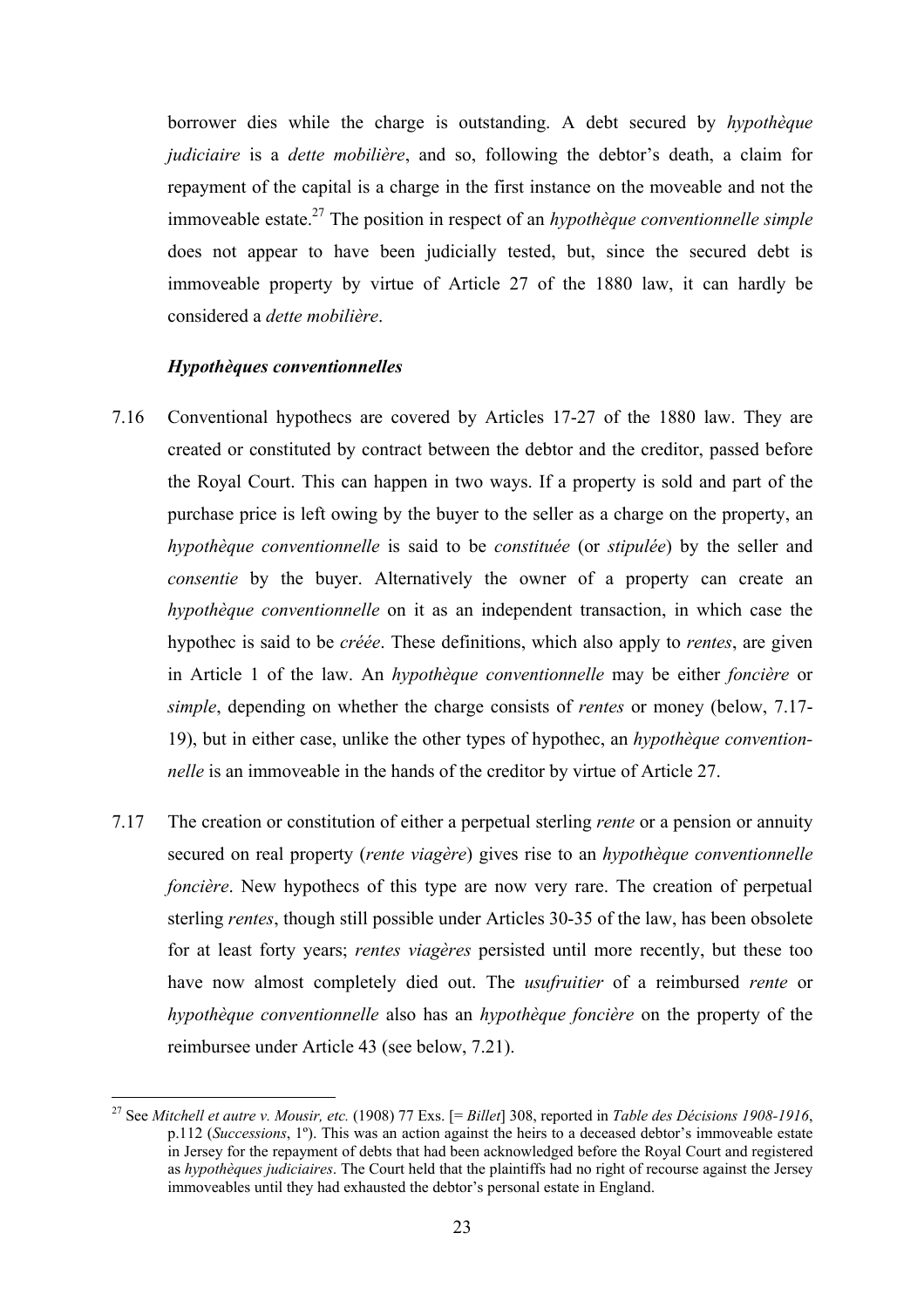- 7.18 An *hypothèque conventionnelle simple* is created or constituted for a specified sum of money, with or without interest, repayable in whole or by instalments in such manner as the contract may stipulate, except that the repayment period may not be fixed at more than twenty years as to the debtor's right to repay or thirty years as to the creditor's right to demand repayment. Failing stipulation in the contract, repayment may be made by the debtor or demanded by the creditor at any time. There is no provision for the securing of contingent or fluctuating liabilities, as introduced for *hypothèques judiciaires* in 2000. The hypothec remains in force until the debt is extinguished: originally the *droit de suite* was subject to prescription under Article 29, but prescription in respect of this type of hypothec was abolished by an amendment of 1922.28
- 7.19 An *hypothèque conventionnelle*, whether *foncière* or *simple*, must be created or constituted either on a specific *corps de bien-fonds* or on a contract lease in accordance with the *Loi (1996) sur l'hypothèque des biens-fonds incorporels* (for the provisions of which see section 8). *Corps de bien-fonds* now include 'flying freeholds' under the *Loi (1991) sur la copropriété des immeubles bâtis*. In each case Article 21 of the 1880 law, as amended, lays down precisely how the *fonds* is to be described if the hypothec is created by an independent contract and not constituted as part of a sale. For a terrestrial *corps de bien-fonds* an area measurement in *vergées* and *perches* still has to be included, as originally provided in 1880; for small residential properties this has long since been an anachronism and it is a pity the opportunity was not taken to delete this requirement in the course of the recent amendments to the law.
- 7.20 If an *hypothèque conventionnelle* is created on several distinct *corps de bien-fonds*, the contract must state what part or proportion of the total hypothecated sum is to be borne by each of the properties. If one of the properties (or any part of it) is alienated, the creditor can only exercise his *droit de suite* against it for whatever part or

<sup>28</sup> Article 29 originally stated that the *droit de suite* in respect of an *hypothèque conventionnelle simple* became prescribed either thirty years after the date of creation of the hypothec or ten years after the date when repayment was exactable by the creditor, whichever was the less. If thirty years was the fixed term of the loan, there was a special arrangement by which the creditor could obtain judgment in advance after the  $28<sup>th</sup>$  year for repayment on the due date, and the prescription period was then automatically extended to 33 years to allow time for him to recover his money after the term expired. The repeal of all this in 1922 has sometimes been taken to imply the repeal of the 30-year maximum term of the hypothec itself, but it is not at all clear that this was intended.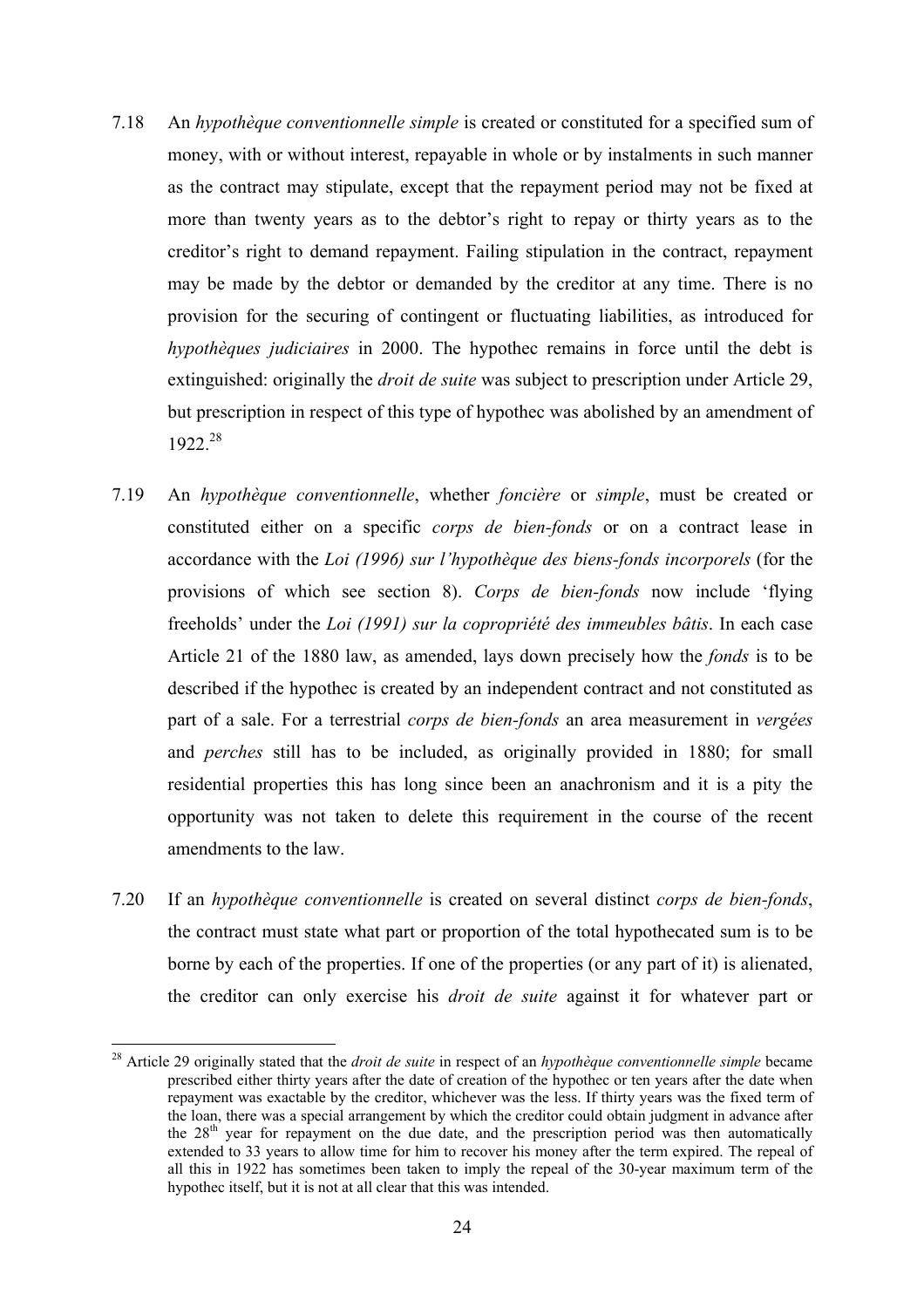proportion of the hypothec is charged on that property; likewise, he can only participate in the *dégrèvement* of each *corps de bien-fonds* as a creditor for the amount charged on that *corps*. Thus the effect of creating an *hypothèque conventionnelle* on several *corps de bien-fonds* is the same as if a separate hypothec for a separate sum had been created for each one, and this is what is invariably done in practice, though they are usually created by a single contract.<sup>29</sup>

- 7.21 On repayment of the debt secured by an *hypothèque conventionnelle simple*, the hypothec must be discharged by registering a deed of *extinction* in the Public Registry. Formerly this deed was a contract passed before Court, but since 1959 it has been a signed receipt, as is also the case for the reimbursement of *rentes*. If the *rente* or hypothec is subject to a life-enjoyment, the *usufruitier* must be a signatory to the deed and its registration gives him an *hypothèque foncière* on all the *biens-fonds* of the reimbursee under Article 43. Because a simple conventional hypothec is immoveable property, its sale or other transfer *inter vivos* can only be done by contract passed before Court.
- 7.22 If an *hypothèque conventionnelle* becomes *sans fonds* (i.e. loses its security), the creditor has the right to demand immediate repayment of the secured debt. This is discussed more fully in section 9.

## **8 Hypothecation of leaseholds**

 $\overline{a}$ 

8.1 By stipulating that only *biens-fonds* could be hypothecated, Article 3 of the 1880 law originally precluded the hypothecation of leaseholds. A demise of premises in Jersey for a term exceeding nine years must be effected by a *contrat héréditaire* passed before the Royal Court in the same way as a sale, and the term so created is an immoveable in the hands of the lessee; but, even though in 1880 the practice of demising apartments or suites of rooms within buildings lay far in the future.<sup>30</sup> a term of years plainly did not fall within Marett's definition of *biens-fonds* as 'the soil and that which attaches to it'.

<sup>&</sup>lt;sup>29</sup> Matthews & Nicolle (*The Jersey Law of Property*, 1991, at 6.22), on whose text this paragraph is based, have expounded the principle impeccably but seem to misunderstand the practice.

 $^{30}$  As late as the 1960s, when the Housing Committee began granting 99-year leases of flats to first-time buyers on terms equivalent to a States loan, there was uncertainty in some quarters over whether a lease could be classed as immoveable property when the demised premises were themselves less than an *immeuble*.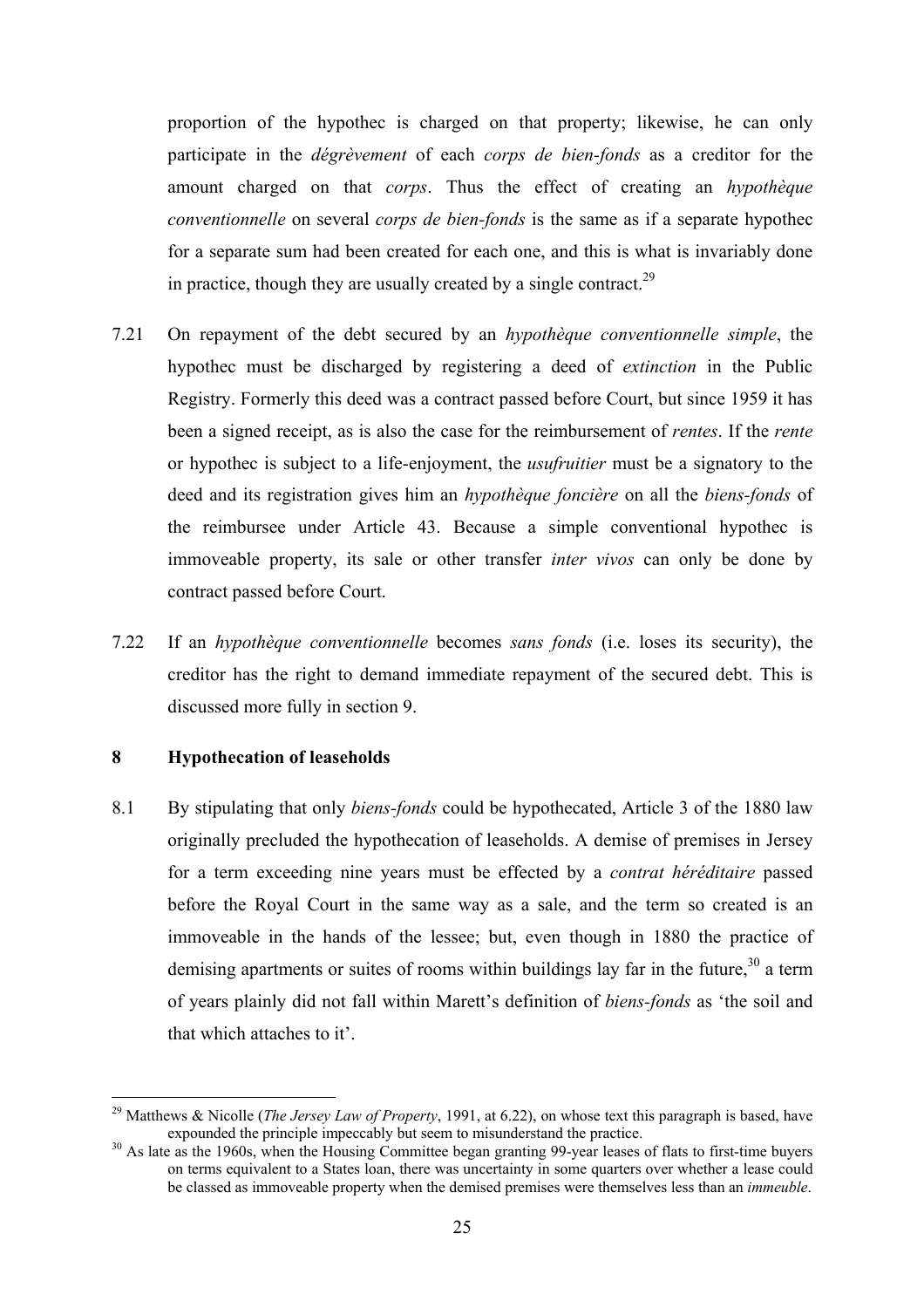- 8.2 A few years after the introduction of flying freeholds by the *Loi (1991) sur la copropriété des immeubles bâtis*, leases were made hypothecable by the *Loi (1996) sur l'hypothèque des biens-fonds incorporels*. The focus of the two laws is necessarily different. The 1991 law, introducing a form of property new to the jurisdiction, is chiefly concerned with establishing the procedure for setting up and administering a *copropriété* and with defining the reciprocal and common rights of the co-owners. Hypothecation is dealt with simply by deeming a *lot* within a building to be a *corps de bien-fonds* for the purposes of the 1880 law. Thus all flying freeholds properly constituted under the *copropriété* law are hypothecable in the same way as terrestrial freeholds. In the case of a lease, however, the problem faced by the legislature was how to reconcile the rights of a creditor secured on the lease with those traditionally reserved by the landlord. The resolution of this problem has brought about a situation in which leases are hypothecable only in certain circumstances.
- 8.3 Under Article 2 of the 1996 law, a lease that is immoveable property in the hands of the lessee may be hypothecated in the same way as a *corps de bien-fonds* if, and in accordance with the terms on which, the contract of lease expressly permits hypothecation; otherwise it may not be hypothecated except with the consent of the lessor given by means of a contract passed before Court. (Lease, lessor and lessee are defined as including sub-lease, sub-lessor and sub-lessee; lessor and lessee further include successors in title to the original lessor and lessee.)
- 8.4 Article 3 provides that if a *dégrèvement* of a lease takes place without any of the creditors or other interested parties accepting it as *tenant* (see below, 10.9), the Greffier's record must be presented to the Court which thereupon declares the lease cancelled.
- 8.5 Protection for creditors against destruction of their security by determination of the lease is provided by Articles 4 and 5. Once a lease is charged with a hypothec, it cannot be modified or annulled by mutual agreement between lessor and lessee except with the consent either of all the hypothecary creditors or of the Royal Court; and it cannot otherwise be annulled for any reason except by act of the Court, notwithstanding any provision to the contrary. All creditors secured on the lease must be made parties to the action to cancel it, and, if the Court decides that it would have cancelled the lease but for the fact of its being hypothecated, the secured creditors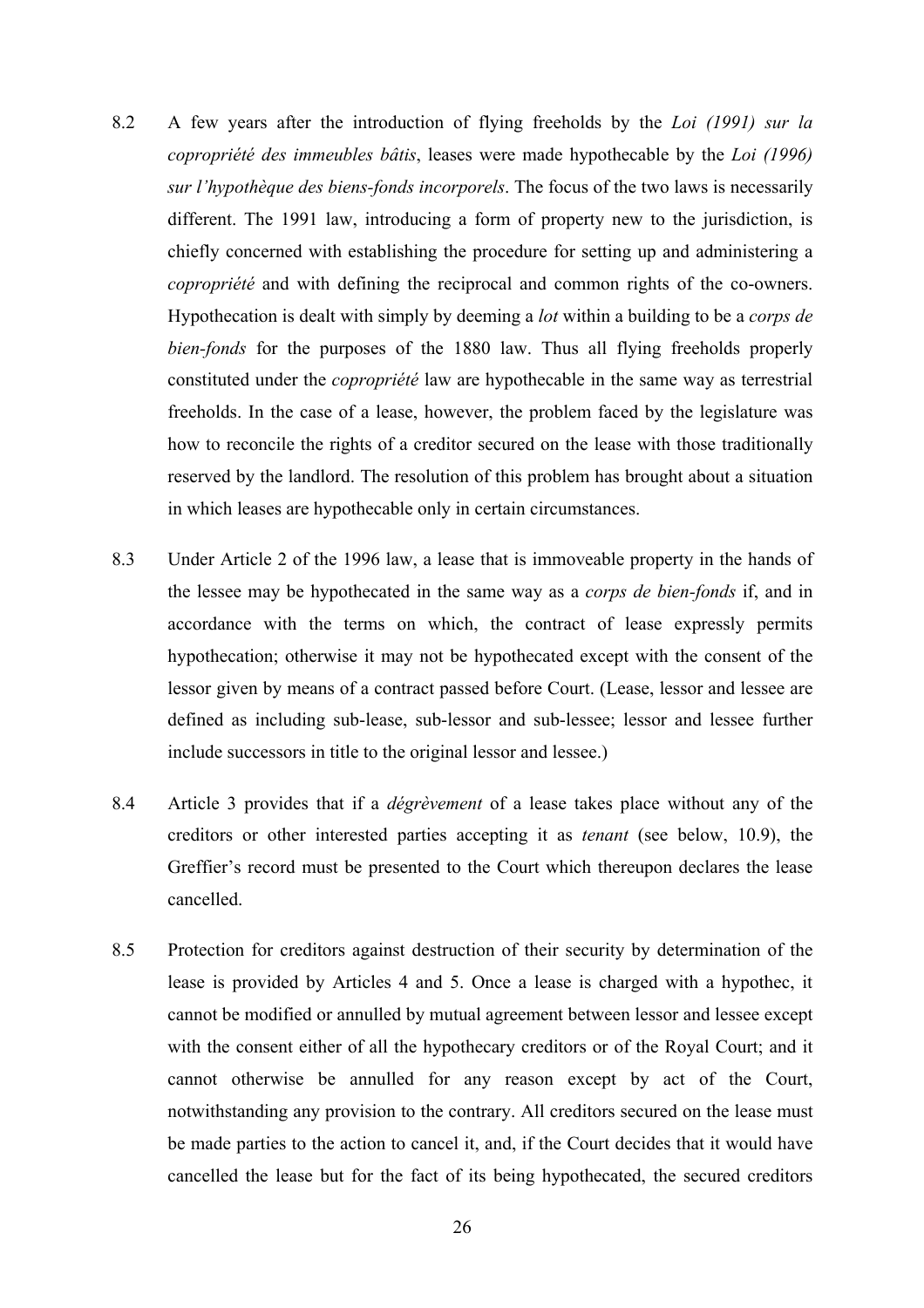have rights akin though not identical to those in a *dégrèvement*. Each creditor in turn, beginning with the most junior by date, may elect to be subrogated in the place of the lessee, i.e. to take over the lease; but the Court, in allowing a creditor to exercise this right, has a discretion to impose whatever conditions it may think fit. These, without prejudice to the generality of the discretion, may include conditions as to the execution of the obligations of the lease and as to payment of damages, costs, indemnities, security, etc. Oddly, there is no clear stipulation in the law that the subrogee becomes liable for prior charges secured on the lease, as would be the case in a *dégrèvement*.

## **9 Loss of security**

- 9.1 A hypothec is indivisible and bears equally on all parts of its *fonds*, i.e. on all the property on which it is secured. If any part of the *fonds* – whether part of a single *corps de bien-fonds*, or one of several properties covered by a legal or judicial hypothec – is alienated by the debtor without the creditor being party to the contract to discharge it, the full amount of the debt will remain hypothecated both on what is alienated and what is reserved. This is not only plain from the provisions as to *droit de suite* in Article 2 of the 1880 law, but is part of the essential nature of a hypothec as expounded by Pothier. $31$  However, there are various cases in which a hypothec charged on a specific property may become *sans fonds*, either through physical destruction of the *fonds* itself or because the debtor has been ousted of his title to it.
- 9.2 Actual cases are very few, and those arising from loss of title are obviated as far as possible by modern statute law and strict conveyancing practice. Under Article 20 of the Wills and Successions (Jersey) Law 1993, purchasers for value from the estate of a deceased person can no longer be dispossessed as a result of the subsequent registration of a will more than a year and a day after the testator's death. It is also now accepted consensually that if, when part of a *corps de bien-fonds* is sold off, all creditors secured on the property are made parties to the contract to discharge the part sold, the purchaser and his successors in title will not be asked to participate in a subsequent *dégrèvement* of the part retained by the vendor as they strictly should be

<sup>31</sup> Pothier, *Traité de l'hypothèque*, ch. 2, quoted by Le Gros, *Droit Coutumier de Jersey* (1943), p.205.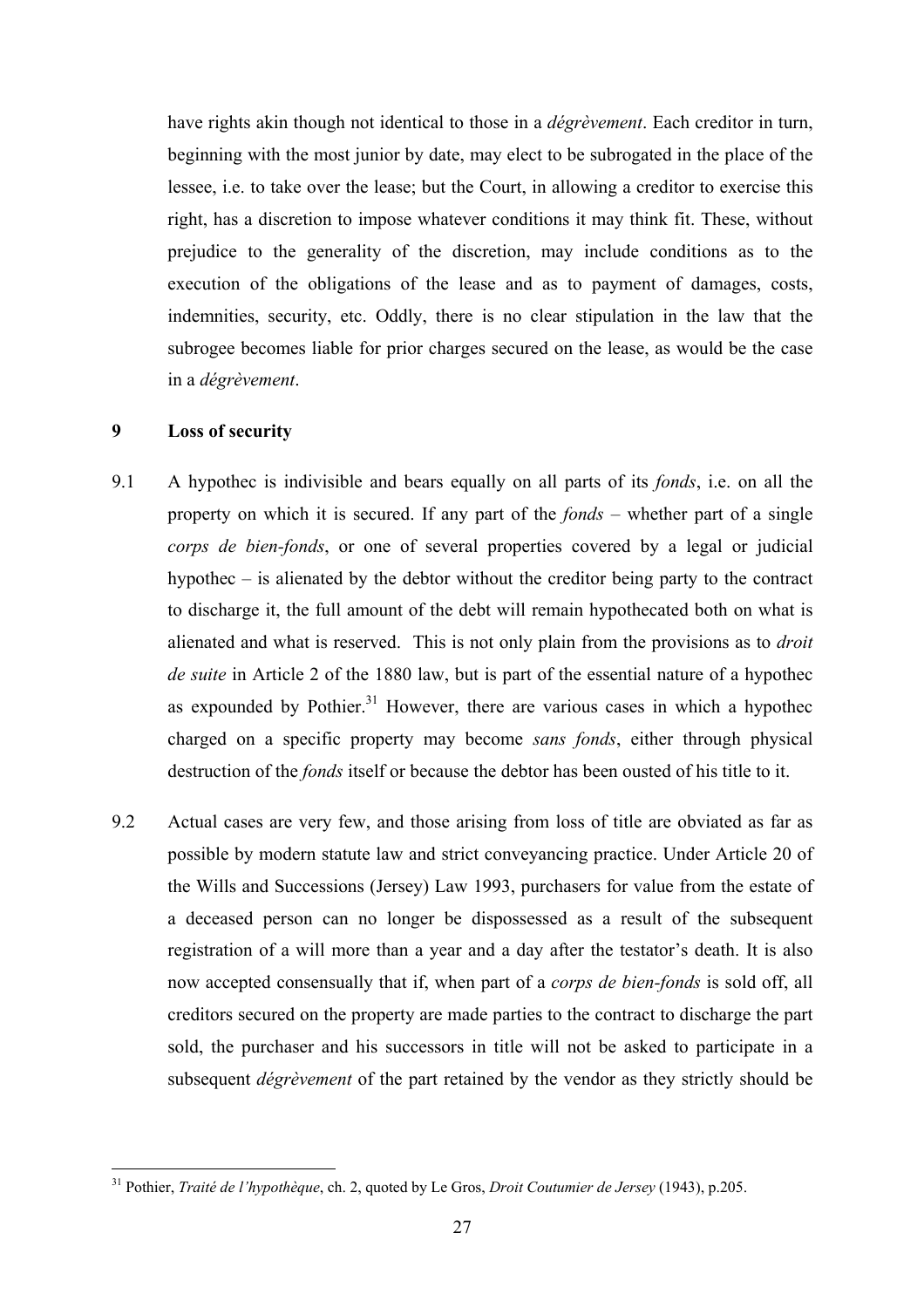under Article 92 of the 1880 law.<sup>32</sup> This forestalls the possibility that anyone buying a house from a developer who subsequently goes bankrupt will be forced to choose between taking over the unsold part of the development or renouncing his contract of purchase and thus rendering his mortgage *sans fonds*. However, there are a few other remote contingencies in which a debtor could still lose his title; and there is also the possibility of the *fonds* itself being physically destroyed, for example by landslip or incursion of the sea.

- 9.3 If an *hypothèque conventionnelle* becomes *sans fonds* for any reason, either in whole or in part, Article 25 of the law compounds the debtor's misery by empowering the creditor to demand immediate reimbursement of the *rente* or sum of money secured. In the case of a *rente viagère*, it must be replaced by a *rente* or annuity of equivalent value. These provisions, which the parties cannot contract out of, also apply if the *fonds* is changed without the creditor's consent. There is no similar provision in relation to *hypothèques judiciaires*, presumably because in 1880 these could not be charged on specific *corps de bien-fonds* and were not intended to be used as a means of mortgaging individual properties.
- 9.4 In a case in 1931 the Royal Court held that a perpetual sterling *rente*, created on a *corps de bien-fonds* that consisted of a house and several fields, had become partly *sans fonds* because the debtor had sold off some of the land and that the owner of the *rente* was therefore entitled to demand reimbursement. This judgment is severely criticized by Le Gros, who points out that it flies in the face of both the provisions and the principles of the 1880 law: the proper recourse of the owner of the *rente*, should recourse have been needed, was to exercise her *droit de suite*. 33 However, it was settled practice ever afterwards that a *rente nouvelle* had to be reimbursed when any part of its *fonds* was sold.

<sup>&</sup>lt;sup>32</sup> This practice stems from the agreed judgment in *re Moorhouse* (1952) 247 Ex.519, 248 Ex.6, in which the Royal Court deliberately refrained from giving a ruling on the law. For comment see Jersey Law Commission Consultation Paper No.2, *Dégrèvement* (1998), at 2.6.6.

<sup>&</sup>lt;sup>33</sup> Le Blancq et uxor v. Blampied (1931) 236 Ex.323, commented by Le Gros, *Droit Coutumier*, pp. 204-6. The position was unsatisfactory on both sides. The *rente* due to Mrs Le Blancq was one of four sums created on the property in favour of four different parties in 1896. When some of the land was sold off in 1924, one of the other three sums was charged on one of the fields sold; this, being done without the creditor's formal consent, was contrary to Articles 21 and 25 of the 1880 law. Yet it was not that creditor but Mrs Le Blancq, more than six years later, who took issue over the sale.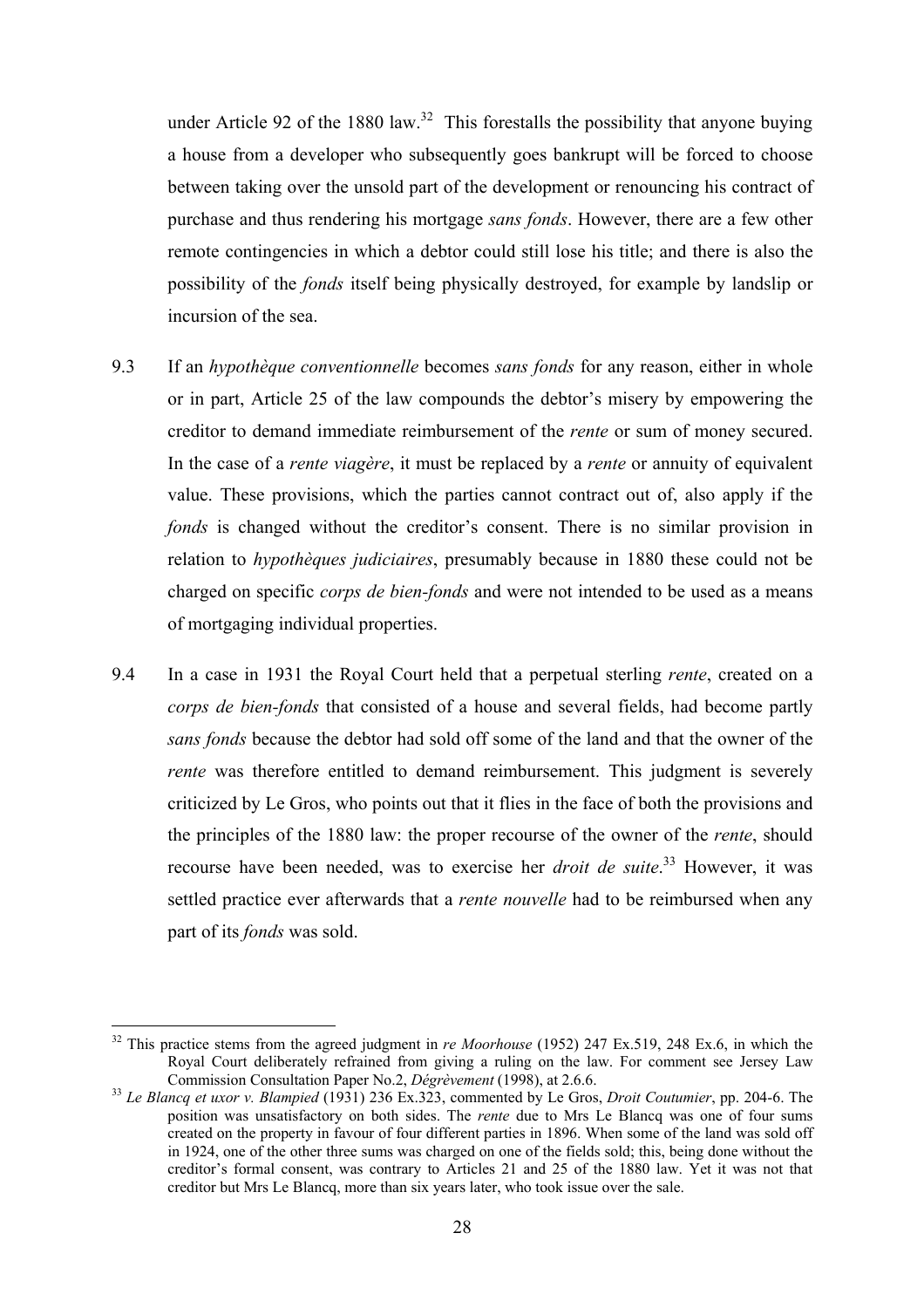## **10 Enforcement of security**

- 10.1 Under Jersey law as it stands, a creditor secured by hypothec on immoveable property has no means of enforcing or realizing his security other than through some form of bankruptcy process.
- 10.2 These, on paper at least, are numerous. A debtor under pressure from his creditors may declare himself *en désastre*; or he may apply to the Royal Court to make a *remise de biens*; or he may even apply to make a *cession générale* of all his moveable and immoveable property to his creditors under the customary law, though this is now very rarely done. A *cession*, if permitted, will discharge him of all further liability, but as far as secured creditors are concerned it is merely preliminary to a *dégrèvement*. In a *remise de biens* the secured creditors have, in theory, the right to be repaid in full (above, 6.3); if this is not possible and the *remise* fails, they participate in the ensuing *dégrèvement* in the usual way. From the point of view of the secured creditor, the choice of procedures is between *dégrèvement* and *désastre*.

## *Dégrèvement*

10.3 Unless preceded by a *cession* or a failed *remise de biens*, the *dégrèvement* process is set in motion as follows.<sup>34</sup> A creditor whose judgment against his debtor remains unsatisfied after one month may apply *ex parte* to the Royal Court for an act *Vicomte chargé d'écrire*, i.e. an act authorizing the Viscount to notify the debtor that, if he does not pay the judgment debt within two months (or three if the judgment is of the Petty Debts Court), his property may be adjudged renounced and subject to *dégrèvement* as to immoveable property and *réalisation* as to moveables (see above, 5.6). Assuming that the debtor does not comply with the Viscount's notice, the creditor makes a further application to the Court asking it to adjudge the debtor's property renounced and to be subjected to *dégrèvement* and/or *réalisation* as the case may be. At the time of making this application, the creditor must produce to the Court a *relevé* or list of all transactions that have taken place relative to the renounced property since the 1880 law came into force, so that the Court can see what hypothecs have been obtained on the property since that date. This requirement was introduced

 $\overline{a}$ 34 Some details of the procedure are omitted here, as are all references to *propriété ancienne* and *décret* which the paperwork still has to include as laid down by the 1880 law.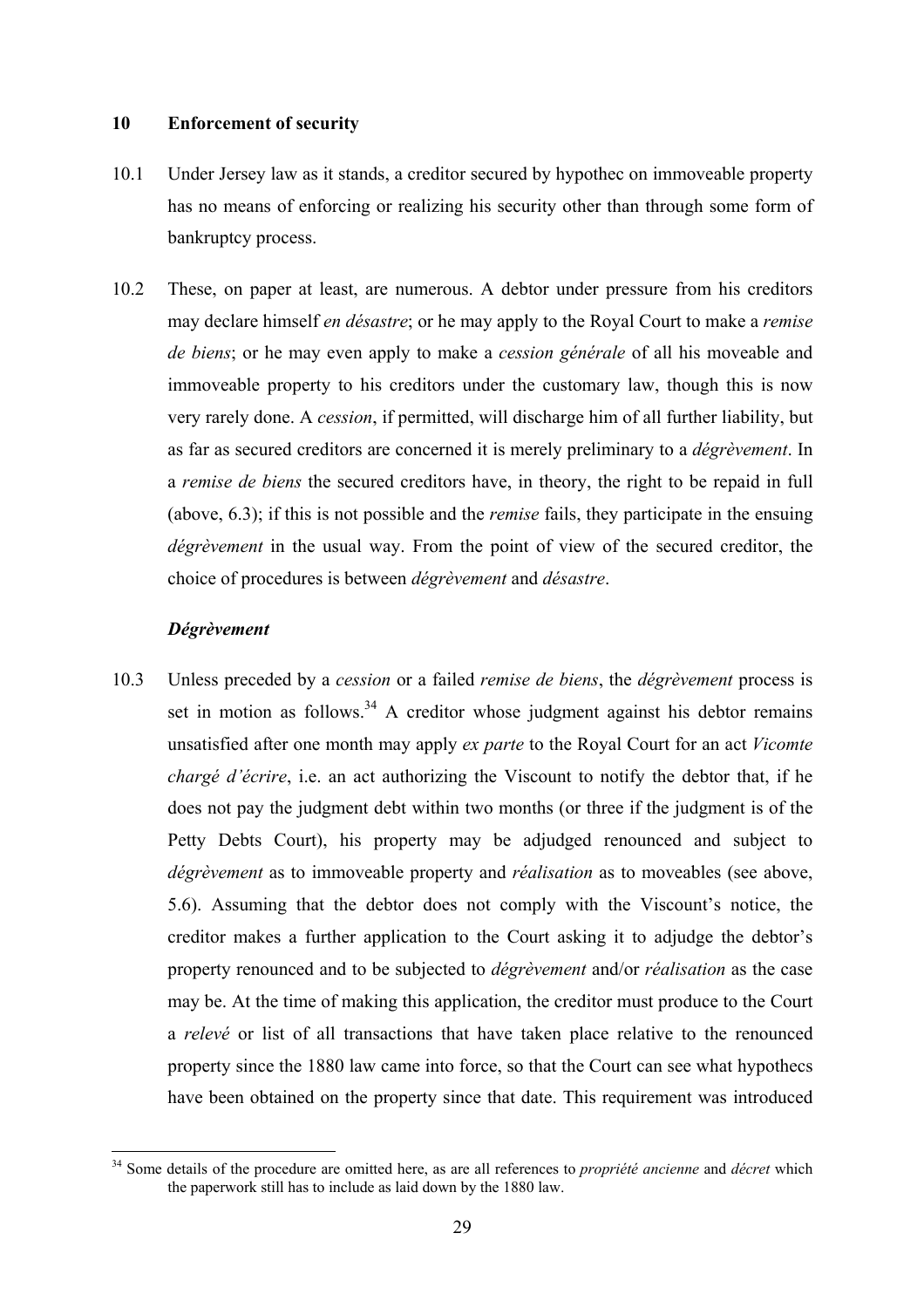by the *Loi (1915) sur la propriété foncière (garanties)* for reasons that were good at the time, but to take the list of transactions back 125 years now serves no useful purpose.

- 10.4 The Court declares the whole of the debtor's property to be renounced and orders a *dégrèvement* of the immoveables and, if appropriate, a *réalisation* of any moveable property or conventional hypothecs to receive.<sup>35</sup> It appoints two advocates or solicitors as attorneys (only one is required by the law, but the modern practice is to appoint two) who publish notice of the proceedings in the press, fix a date with the Judicial Greffier for the *dégrèvement* (which must be between four and six weeks from the date of the order) and summon all secured creditors and other persons who have transacted with the debtor (referred to collectively as the *intéressés*) to appear before the Greffier at the appointed time. Unsecured creditors are not individually summoned but may participate in the *dégrèvement* provided they file their claims with the Greffier at least eight days beforehand. If any creditor who is summoned has a surety for his claim against whom he wishes to preserve his recourse, it is up to that creditor to summon his surety to appear at the *dégrèvement*, giving at least two days' notice.
- 10.5 The *intéressés* whom the attorneys are supposed to summon under Article 92 of the 1880 law are, broadly, the following:
	- (a) All those who have unsatisfied claims secured by hypothec on, and any widow with a right of dower over, either –
		- (i) the property *en dégrèvement*, or
		- (ii) if the property *en dégrèvement* is the remnant of a larger *corps de bienfonds* part of which has been sold off by the debtor since he acquired it, any part of the original *corps de bien-fonds* that he acquired.
	- (b) All those who have passed contracts with the debtor in relation to the property *en dégrèvement* or any part of the original *corps de bien-fonds* of which it is

 $\overline{a}$ <sup>35</sup> Strictly speaking, as the debtor's assets are renounced in their entirety, the Court has no discretion to order a *dégrèvement* of the immoveables while leaving his moveables untouched, but in practice it only orders a *réalisation* if the applicant asks for one. The *réalisation* may be held before, after or concurrently with the *dégrèvement*.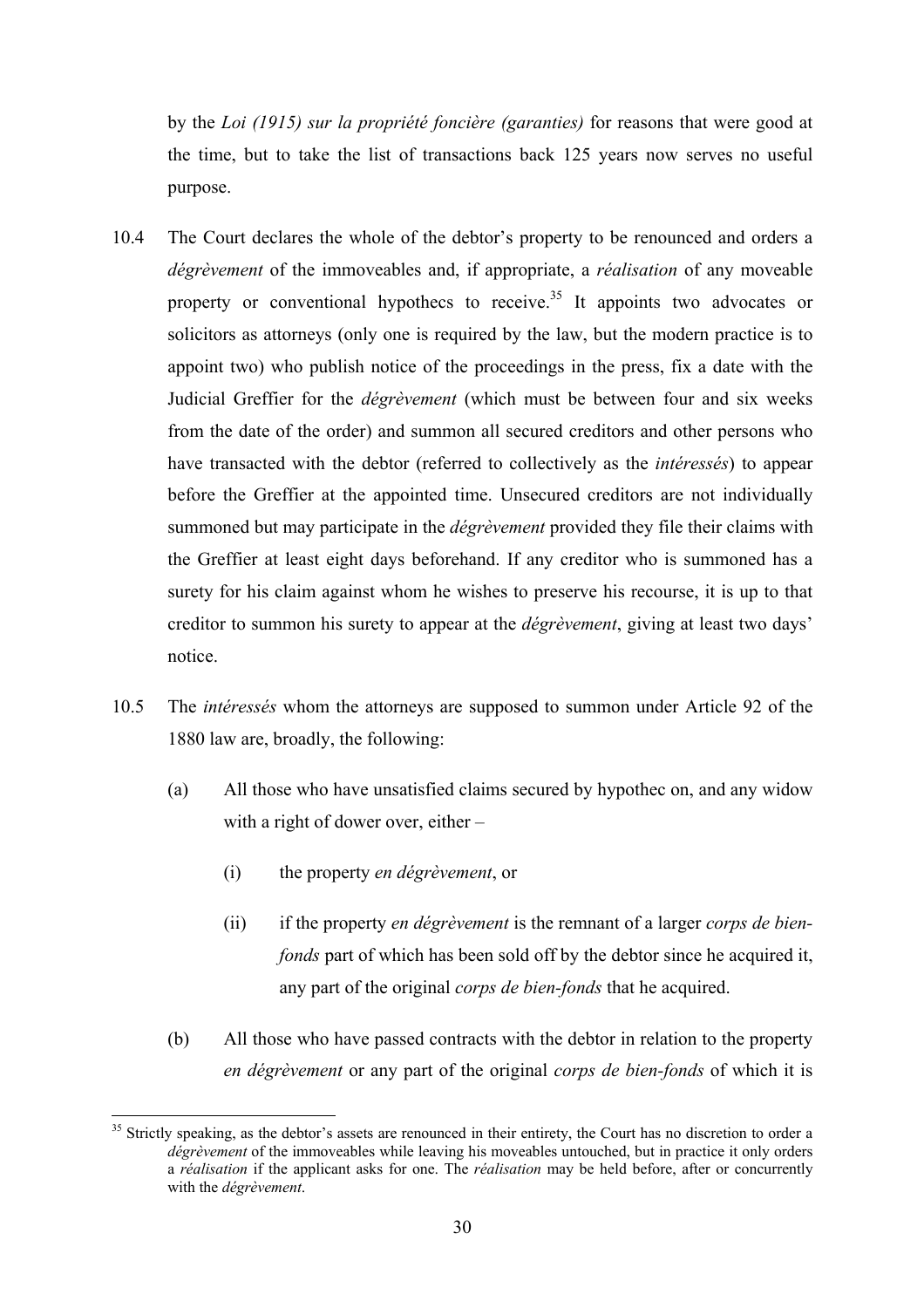the remnant (including boundary agreements, creations of covenants or servitudes, etc).

- (c) All those who own *rentes* created or consented by the debtor on the property *en dégrèvement* or on any part of the original *corps de bien-fonds* of which it is the remnant.
- (d) The current owners of any part of the original *corps de bien-fonds*.
- 10.6 Modern practice has introduced a degree of flexibility to the interpretation of these requirements. If the property *en dégrévement* is the remnant of a larger *corps de bienfonds*, the current owners of the parts that were sold off are not required to participate in the *dégrèvement* provided that all creditors secured on the original *corps* at the time of each sale were parties to the contract to discharge the part sold (see above, 9.2). A precedent has also recently been set for omitting from the list of *intéressés* the owner of a neighbouring property to whose contract of purchase the debtor was made a party to agree the definition of a boundary.36
- 10.7 By the combined provisions of Article 93 of the 1880 law and Article 6 of the amending law of 1904, the attorneys are required to furnish the Greffier with a statement (*état*) of the debtor's immoveable property and all charges on it, and a list of the persons whom they have summoned to appear under Article 92. From this information the Greffier draws up a register or *codement*, on which the creditors and other *intéressés* are listed in the same way as they were in a *décret*: first the unsecured creditors, then the secured creditors and other transactors in ascending order of date, ending with the person from whom the debtor acquired the property. If any *hypothèque conventionnelle* charged on the property has been transferred to a third party, both the original creditor and the *tiers détenteur* are listed in the *codement* on the date of the hypothec, the *tiers détenteur* ranking immediately after the original creditor (and so being called before him at the *dégrèvement*). The law makes no similar provision as to *hypothèques judiciaires*, presumably because assignments of these are not registrable and so the attorneys cannot be deemed to have notice of them. However, on referral of the point to the Court in 1907, it was ruled that the

 $\overline{a}$ <sup>36</sup> *Dégrèvement* P.R.Pirzada (2005).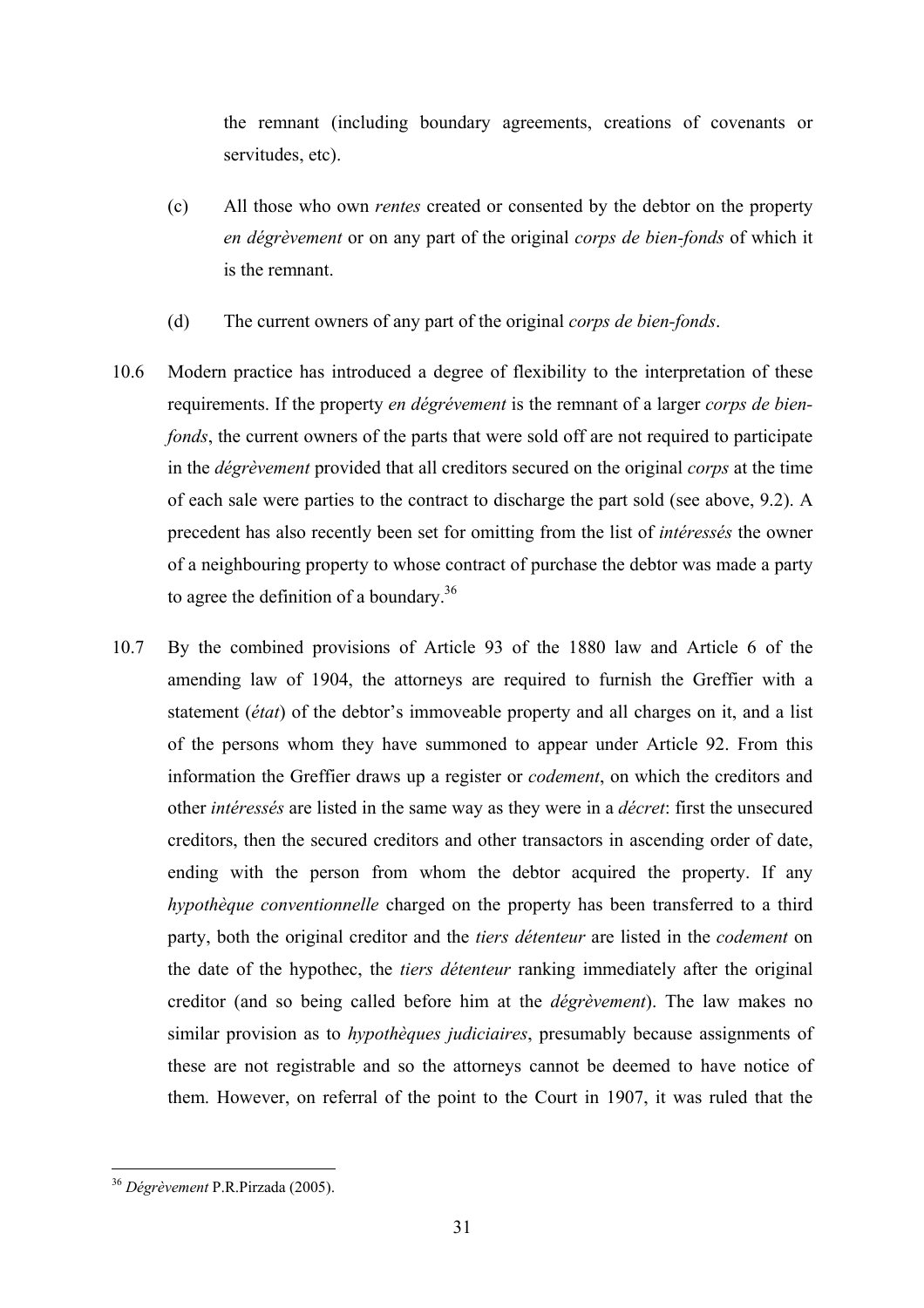assignee of an *hypothèque judiciaire* could at his request be substituted for the original creditor for the purposes of Articles 92 and 93 of the law.<sup>37</sup>

- 10.8 A more serious point of uncertainty concerns agreements between secured creditors to change the order of priority of their charges. Such agreements are fairly common. Occasionally they are made by contract passed before Court between the creditors concerned and the debtor; more usually, in the case of *hypothèques judiciaires*, the holder of an existing charge is made party to the acknowledgment of a subsequent borrowing to agree that his charge will be subordinated to the new one. Until 1971 it was the declared policy of the Judicial Greffier not to take any notice of such arrangements in a *dégrèvement*, because the law gave him no discretion to call the *intéressés* other than in reverse date order of their contracts or registered charges: it would be up to the parties to sort out the consequences afterwards between themselves. Whether such a strict view would be taken today is uncertain.
- 10.9 At the *dégrèvement* itself, the Greffier first calls on the unsecured creditors either to take over the property *en dégrèvement* or to renounce their claims. They do not all have to take the property collectively: some may elect to take and others to renounce. If two or more of them take, they do so as tenants in common in shares proportionate to their claims. If they all renounce, the Greffier calls on each of the secured creditors and other *intéressés*, starting with the most recent, either to take over the property or to renounce the charge or contract by virtue of which he has been called. Any creditor or other *intéressé* who fails to appear at the *dégrèvement* is deemed to have renounced.
- 10.10 After some argument in the past, it is now judicially established that a creditor who renounces in a *dégrèvement* loses his claim against the property only. The underlying debt is not discharged, unless either there has been a *cession générale* or the *dégrèvement* follows an unsuccessful *remise de biens*. 38 Thus, although the property *en dégrèvement* is freed both from the claim and from the hypothec attached to it, the creditor retains the right both to follow other property, if any, on which the hypothec is secured, and to pursue the debtor personally (and thus his after-acquired moveable

<sup>&</sup>lt;sup>37</sup> Greffier v. Piquet et autre, attournés, et autres (1907) 224 Ex.509.

<sup>&</sup>lt;sup>38</sup> *New Guarantee Trust Finance Ltd v. Birbeck* (1980) J.J.117, on appeal *Birbeck v. Midland Bank Ltd* (1981) J.J.121.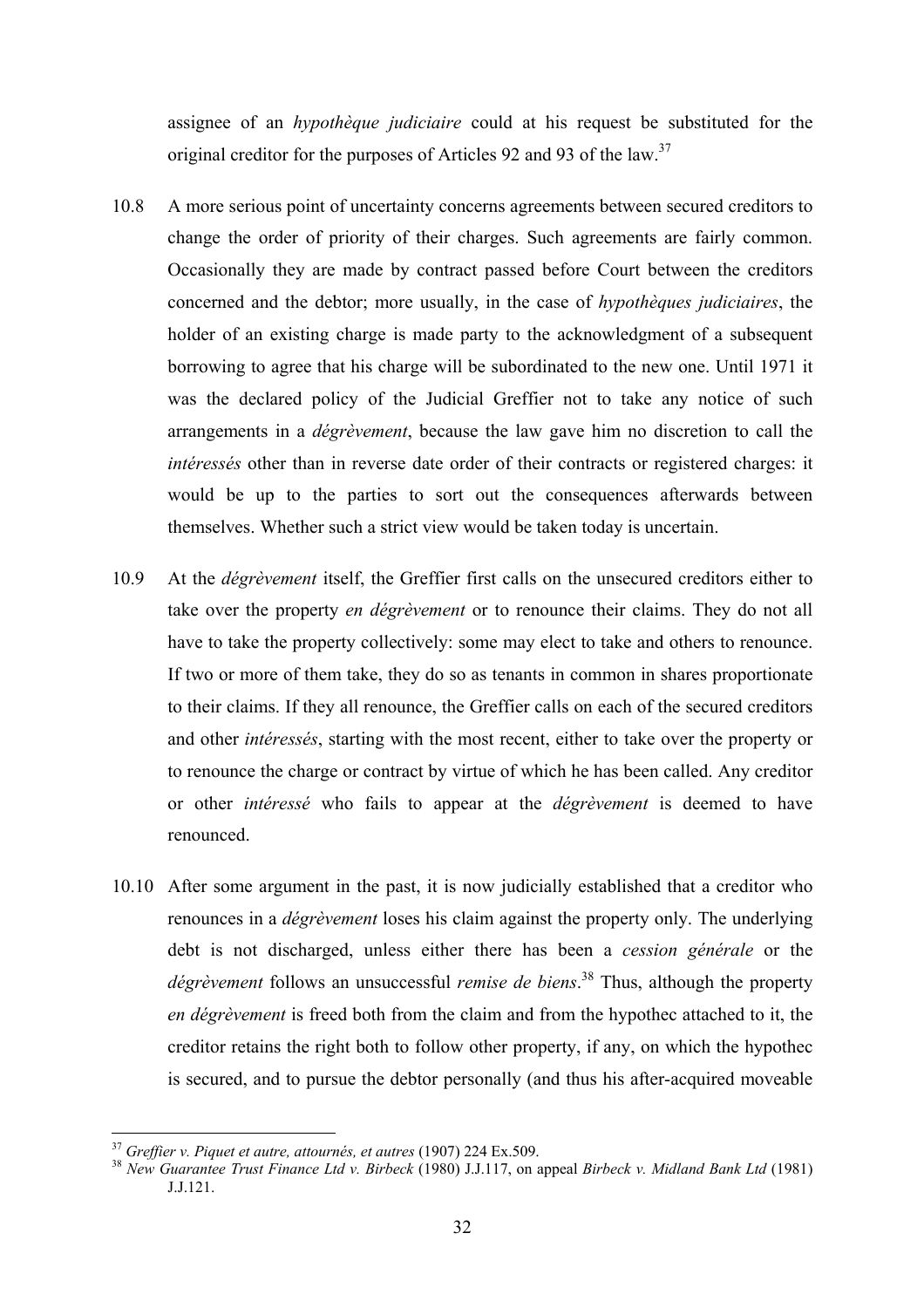or immoveable assets). However, if a contract other than a *création d'hypothèque* is renounced in a *dégrèvement*, any title that passed under it or any right or easement that it created becomes void.

- 10.11 If all the creditors and other *intéressés* convened before the Greffier refuse to accept the property, the Court may either compel the person from whom the debtor acquired the property (or, if he is dead, his heirs or devisees) to accept repossession of it, or order that the *dégrèvement* be continued on the property in the hands of those persons. The only case in which this might happen nowadays is if the property was acquired by the debtor subject to an existing charge which is still the main charge secured on it at the time of the *dégrèvement*. 39
- 10.12 When a creditor or other *intéressé* eventually accepts the property as *tenant après dégrèvement*, he takes it free of any charges or servitudes later in date than his own claim or title (the holders of which will already have been called and will have renounced), but subject to all charges and encumbrances of prior date. He is also responsible for the payment of certain privileged claims (income tax, parish rates, etc.) in respect of which a *protêt* has been lodged with the Greffier. If he does not wish to take possession of the property himself, he may subrogate another person in his place, assigning to that person all the rights and liabilities of the *teneure*; this is done in order to save the trouble and expense of a conveyance by contract. The subrogation can be effected at the *dégrèvement* itself, but more commonly takes place when the *tenant* is summoned before Court afterwards by the attorneys to have the *teneure* confirmed.
- 10.13 When in 1990 the scope of the *désastre* process was extended to include immoveable property, there was a widespread assumption that *dégrèvement* would fall into disuse. This has not in fact happened, and a number of possible reasons can be identified.
	- (a) In a *dégrèvement*, the creditor who takes over the property as *tenant après dégrèvement* is entitled to whatever equity there may be in the property. No equity passes back to the debtor or is available for other creditors whose

<sup>&</sup>lt;sup>39</sup> In this situation, though, it would be more sensible for the attorneys to make a representation to the Court at the outset, explaining the position and asking leave to summon all interested parties back to the principal creditor to participate in the *dégrèvement* at first instance. Cases can be found in the *Tables*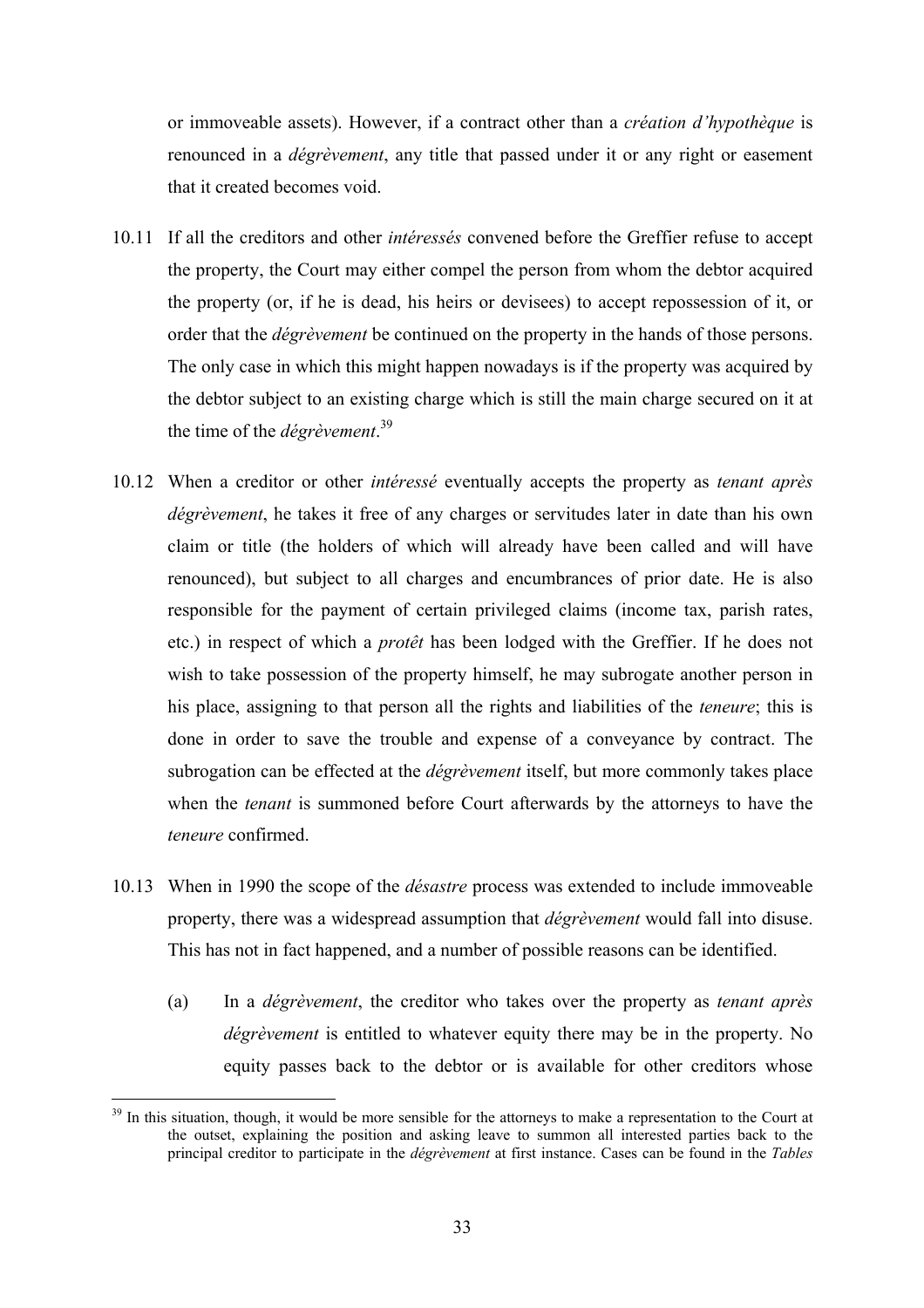claims or charges rank below that of the *tenant*. This may encourage some creditors to opt for the *dégrèvement* procedure rather than to declare the debtor *en désastre*.

- (b) After the commencement of *dégrèvement* proceedings, unless the debtor has made *cession*, the Court does not lose the power to declare him *en désastre* until his property is adjudged renounced and a *dégrèvement* ordered (1990 law, Article 5). Thus a debtor notified of an impending *dégrèvement* has two months in which to forestall it, if he wishes, by declaring himself *en désastre*. In certain circumstances, however, he may prefer to encourage his creditors to proceed by way of *dégrèvement* in order to avoid the four-year wait for a discharge imposed on a bankrupt by the 1990 law.
- (c) The 1990 law contains special provisions regarding immoveable property that is the debtor's matrimonial home. The Royal Court, on the application of the debtor's spouse, may order such property (or a right of enjoyment of it) to be vested in the spouse or, alternatively, may order that the property be sold and the proceeds distributed as the Court thinks fit, its first duty being to attempt to reserve the matrimonial home for the occupation of the debtor's spouse and dependants. It is likely that, in some cases, these provisions are perceived as inhibiting the rights of creditors, providing a further incentive for them to bypass the 1990 law by using the *dégrèvement* procedure.
- (d) Though the *dégrèvement* procedure is neither brief nor cheap, it has the merit of achieving finality with the *dégrèvement* itself, at which point most costs end. A declaration of *désastre*, being the commencement and not the conclusion of a procedure, involves the risk of unforeseen costs and delays. Nor is a *désastre* generally seen as the best means of realizing a property's full value. There is a perception that the price a property will fetch if sold by the Viscount under the procedure laid down by the 1990 law is likely to be less, even before deduction of his commission, than a creditor can get by selling it himself as *tenant après dégrèvement*.

*des Décisions* where the Court in the past has pragmatically allowed departures of this kind from the standard procedure.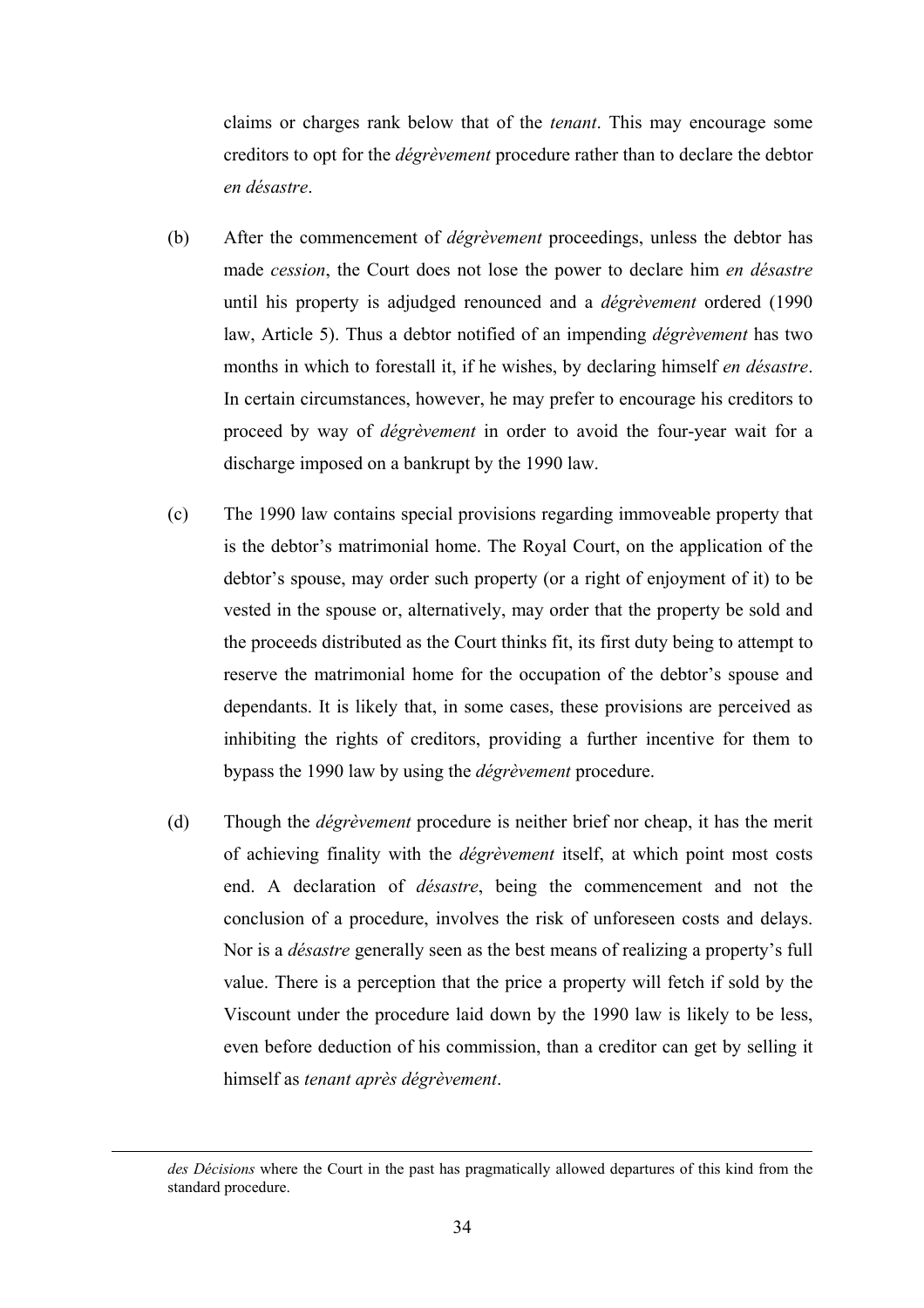- (e) Until 1993 a further attraction of *dégrèvement* was that the subrogation process was outside the control of the States Housing Committee and so could be used as a means whereby a person without residential qualifications could purchase and live in the debtor's property without the Committee's consent. The value of an 'unrestricted' property was usually higher than it would otherwise have been on the open market, and the creditor could retain the increase in the equity by assigning his hypothec to a company and selling the share capital. This loophole was closed by the Housing (Amendment No.7) (Jersey) Law 1993.
- 10.14 There is also one instance where *dégrèvement* is still the only possible means by which creditors can proceed against immoveable assets. This is in the case of a debtor who has died. Article 4(2) of the 1990 law is very clear that the estate of a deceased person cannot be declared *en désastre*, and so insolvency proceedings against the estate must take the form of a *dégrèvement* of the immoveable property and a *réalisation* of the moveables.
- 10.15 In its Report on *dégrèvement* in 1999 the Jersey Law Commission expressed the view that the process, though a bold reform when introduced in 1880, has now become outdated and inequitable, and that the opportunity it affords debtors and creditors of contracting out of the provisions of the 1990 law is undesirable. Accordingly, the Commission recommended the abolition of *dégrèvement* and the amendment of Article 4 of the 1990 law to allow a *désastre* to be declared in respect of the estate of a deceased person if the estate includes immoveable property to which all heirs and/or devisees have renounced their claim. This was perceived as the only case in which creditors secured on the immoveables would need to proceed against their security through the estate: if the heirs or devisees had taken the immoveables, the creditors could proceed against them directly.<sup>40</sup>
- 10.16 Though these recommendations were accepted by the Legislation Committee, reservations have continued to be felt in some quarters as to the wisdom of leaving hypothecary creditors with no means of realizing their security except through a process that requires the debtor to be declared bankrupt. The Law Commission has therefore now requested the Legislation Committee to defer the abolition of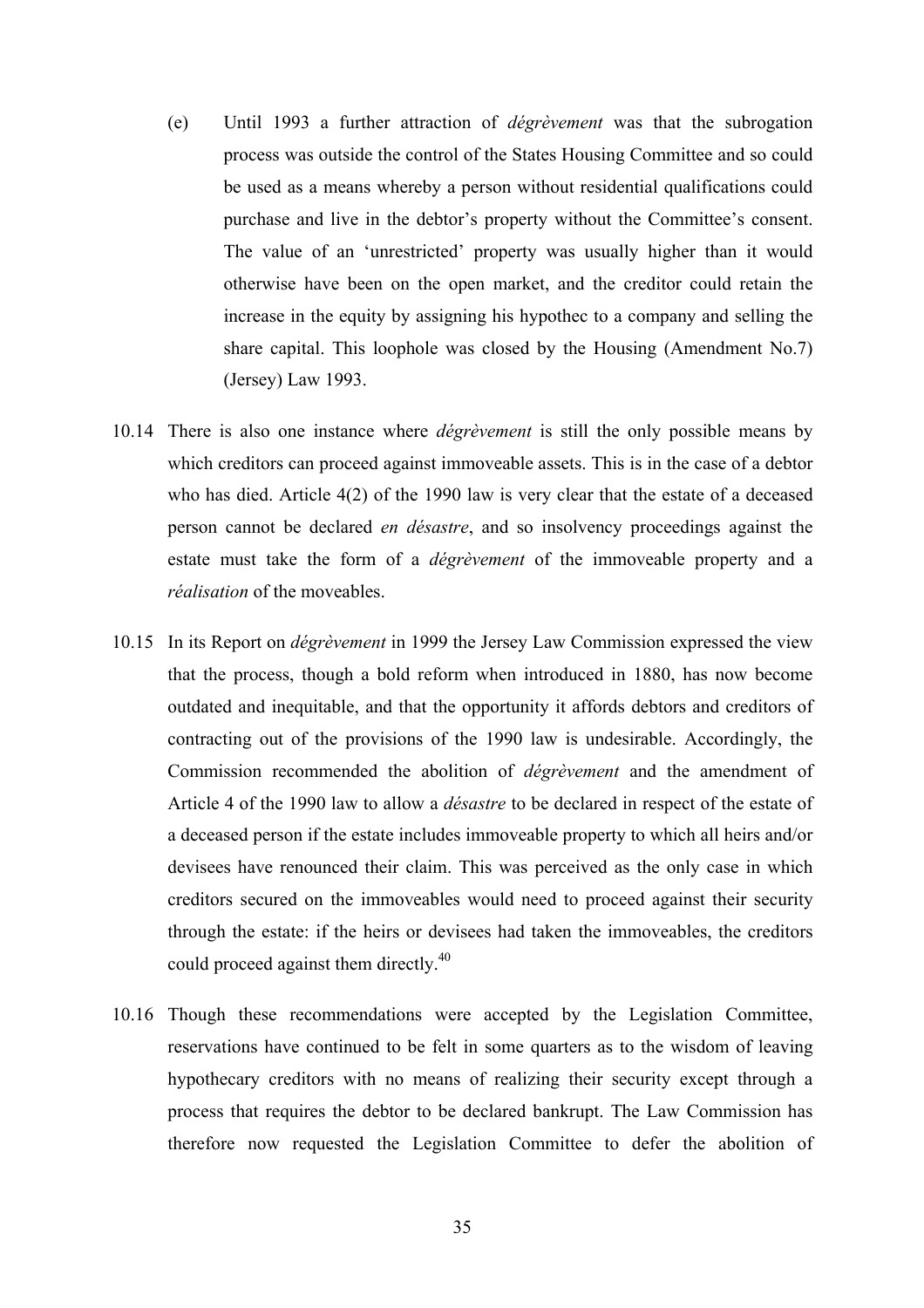*dégrèvement* until the Commission's review of the law of security on immoveables has been completed.

# *Désastre*

- 10.17 Unlike other insolvency proceedings in Jersey, which were either drawn from Norman customary law or introduced by statute, the *désastre* is a creation of the Jersey courts. It developed out of insolvencies in the late eighteenth and nineteenth centuries, a time when the growth of commerce created a need for a judicial process capable of handling sudden business failures involving a large number of simultaneous claims. It was subsequently developed and refined by case law and practice, but not until 1964 was its procedure codified by rules of Court. It has now been given a modern statutory framework by the Bankruptcy (*Désastre*) (Jersey) Law 1990, which confirmed it as the principal Jersey bankruptcy process and, among other changes, extended its scope to embrace immoveable property for the first time.
- 10.18 *Désastre* is now in most respects a normal modern bankruptcy process and it is not necessary here to do more than note briefly the provisions of the 1990 law that affect immoveable property and the rights of secured creditors.
- 10.19 An application for the declaration of a *désastre* may be made by the debtor himself, by a creditor with a liquidated claim above a certain amount (though not if his only claim is for repossession of goods), or, if the debtor is a person or corporate body licensed to carry on business in the financial sector, by the Jersey Financial Services Commission. The categories of debtors whose property is capable of being declared *en désastre* include those having immoveable property in Jersey, even if they are not resident here. The declaration of a *désastre* has the effect of immediately vesting all the debtor's property, both moveable and immoveable, in the Viscount; any immoveable property vests subject to all hypothecs and debts secured on it. If the debtor immediately prior to the declaration was beneficially entitled to immoveable property as a joint tenant (*conjointement par ensemble*), the declaration has the effect of converting the title to the property into a tenancy in common in equal shares (*en indivis en parts égales*), and any hypothecs charged on the property in question, together with the debts they secure, are to be apportioned equally between those

 <sup>40</sup> Jersey Law Commission Topic Report No.2, *Dégrèvement* (October 1999), at 2.2-5.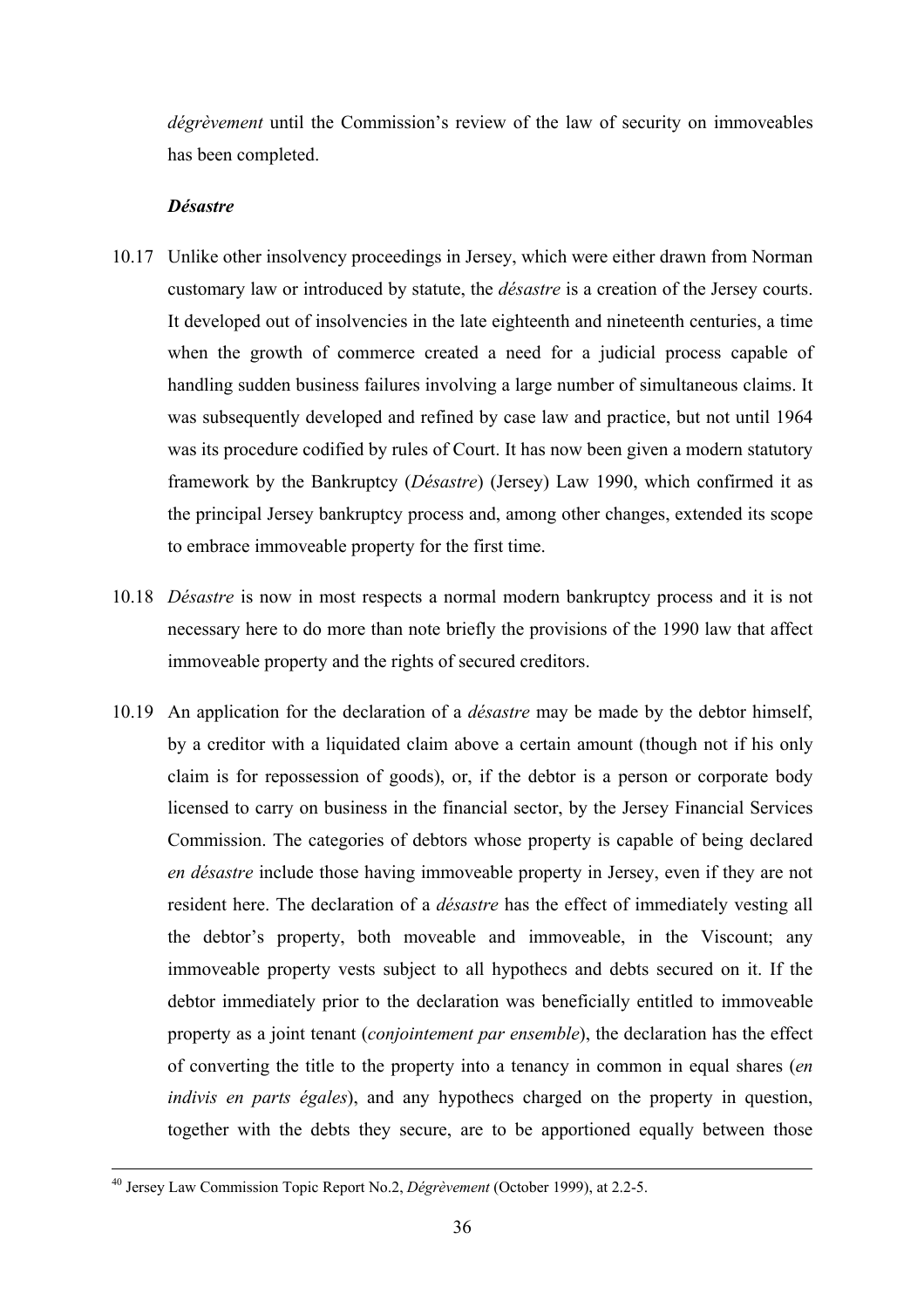shares. The special provisions of the law with regard to the debtor's matrimonial home have been outlined above (10.13.3, and see further below, 19.10-11).

- 10.20 Where any immoveable property of the debtor is charged with a judicial or conventional hypothec, that hypothec is automatically extinguished on the sale of the property by the Viscount, unless the hypothec was obtained against, or created or consented by, a predecessor in title of the debtor and not charged on the property in the debtor's contract of acquisition. In those circumstances, the provisions of Article 2 of the 1880 law as to *droit de suite* continue to apply.
- 10.21 In the distribution of the debtor's assets, hypothecary creditors are entitled to preference in the order of date of creation of their respective judicial or conventional hypothecs on the proceeds of sale of any corporeal or incorporeal hereditament (i.e. any *corps de bien-fonds* or contract lease) on which their respective hypothecs are secured. If the proceeds of sale of any hereditament on which a judicial or conventional hypothec is secured are insufficient to meet the claim of the secured creditor, the balance ranks for payment *pari passu* with all other non-privileged debts proved in the *désastre*.

### **PART III. DISCUSSION AND RECOMMENDATIONS**

## **11 The future for Jersey: hypothecation or mortgage?**

11.1 Hypothecation, generally speaking, has served Jersey well since the reforms of 1880. It is a clear, simple and practical system which can be easily adapted to meet changing demands, as the new legislation of the 1990s has shown, and its inherent flexibility enables it to operate in any context where security on immoveable property is required. The bank or finance company providing mortgages for house buyers, the litigant with a judgment debt to secure against the defendant's property, the widow requiring security in law for her dower on her husband's immoveable estate, all have the same basic right, the benefits of which are defined by statute and which can be made to bear either specifically on any of the debtor's immoveable property or generally on all of it. Also, there is a clear system of registration which (except in the case of a widow's dower) gives notice to the world in general of the existence of the hypothec, its date, and the amount of the secured debt.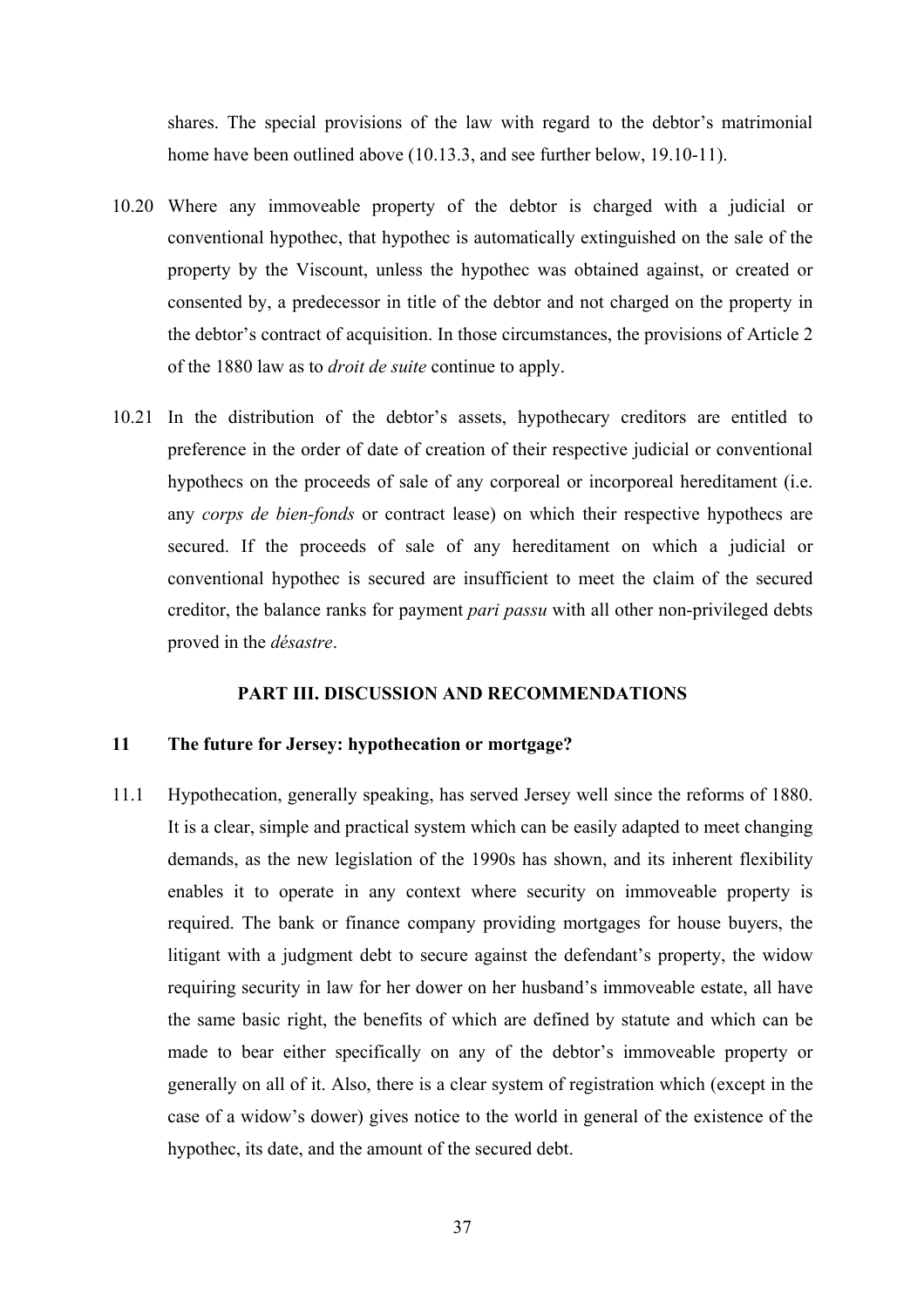- 11.2 To change from this to a system modelled on the traditional English mortgage would be so illogical as to be hardly worth considering. Whatever virtues the common law mortgage may have had, simplicity and directness were not among them. "No one ... by the light of nature ever understood an English mortgage of real estate" declared Lord Macnaghten from the bench in  $1904<sup>41</sup>$  and Maitland described it as "one long *suppressio veri* and *suggestio falsi*".42 Following the introduction of the legal charge in 1925 as an alternative to the mortgage by demise, its advantages were soon appreciated and the mortgage by demise has now become obsolete (see above, 2.10). Thus English law has made a complete transition from the common law mortgage to what is, in essence, a hypothec conferring the same rights and powers (above, 3.7). For Jersey now to make the opposite move, in the absence of any cogent reason for doing so, would be perverse.
- 11.3 We are in no doubt that hypothecation should continue to be the method of obtaining security on immoveable property in Jersey. However, despite the new provisions introduced in 2000 with regard to *hypothèques judiciaires*, it is clear that more fundamental changes are necessary to bring this area of Jersey law fully into line with present-day requirements. The rights and obligations of both debtor and creditor must be more clearly defined, and a means provided by which creditors can realize their security without recourse to insolvency proceedings. The concept of a widow's *hypothèque légale* for her dower needs revision in the light of legislative and other changes since 1880. Measures are also needed to amend or clarify various specific provisions of the law and to remove anomalies. For reasons explained in section 20, we consider that these changes should be implemented by the enactment of a new statute rather than by subjecting the 1880 law to further amendment.
- 11.4 Looking further ahead, we see no reason in principle why this new law should not be used in the future to provide for the hypothecation of moveable as well as moveable property. However, this will require detailed consideration which is outside the scope of the present paper (see below at 15.7).
- 11.5 The areas requiring change at the present time are examined in the next eight sections. We shall take first the question of the *hypothèque légale*, which involves discussion at

<sup>&</sup>lt;sup>41</sup> *Samuel v. Jarrah &c. Corporation Ltd* [1904] A.C.323 at 326.<br><sup>42</sup> Maitland's Equity (2<sup>nd</sup> edn., 1936), p.182.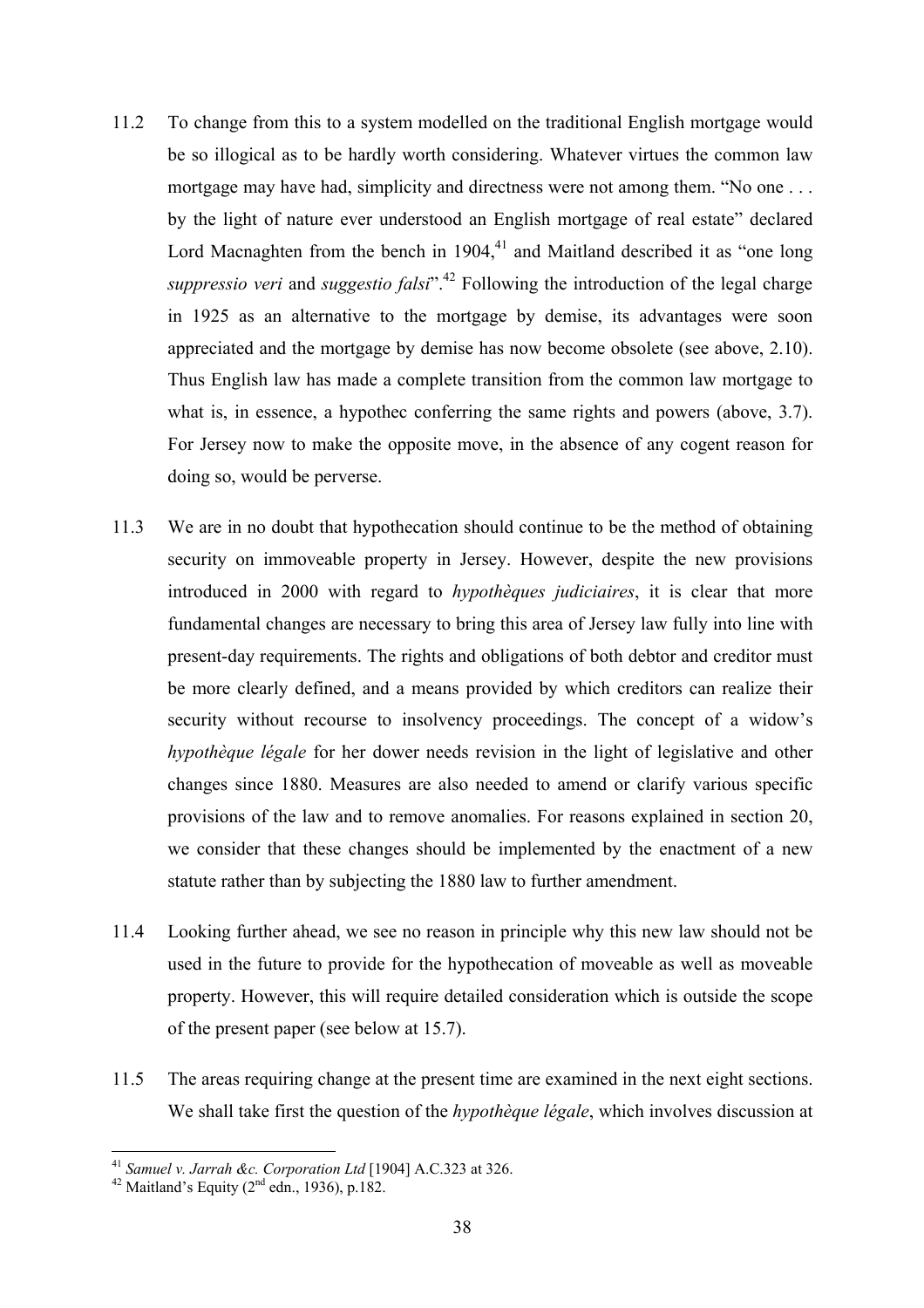length of a somewhat recondite area of the law, before moving on to matters more central to our remit.

## **12 The** *hypothèque légale***: widows, widowers and the creditors of an estate**

- 12.1 At the time when the law of 1880 was enacted, a right of dower existed either actually or potentially in the immoveable succession of every man whose wife survived him. Whether or not there were children of the marriage and whether or not the widow later remarried, Jersey law gave her what was, in effect, the right to enjoyment for life of one third of the immoveables left by her husband at his death.<sup>43</sup> Alternatively she could opt to take her Norman customary dower, limited to the immoveables that he owned at the time of the marriage or inherited in direct line of succession afterwards. This option involved renouncing all claim on his moveable estate apart from items of personal usage, but it freed the widow from liability in respect of the mobiliary debts. It was possible, though rare, for a couple to make an agreement fixing the wife's future dower at less (not more) than her legal entitlement, but a husband could not oust his wife of her dower by will. If the share of his immoveable estate that he devised to her was less than her dower entitlement, she could claim the balance of her dower on the rest of the immoveables; and if a will that made adequate provision for her was for any reason set aside by the Court, her customary right of dower on the estate was revived. In fact, once a marriage was consummated, the bride's right of dower was virtually secure: she only lost it if she was deemed *indigne* – if, for example, she deserted her husband without what the law of those days considered just cause.
- 12.2 The right of a surviving husband, called *droit de viduité* or *franc veuvage*, was different. It only arose if there had been live-born issue of the marriage. If there had not, the widower had no claim on his wife's immoveable estate; but if she had borne

 $\overline{a}$ 43 The exact definition of Jersey customary dower is debatable (see Matthews & Nicolle, *Jersey Law of Property* at 8.89-91), but the finer points do not directly concern us here. As established by the Royal Court in the estate of Bailiff Helier de Carteret in 1563, Jersey dower was stated to embrace all the property owned by the husband at the time of the marriage and all that he acquired afterwards (Le Gros, *Droit Coutumier*, p.43). Poingdestre, a century later, gives more or less the same definition (*Lois et Coutumes*, p.328); but the fact that the 1880 law gave the widow an *hypothèque légale* from the date of her marriage if she opted to take her Norman dower, and from the date of her husband's death otherwise, seems to support the view that custom by then had limited Jersey dower to property owned by the husband when he died.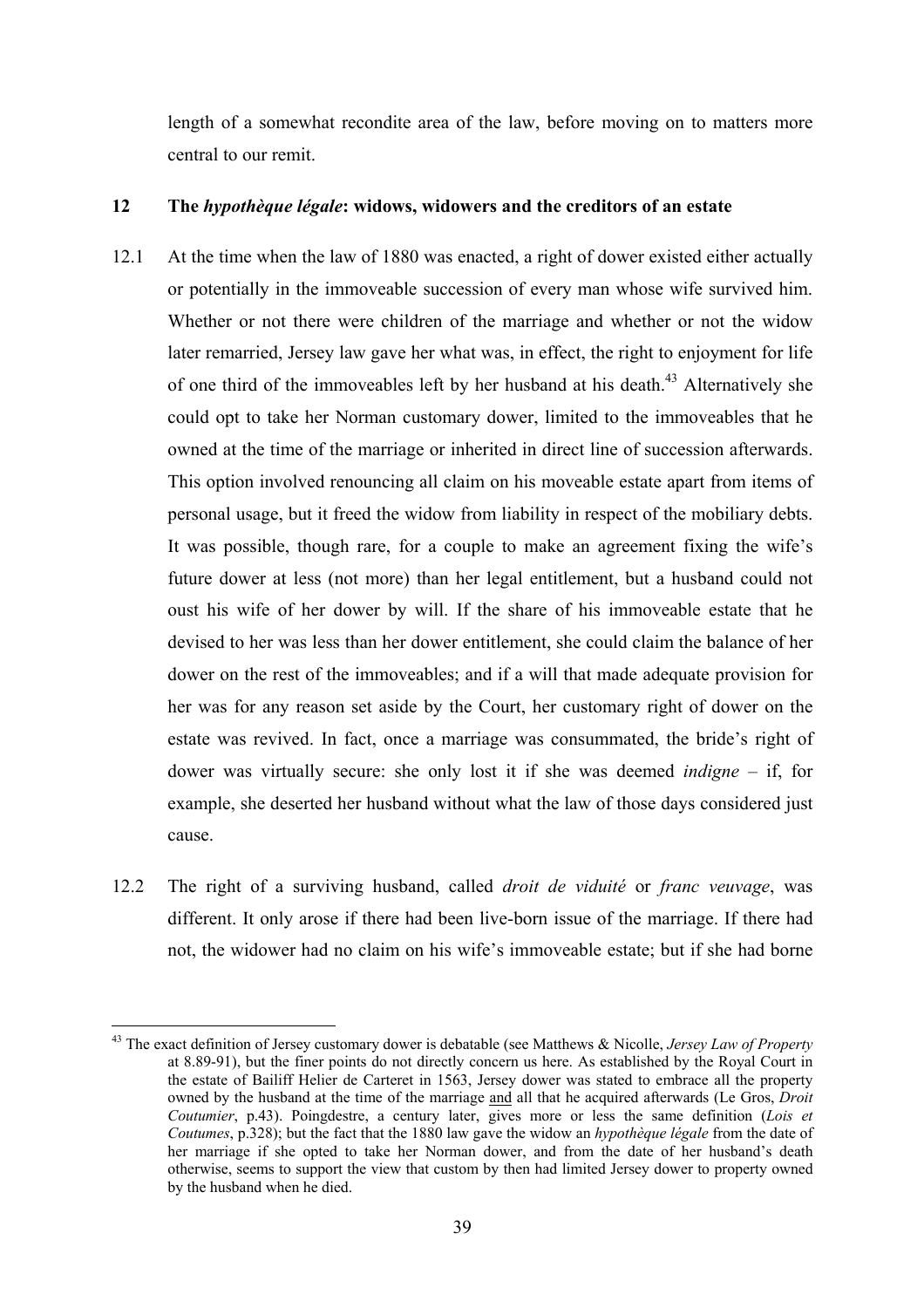him any live children<sup>44</sup> – regardless of whether or not they were still alive when she died – her husband had a life-enjoyment of the whole of her immoveable estate, which he lost if he remarried. This discrimination has its roots in Norman customary law and may, like the unequal division between the heirs in a *partage*, 45 have had more justification originally than is obvious to modern eyes. At a time when comparatively few people lived beyond working age and many women died in childbirth, *viduité* was probably not thought of as a widower's natural right to the enjoyment of his wife's property but as a custodial right enabling him to protect her children's inheritance by working the farm until they came of age.

- 12.3 These customary rights have been profoundly affected by the legislation of the 1990s. Norman dower, with its potential for collusive use by debtors and their wives to shield property from creditors, was abolished by the Bankruptcy (*Désastre*) Law 1990, so that the *hypothèque légale de douaire* under Article 7 of the 1880 law can now only date from the husband's death (see above, 7.3). The Wills and Successions Law of 1993 goes much further. Under Article 6 of that law, neither dower nor *viduité* can now arise in an intestate succession. Instead, if a person dies intestate as to immoveable estate leaving a surviving spouse but no issue, the spouse is entitled to the whole of the immoveable estate; if the deceased leaves issue, the surviving spouse and the children (or their issue *per stirpes*) share the estate equally, and the spouse also has the life-enjoyment of the matrimonial home under Article 5.
- 12.4 Since dower and *viduité* are not otherwise redefined by the 1993 law, we are left to infer that they still exist in their customary form but only arise in testate successions where the will does not make equivalent provision for the surviving spouse. It is regrettable that the law does not spell this out, but, if it is correct, a widow can presumably claim her Jersey customary dower on any part of her husband's estate of which his will does not leave her at least the life-enjoyment; and *viduité* can be claimed by a widower if his wife, having borne live children of their marriage (whether or not they or their issue are still living), devises to him anything less than the life-enjoyment of her entire immoveable estate until he remarries.

<sup>&</sup>lt;sup>44</sup> According to some authorities it was enough for her to have carried a living foetus in her womb even if the child was born dead (Le Gros, pp.52-3).<br><sup>45</sup> Which was designed to keep at least the nucleus of the family farm intact. For centuries it was thought that

allowing estates to be divided between heirs at all, rather than giving everything to the eldest son, was to blame for impoverishing the island by splitting farms into units too small to be economically viable.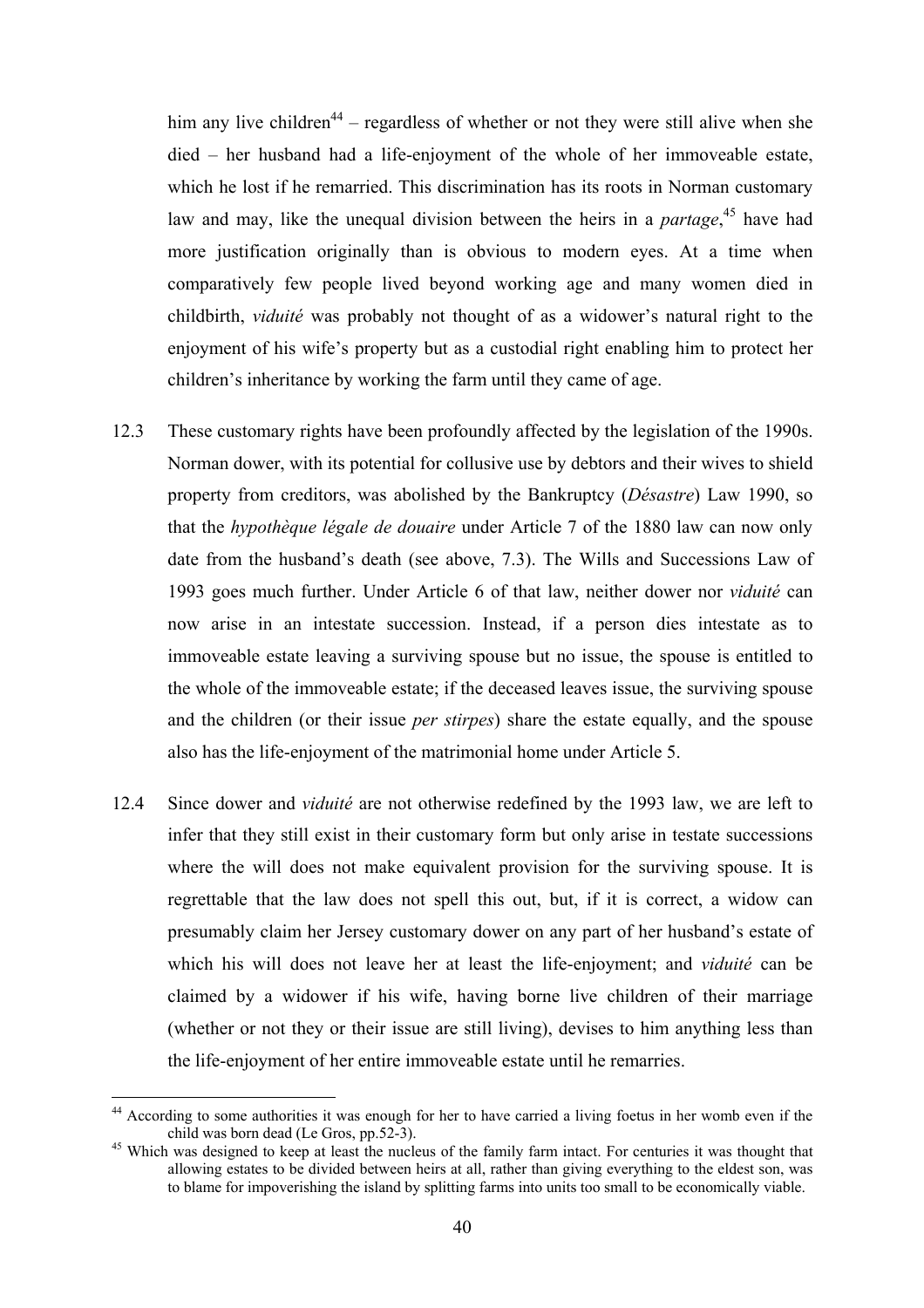- 12.5 Plainly, the purpose of Article 7 of the 1880 law in securing a wife's dower with a hypothec complete with *droit de suite* was to protect her rights if any of the immoveables subject to her dower were sold off. Three ways are apparent in which this protection worked in practice, or might have done; the first of them is partly spelt out in the law itself.
	- (a) Once the marriage was consummated, the hypothec effectively secured the wife's contingent dower rights on all the immoveables owned by her husband at the time of the marriage or inherited in direct line of succession afterwards, even if he sold them before he died. Assuming the usual modern definition of Jersey customary dower to be correct (see above, footnote to 12.1), those he sold would only be subject to Norman and not to Jersey dower; but it could not be certain until after his death which dower his widow would choose, and, if she chose the Norman, her *hypothèque légale* would date back to the marriage. So all of the husband's immoveable property on which Norman dower could arise had, in effect, been hypothecated for that dower throughout the marriage.
	- (b) Though a widow's right of dower was firmly enshrined in law, she had to take active steps to claim it after her husband died. Sometimes a dower settlement was made by private agreement, but the customary legal procedure was for her to action the principal heir before the Royal Court to deliver her dower, whereupon the Court sent the parties to arbitration before the Greffier. The heir produced a statement of the property on which the dower was due; the widow, or her lawyer, took this away to examine and divided the property into three portions; the heir was then granted a delay to examine the apportionment and, if he approved it, he chose two of the portions and left the third to the widow for her dower. All this was attended by various legal formalities and the whole process might take some time, during which the widow's *hypothèque légale* protected her rights against the possibility of any of the property being sold off by the heir.
	- (c) Not every widow took her dower in possession. The 1880 law obliged her in certain circumstances to accept instead an equivalent annuity in money, known as a *franc douaire*; Article 9 also envisages this being done voluntarily,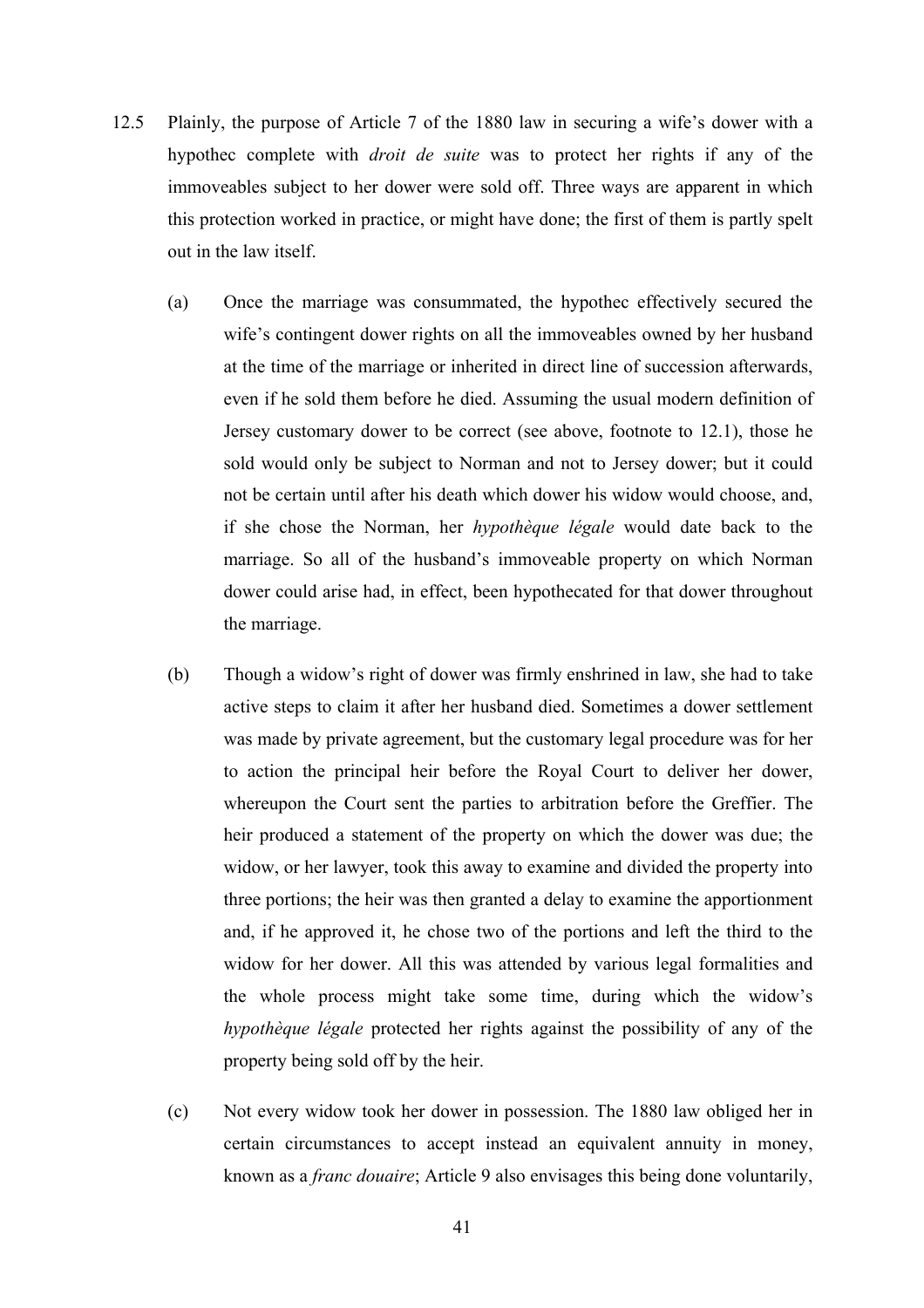and it had become the most usual way for a widow to take her dower by the time Le Gros wrote in 1943.<sup>46</sup> A *franc douaire* required the continuing protection of a hypothec on the whole of the estate, comparable to the *hypothèque foncière* by which a *rente viagère* was secured (see above, 7.17).

- 12.6 None of these considerations applied to a widower. By customary law his wife had ceased to be *sui juris* on her marriage, so he was already in possession of her property during her lifetime and merely continued in possession of it after her death. Even if the couple had obtained *séparation quant aux biens* under the law of 1878 – which, by virtue of the *Loi étendant les droits de la femme mariée*, became the position of all couples married after 1925 – the husband did not have to make a claim for his *droit de viduité* when his wife died: he was entitled *à titre de franc veuvage* to possession of her estate from the moment of her death without any formality. Clearly there was nothing here that a hypothec could protect, since the essence of a hypothec is that its holder does not have possession of the thing hypothecated.
- 12.7 Since 1993 the position has been different in that both dower and *viduité* now only arise in a situation that requires them to be claimed adversarially from the devisees to a will. In these circumstances a widow needs her *hypothèque légale* on the estate as much as she ever did, to prevent the devisee from selling the property and taking the proceeds out of the jurisdiction before her claim is met; but a widower, too, is now exposed to the same risk and should logically be given the same protection.
- 12.8 Even in the limited circumstances in which dower and *viduité* now apply, we feel that the survival of different customary rights for a widow and a widower in the twentyfirst century is anomalous and unjust. Also, the whole question of these rights has to be viewed in the context of the Commission's proposals for the abolition of *légitime* in moveable successions to give people the same powers of testamentary disposal over moveable and immoveable property.
- 12.9 In a letter to the Legislation Committee dated  $5<sup>th</sup>$  March 2001, in response to a consultation document on succession rights presented by the Committee to the States on 2nd January 2001, the Law Commission expressed its view that the *légitime* rules remaining in existence with regard to moveable estate should be abolished and that

<sup>46</sup> Le Gros, *Droit Coutumier*, p.44.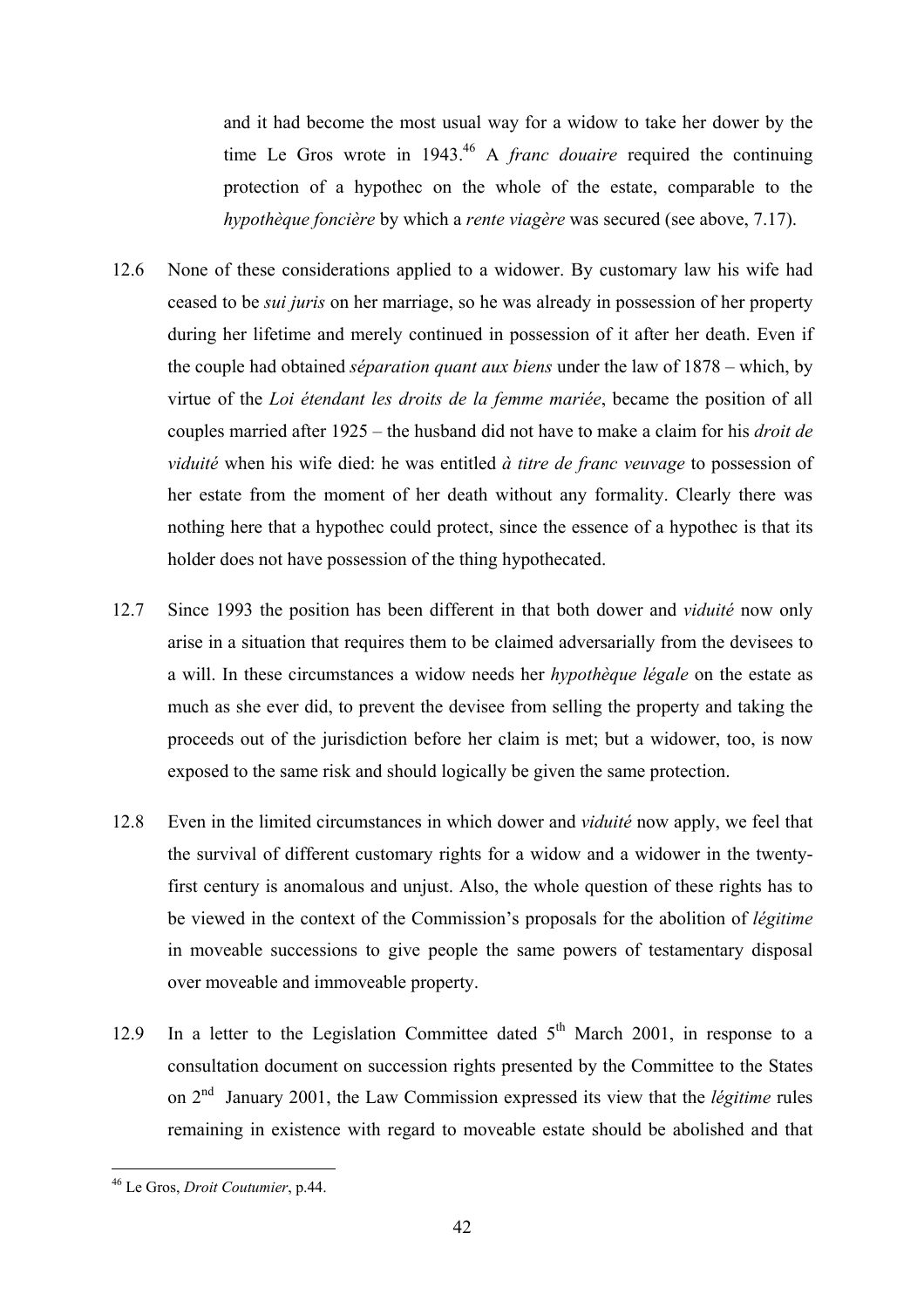there should be introduced instead the 'judicial discretion' method of testamentary restriction as provided in England and Wales by the Inheritance (Provision for Family and Dependants) Act 1975, as amended by section 2 of the Law Reform (Succession) Act 1995. The Commission further opined that the new law should apply equally to moveable and immoveable property and that its definition of a cohabitant should be framed to include partners of the same sex.<sup>47</sup>

- 12.10 Should these suggestions be adopted, it could be argued that any person asking the Court for provision out of a testate immoveable succession under the new law would have the same need of a legal hypothec on the estate *pendente lite* as a widow has at present for her dower and, logically, a widower since 1993 ought to have for his *droit de viduité* (above, 12.7). Clearly this would require the abolition of the customary rights of dower and *viduité* and the substitution of a statutory legal hypothec for any person bringing a claim under the new law irrespective of their relationship to, or with, the deceased.
- 12.11 Alternatively, if the abolition of *légitime* is rejected or deferred, dower and *viduité* should be redefined as identical rights claimable by a surviving spouse in a testate immoveable succession and secured by a legal hypothec on all the immoveables of the succession from the date of the testator's death. The right would consist of the life-enjoyment of either the whole or a defined share of the immoveables by value; it would not be contingent on there being children of the marriage and would not cease on remarriage. The law should spell out the procedure for claiming the right against the devisees, with a time limit for claiming the right following the registration of the will.
- 12.12 It has been suggested that the legal hypothec of a surviving spouse should be further extended to cover the rights of usufructuary devisees under a will. We can see no justification for this. Roman law gave all testamentary devisees a hypothec on the estate of the deceased in the hands of the heir at law (see above, 3.5), and French law still does;<sup>48</sup> but this has never been mooted in Jersey and there is no reason for an

 $47$  In England, section 2(3) of the Law Reform (Succession) Act 1995 defines a cohabitant as a person living "as the husband or wife of the deceased". Until recently English case law excluded a homosexual couple from this definition (*Fitzpatrick v. Sterling Hunting Association* [1999] 3 WER 1113), but this has now

<sup>&</sup>lt;sup>48</sup> Code Civil Français, arts. 1017, 2400.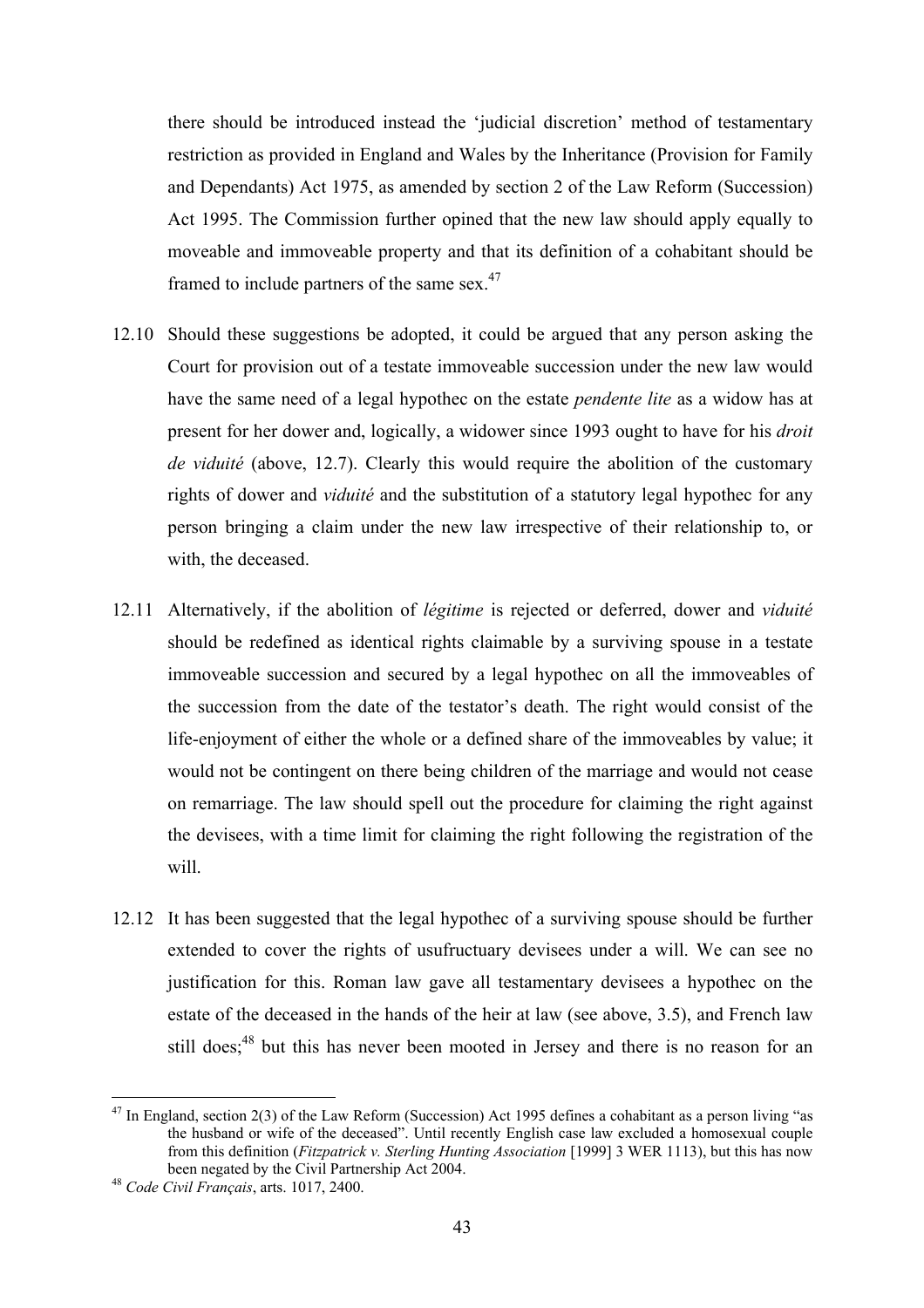*usufruitier* to be treated differently in this regard from any other devisee. Once the will is registered the *usufruitier* enters into possession, which is a right that a hypothec cannot usefully protect (above, 12.6).

12.13 Finally there is the legal hypothec obtainable by the unsecured creditors of a person who has died. Article 11 of the 1880 law operates this hypothec against the *biensfonds* of the estate in favour of (a) any such creditor who sues the estate within a year of the death (or within eighteen months of the granting of *bénéfice d'inventaire*) and registers his judgment in the Public Registry; or (b) all the unsecured creditors if a *dégrèvement* of the estate is ordered within the same time limits (above, 7.2). The first of these cases appears to us reasonable, but expressing it by reference to the 1862 *Loi sur les successions ouvertes* is no longer satisfactory: it needs to be spelt out clearly in the law itself. As to the hypothec given to all unsecured creditors by the ordering of a *dégrèvement* on the estate, this will become obsolete once *dégrèvement* is abolished, unless the Commission's earlier proposal to allow an estate to be declared *en désastre* if it includes immoveable property renounced by all heirs or devisees (above, 10.15- 16) is maintained: in that case this version of the legal hypothec under Article 11 should remain in place with *désastre* substituted for *dégrèvement*.

## **13 Hypothecary rights: the** *droit de suite*

- 13.1 We move on now to consider the broader practical issues of hypothecation, beginning with the *droit de suite*. Some of the recommendations in this part of the paper reiterate, and others modify, those made in the Commission's 2003 report on the Jersey law of real property.
- 13.2 Under Article 2 of the 1880 law, a creditor secured by hypothec has the right to follow the whole or any part of the *fonds* of his hypothec into the hands of a third party and compel that party either to pay off the debt or to relinquish the property. However, this right is only exercisable in the event of insufficiency of the assets of the principal debtor. Article 26 of the law states unequivocally that, unless the third party has been expressly charged with payment of the secured debt by his contract of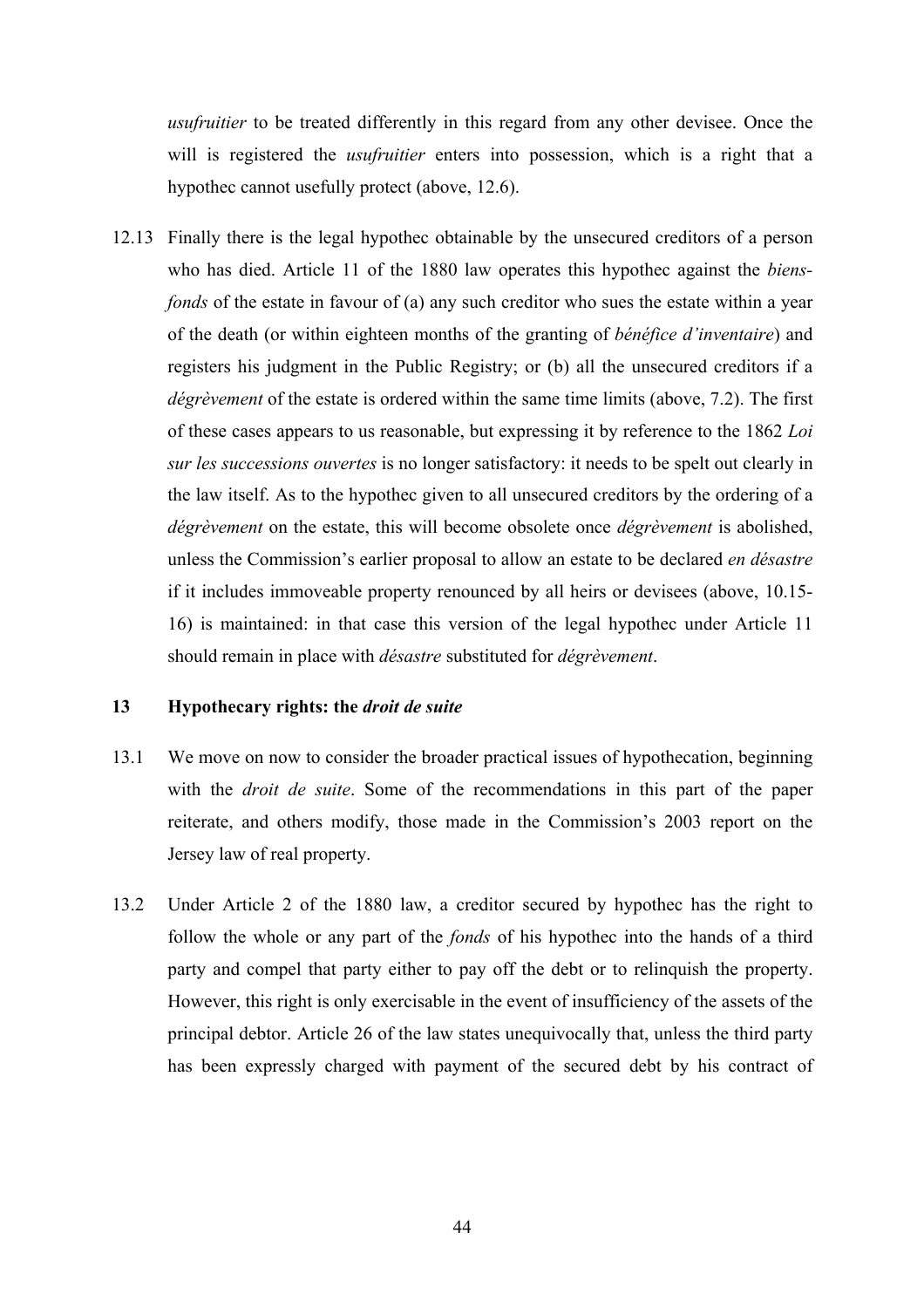acquisition, the creditor cannot proceed against him until the assets of the principal debtor have been exhausted  $49$ 

- 13.3 It follows that a hypothec, as at present defined, does not give the creditor an immediate interest in the property on which it is charged. There are some circumstances in which this could leave creditors dangerously exposed. In theory, the owner of a property on which a loan is charged could sell it without the knowledge or consent of the mortgagee and without repaying the loan. If he managed in timehonoured fashion to flee to South America with the proceeds of sale before the trick was discovered, the mortgagee would be powerless to recover his money: Article 26 would bar him from exercising his *droit de suite* against the purchaser of the property as long as there were funds in the hands of the original debtor, even though the funds were inaccessible.
- 13.4 In practice, the legal profession guards against this eventuality by requiring an undertaking from the law firm acting for a vendor that they will pay off any existing charges from the proceeds of sale. This is admirable, but we think that safeguards should be written into the law itself. Accordingly we make the following recommendations.
	- (a) The definition of a hypothec should be extended to give the creditor priority over the proceeds of sale of all or any part of the property on which the hypothec is charged. Though obviously this would not give him access to funds beyond reach as in the case outlined above, it would prevent the situation from arising in the first place by placing lawyers under a legal duty to take the precautions that they now take as a matter of practice. The proper procedure for paying over the funds and discharging the hypothec would need to be discussed and agreed with practitioners and spelt out either in the law or in regulations made under it.
	- (b) As a further safeguard, the Court should have a discretionary power to authorize a creditor to proceed against his security in the hands of a third party notwithstanding that the debtor's assets have not been fully exhausted, on the

 $\overline{a}$  $49$  In French law this only applies if the hypothec is a general one: if it is charged specifically on the property in question, the creditor can follow the property into the hands of the *tiers détenteur* immediately (*C.C.F.*, arts. 2465-6). We see no obvious advantage in introducing a similar provision here.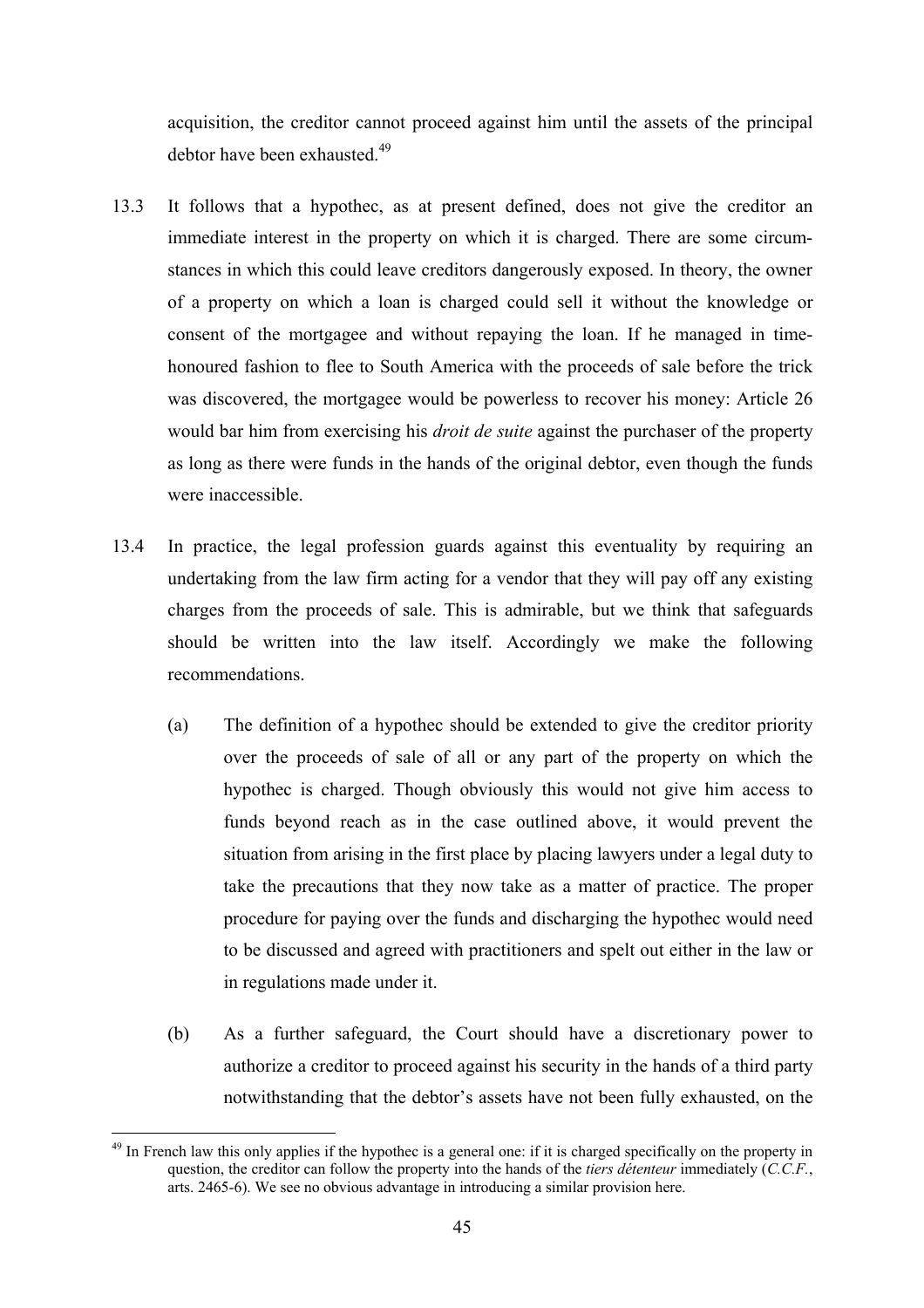grounds that the remaining assets are inaccessible or that the creditor has pursued every remedy against the debtor that he can reasonably be expected to take without undue trouble or expense. This power would be exercised by an order of the Court for which the creditor would have to apply. It would need to be balanced carefully against the rights of *bona fide* purchasers for value, who might well feel hard done by if they were deprived of their property without recompense while the principal debtor sat on his untouchable spoils in some sunny overseas jurisdiction; the purchaser should at least have the right to be heard before the order is made.

- 13.5 Next we come to the prescription of the *droit de suite* by lapse of time. Article 29 of the law provides that a judicial hypothec, and the legal hypothec of the creditors of an estate, lose their *droit de suite* by prescription after ten years. A widow's *hypothéque légale de douaire* cannot be prescribed, the *droit de suite* ceasing only on her death. Prescription in respect of simple conventional hypothecs, originally thirty years, was abolished in 1922 (see above, 7.18).
- 13.6 With regard to the legal hypothec under Article 11 we see no reason to change the ten-year prescription period, but for judicial hypothecs it is clearly too short. If a loan secured on a property remains outstanding after ten years, it has to be re-registered to conserve the *droit de suite*; this may cause problems if in the meantime a second charge has been registered against the property and its holder refuses to reinstate the original order of priority (see below, section 17). We recommend that the prescription period in respect of judicial hypothecs be increased from ten to 25 years.
- 13.7 Paragraphs 13.5 and 13.6 refer, of course, to prescription in respect of the *droit de suite* inherent in the hypothec itself, its term running from the date of creation of the hypothec. It has been suggested that the exercise of the right following the transfer of the property by the debtor should also be subject to a short prescription period of perhaps two or three years, to protect *bona fide* purchasers. Since good conveyancing practice makes the *droit de suite* almost entirely a preventive right (see above, 13.4), the concern here is presumably to cover cases where a charge was overlooked at the time of the sale and the creditor, improbably, failed to notice. Neither the *Code Civil Français*, whose provisions as to *droit de suite* are much fuller and more detailed than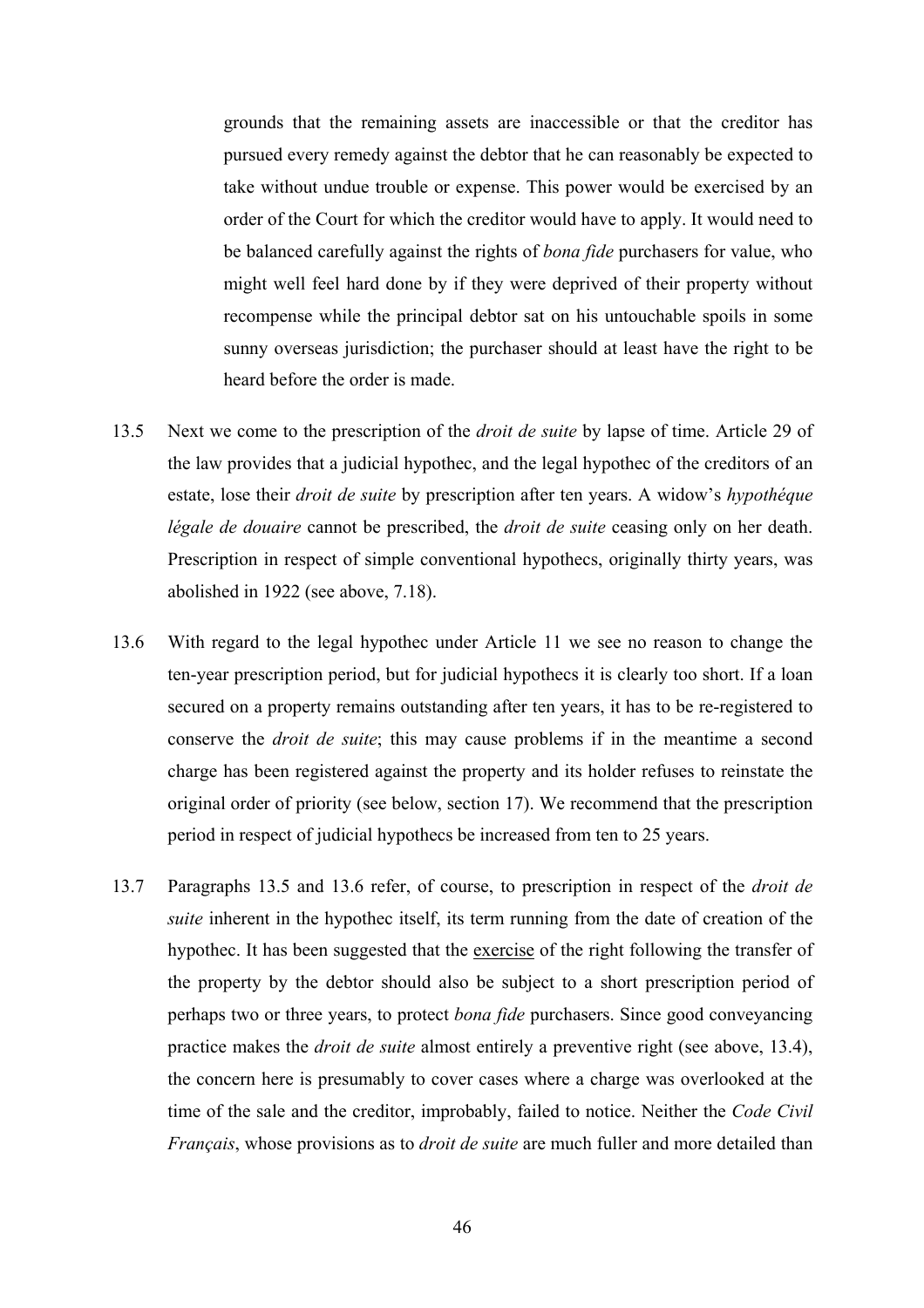$ours<sub>0</sub>$ <sup>50</sup> nor the code of Ouebec, which does not treat it as a separate right from the creditor's power of sale,  $51$  appears to limit its exercise by prescription in this way. Nevertheless, we see the point and make the recommendation.

## **14 Definition of** *biens-fonds***; undivided shares, third party liabilities, etc.**

- 14.1 The 1880 law does not define *biens-fonds* but relies on the simple customary definition ("*le sol et ce qui y est adhérent*") given by Marett in his *Lettre Explicative* of 1878. In the new statute that we are proposing (see section 20 below) this definition needs to be codified, with reference to the exceptions created by the laws of 1991 and 1996 as to flying freeholds and leaseholds for terms above nine years. It should perhaps be made clear that a hypothec created or constituted on land will extend to any building subsequently erected on that land.<sup>52</sup>
- 14.2 There are also questions to be addressed as to the charging of undivided shares in a *bien-fonds* or the contingent rights of a joint tenant, i.e. a person holding with another jointly and for the survivor.
- 14.3 In the case of joint tenancy, the rights of the individual co-owners are not separately hypothecable under the present law. A ruling by the Royal Court in 1971, on the representation of the Judicial Greffier in a *dégrèvement* of the jointly owned property of a married couple,<sup>53</sup> removed whatever doubt on this point may have existed before. Two provisions of the 1880 law provided grounds for the judgment. By Article 18, an *hypothèque conventionnelle* can only be created by a person capable of alienating the *fonds* on which it is secured, which a joint tenant cannot unilaterally do; and, more broadly, a joint tenant's interest in the property is contingent on survivorship and is thus a '*bien futur ou à venir*', the hypothecation of which is prohibited in all circumstances by Article 3.

<sup>50</sup> *C.C.F.*, arts. 2461-2474. 51 *Code Civil du Québec*, arts. 2660, 2751. 52 In France a person may have a '*droit actuel*' to erect a building on another person's land and may hypothecate it independently of that land (*C.C.F.*, art. 2420), but this concept is not known in Jersey, where the only buildings that can be owned separately from their site are temporary structures not classed as immoveable property. On the other hand, the French code goes to the length of providing that an *hypothèque conventionnelle* extends to all improvements made to the property while the hypothec is charged on it (art. 2397). 53 *Re dégrèvement Bonn* (1971) 1 J.J.1771 at 1783-6.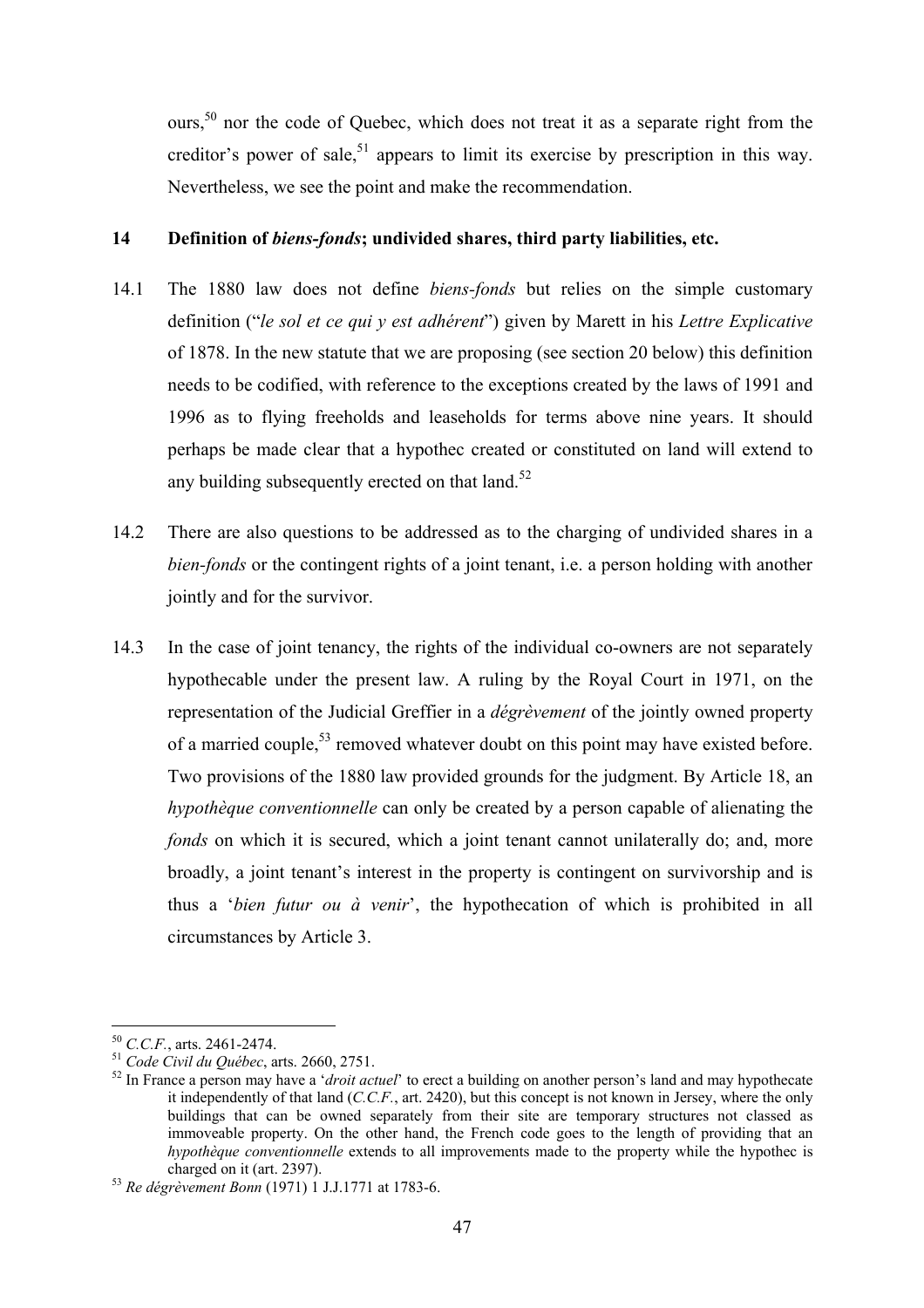- 14.4 The position as to undivided shares of property held in common is less clear. Such shares are freely alienable; they are not *biens futurs*; and, because Jersey customary law gives any co-owner of property the right to bring the *indivision* to an end by forcing a sale, a creditor taking over an undivided share in a *dégrèvement* can realize his security without difficulty. There are some cases in which common sense argues that undivided shares must be hypothecable – for example, where ownership of a house carries with it a share of an estate road or of a communal yard or garden not necessarily contiguous with the house. At least two *dégrèvements* were conducted in the twentieth century on undivided shares of property,<sup>54</sup> with the usual wording of the record of proceedings carefully adapted to avoid calling the share a *corps de bienfonds*. Nevertheless, Matthews and Nicolle are unconvinced: "it is very doubtful that an owner in common can hypothecate his *part indivise*, although there is no authority on the point".<sup>55</sup>
- 14.5 We can see no reason why it should not be possible to hypothecate undivided shares in the types of immoveable property that are themselves hypothecable. A share of a *bien-fonds* should be no different in this respect from the *bien-fonds* itself: specifically chargeable by consent of the debtor and creditor, and covered by the general charge of a legal hypothec or of a judicial hypothec that is not specific. We recommend that the law be clarified to this effect.
- 14.6 Hypothecation of the individual contingent interests of joint owners would be less straightforward but not impossible. At the time of the judgment in *Bonn*, the legal barrier that used to exist between joint tenancy and tenancy in common had already been dented by the ruling in *Le Sueur v. Le Sueur* (1968) that either form of coownership is an *indivision* liable to be ended by a forced sale.<sup>56</sup> The barrier has since been decisively breached by Article 11(4) of the Bankruptcy (*Désastre*) Law 1990, which provides that the declaration of a *désastre* converts the tenure of any immoveable property of which the debtor is a joint owner into a tenancy in common in equal shares. By extension of this principle, a joint owner's contingent interest could be made hypothecable by providing that any steps taken by the creditor to enforce his rights against the security would convert the tenure in the same way,

<sup>54</sup> The most recent instance was the *dégrèvement* of K.W.England (1970). 55 Matthews & Nicolle, *The Jersey Law of Property*, 1.19. 56 *Le Sueur v. Le Sueur* (1968) 1 J.J. 889 at 890.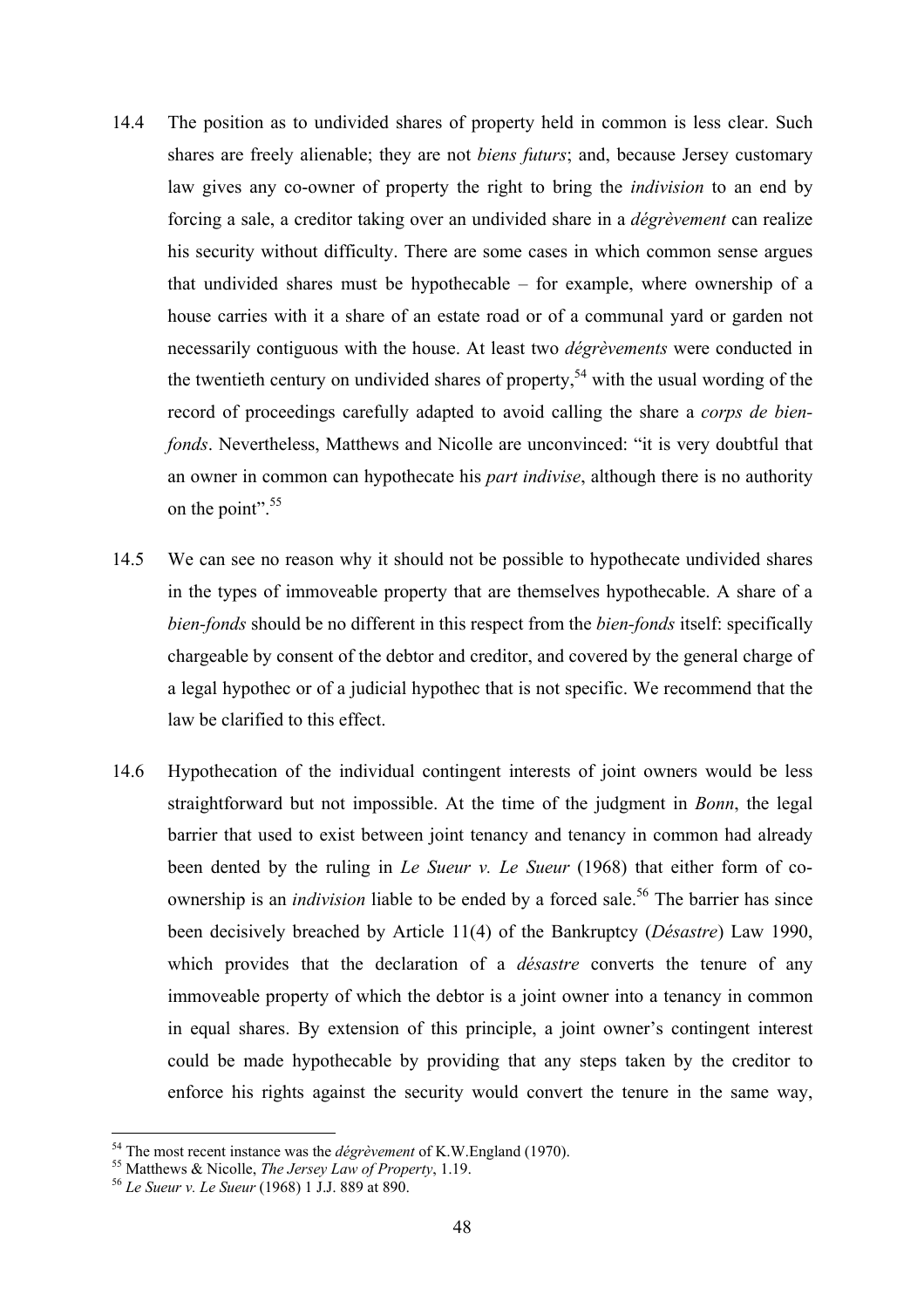giving the creditor an alienable undivided share to dispose of. If the debtor died and was survived by his co-owner, there would have to be a limited period during which the creditor could still bring this about with retrospective effect from immediately before the debtor's death; alternatively the surviving co-owner could elect to accept liability for the debt as a charge on the whole property.

- 14.7 Whether such a measure is called for is another matter. If there is a need for contingent interests in a joint tenancy to be unilaterally chargeable in this way, it probably has more to do with the registration of judgment debts than with mortgaging; even there, we doubt whether the need is sufficient to justify the interference with the survivorship principle that the measures outlined in the last paragraph would involve. They are put forward for consideration as a way in which the object could be achieved if necessary, but we stop short of recommending their implementation.
- 14.8 As to the consensual charging of a jointly owned property by its co-owners to secure a debt incurred by one of them, this is achieved in the U.K. by means of a legal mortgage for a third party liability, whereby the owner of a property can charge it to secure the debt of another person without being party to the debt itself. Thus, for example, if a husband and wife own their house jointly but the husband has a business in his sole name, the bank from which he obtains an overdraft facility for the business can secure it by taking a charge over the jointly owned home. Similarly parents, by consenting to a charge over their property, can provide security for a loan to one of their children without being party to an account or giving a guarantee.
- 14.9 Any move to introduce a similar provision in Jersey would bring us up against the cardinal principle that a hypothec is inseparable from the obligation that it secures. Charges for third party liability are not easy to reconcile with that principle.<sup>57</sup> An attempt to do so might be justified if there was clear evidence of a demand for such charges as an alternative to the established procedures for registering guarantees and for making co-owners jointly and severally liable for a debt; but we have seen no real evidence that such a demand exists.

 $57$  The law of Quebec states that a conventional hypothec may be granted either by the debtor of the obligation secured or by a third person (*C.C.Q.*, art.2681), but it is not clear to us whether this refers to third party obligations as distinct from guarantees.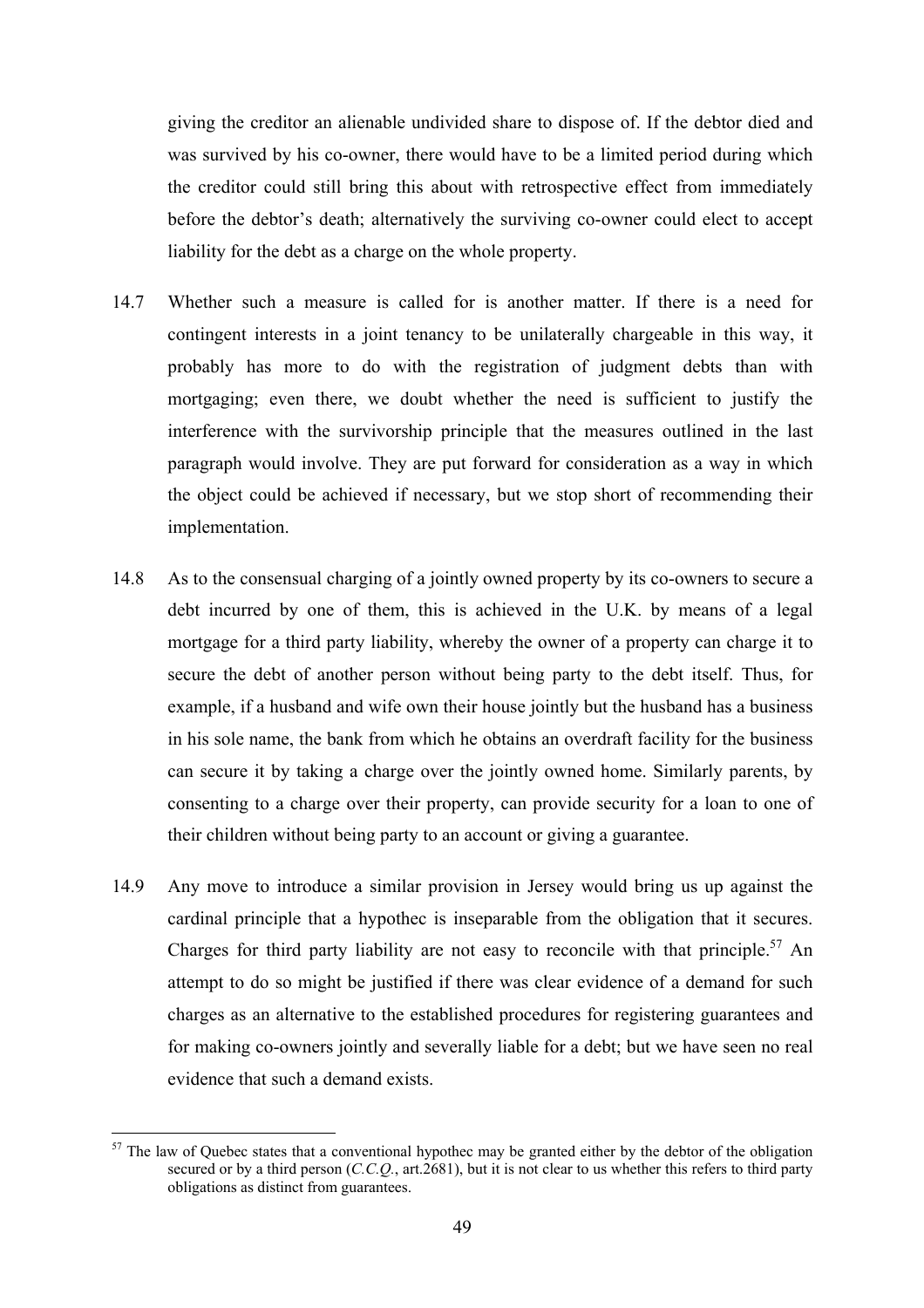14.10 Nor do we endorse the suggestion that it should be possible to register a hypothec for a percentage of the value of a property as an alternative to a specific capital sum. The argument for this is that some shared equity schemes operate on this basis in the U.K. and that it should be available in Jersey to facilitate the introduction of such schemes here. The developer sells a property to a purchaser, who obtains say a 75% mortgage secured as a first charge on the whole property; the developer then takes a second charge for 25% of the purchase price or 25% of the value of the property, whichever is the higher from time to time. It is argued that the mortgage provider gets better security from this arrangement than from a hypothec on the purchaser's three-fourths undivided share in the property. Whether this is true or not, we do not think it justifies creating an exception to the principle that hypothecs in respect of a capital obligation must be created for a fixed sum.

#### **15 Judicial and conventional hypothecs**

15.1 In the twentieth century, both the *hypothèque judiciaire* and the *hypothèque conventionnelle simple* were widely used for securing home loans. Though the former, with its ten-year prescription period, was better suited to mortgages for short than for long terms, lenders did not choose between the two methods of hypothecation case by case according to the anticipated length of the term: they favoured one or the other consistently. The States adopted the simple conventional hypothec for their long-term loans under the *Loi pour faciliter la construction de maisons ouvrières* of 1934 and its successor, the Building Loans (Jersey) Law 1950. The U.K. clearing banks traditionally preferred to obtain a judicial hypothec by registering a note of hand, reregistering it if necessary after ten years to preserve their *droit de suite*. Other corporate mortgage providers and private lenders favoured the two forms of hypothec about equally. In the late 1950s there was a rush by wealthy U.K. residents to place money on mortgage in Jersey following the discovery of a tax loophole exempting foreign real property (such as a Jersey *hypothèque conventionnelle simple*) from estate duty. Even after this loophole was closed by an unkind Chancellor of the Exchequer, some local private lenders continued for a time to prefer the conventional hypothec; this may have been partly because, being immoveable property, it could be freely disposed by will without having to take account of *légitime* shares of moveable estate (see below, 16.1).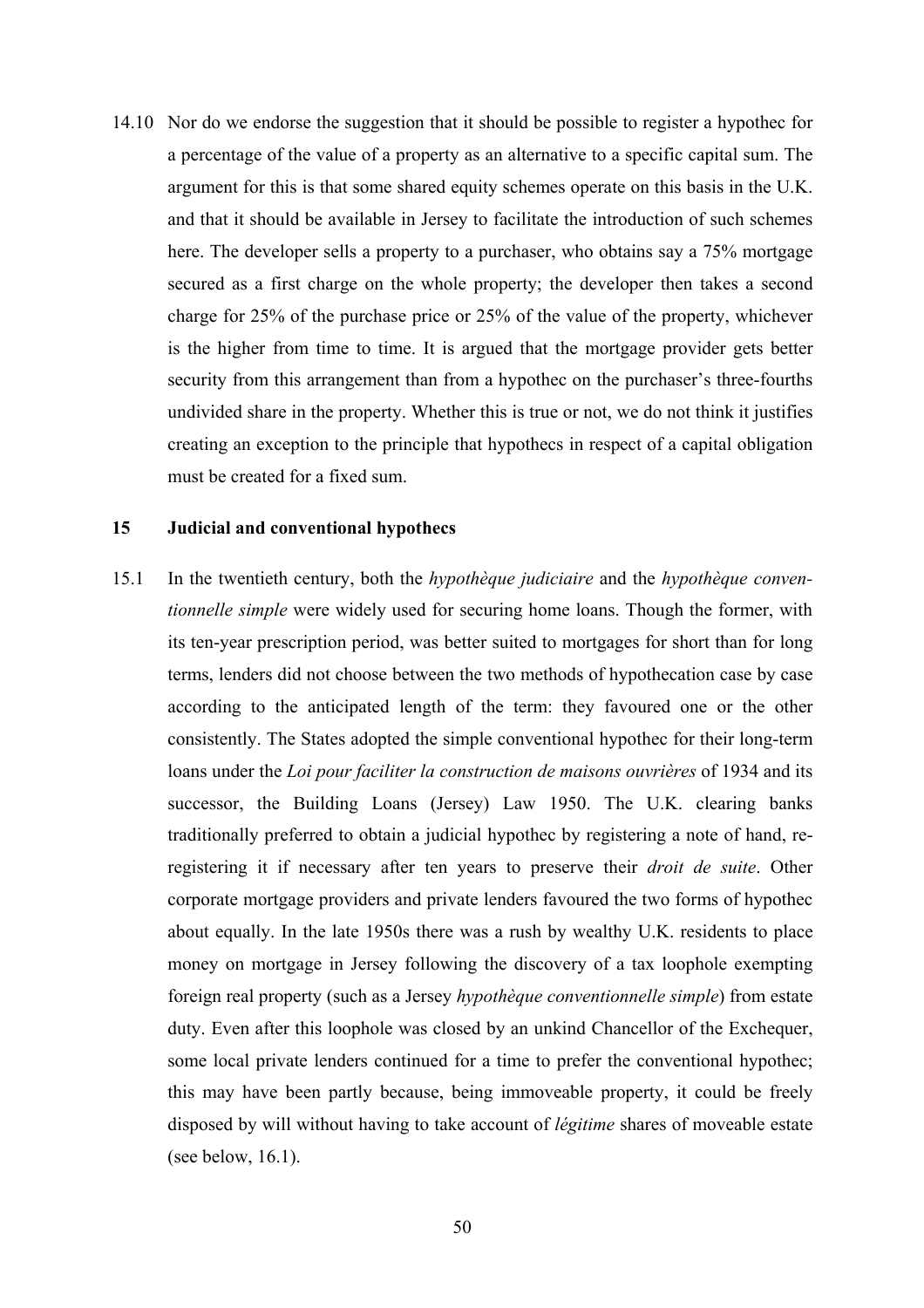- 15.2 Until recently, the judicial hypothec had the advantage of being cheaper. Though the stamp duty payable on the two types of hypothec was the same, the lawyers' fees were charged on a different basis. For a simple conventional hypothec, a scale fee was payable by both the borrower and the lender on the capital amount of the borrowing; for a judicial hypothec there was no scale fee and therefore the cost used to be much lower. In later years this advantage became less clear-cut as different law firms adopted different charging policies, and the recent abolition of scale fees for conveyancing has now left the field entirely open. Some firms continue, as in the past, to charge a modest fee for registering a judicial hypothec, but others charge a fee approaching or (so one hears) even exceeding the scale fee that would have been payable on a simple conventional hypothec.
- 15.3 The simple conventional hypothec continued to be used until the end of the century, one of the clearing banks even converting to it for a while from the judicial hypothec, but its popularity was waning. Private lenders by this time had abandoned it completely, except for the occasional *hypothèque consentie* in respect of part of the consideration for a sale (see above, 7.16). The States, whose home loans were (and still are) required by Article 5 of the Building Loans (Jersey) Law 1950 to be secured by simple conventional hypothec, were rapidly being ousted by changing market conditions from their role as a mortgage provider; for their loans to farmers under the Agriculture (Loans and Guarantees) (Jersey) Law 1974, they had switched to the judicial hypothec. Though *hypothèques consenties* are still seen from time to time (at least three were created in 2005), the simple conventional hypothec created by a separate contract has almost entirely disappeared within the last few years, leaving the judicial hypothec in sole possession of the field.
- 15.4 In 2003, in its report on the Jersey law of real property, the Law Commission recommended that the creation of *rentes* and simple conventional hypothecs should be prohibited after a specified date and that all subsequent charges on immoveable property, including annuities and deferred payment of part considerations, should be created by judicial hypothec only.<sup>58</sup> This attracted criticism in some of the submissions received in response to the Consultation Paper, the main objections being as follows.

<sup>58</sup> Jersey Law Commission Topic Report No.6, *The Jersey Law of Real Property* (July 2003), p.7.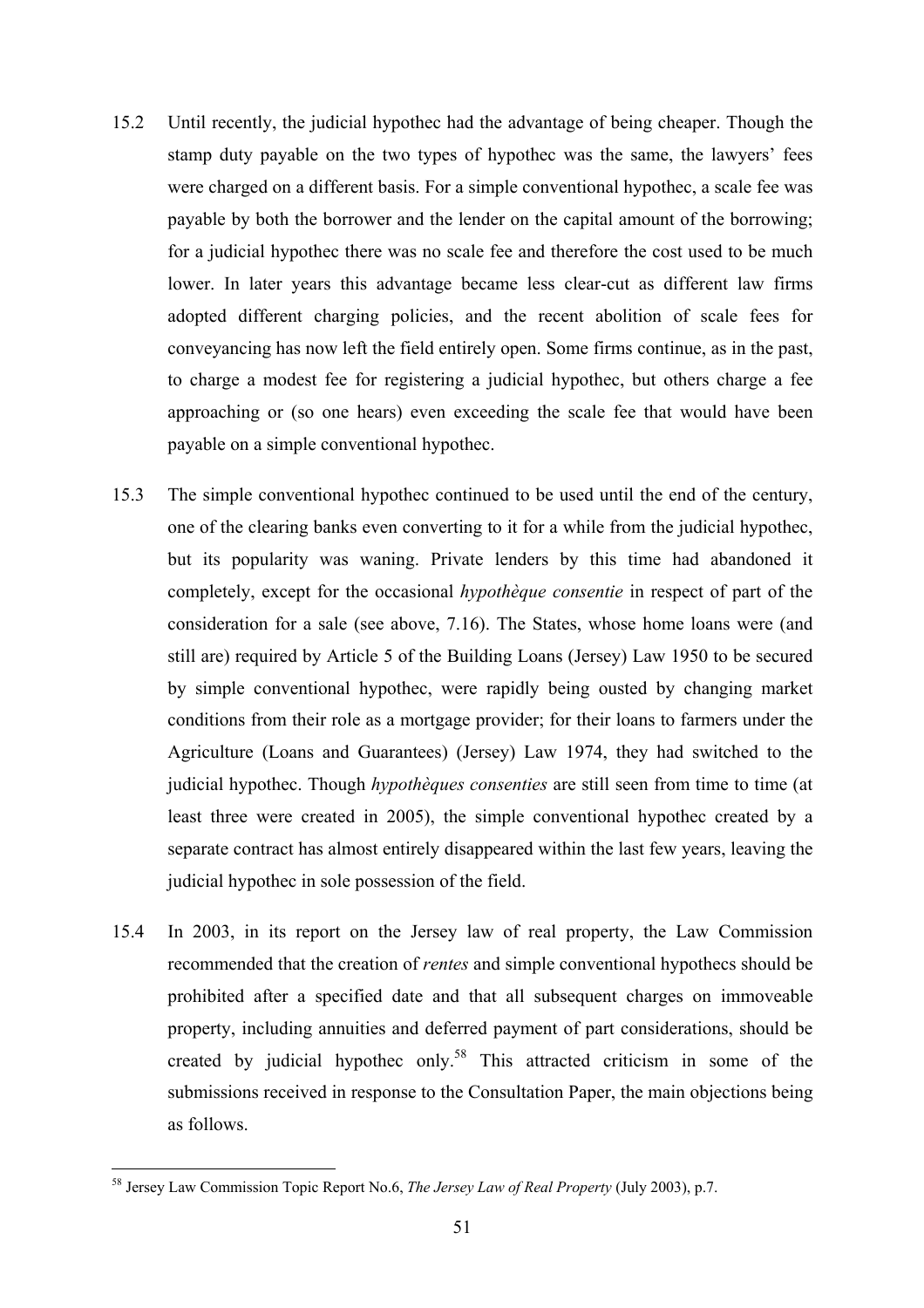- (a) The fact that the *hypothèque conventionnelle* is immoveable property may be an advantage for some personal lenders as it gives them full testamentary power over the hypothec without having to take account of *légitime* shares in the estate (above, 15.1, and below, 16.1).
- (b) For securing part considerations, an *hypothèque consentie* within the contract of sale is more convenient and more natural than the separate registration of a bond. In particular, as the Law Society's conveyancing sub-committee pointed out in its submission, consenting a simple conventional hypothec within the contract allows the terms of the lending to be set out in full; this may be important if they are tied up with another part of the transaction.<sup>59</sup> or if there are special terms that charge the property and are enforceable against third parties.
- (c) A judicial hypothec can at present only be created in respect of a fixed capital sum, and would have to be fundamentally redefined to enable it to secure an annuity. The objections under sub-paragraph 2 also apply to annuities as these, too, are often linked to an associated transaction such as the reserving of a lifeenjoyment.
- 15.5 The Commission's view was that these arguments were outweighed by the advantages of having a single standard procedure. Any benefits, testamentary or otherwise, that mortgage lenders may once have got from choosing the simple conventional hypothec must now be regarded as notional, since lenders have in fact ceased to choose it; in any case, the Commission is in favour of abolishing *légitime* altogether and allowing both moveable and immoveable property to be disposed of in the same way (see above, 12.8-9). As to part considerations and annuities, it was felt that there was no reason why any relevant terms of the contract should not refer as necessary to a bond acknowledged and registered on the same day.
- 15.6 Following the review of practice in Jersey and elsewhere that has been conducted for the present paper, we are minded to reconsider this decision. We accept that there is some merit in the arguments for the use of the *hypothèque consentie* for part

 $\overline{a}$  $59$  For example the reserving of a life-enjoyment: there was a textbook instance of this in a contract passed in the summer of 2005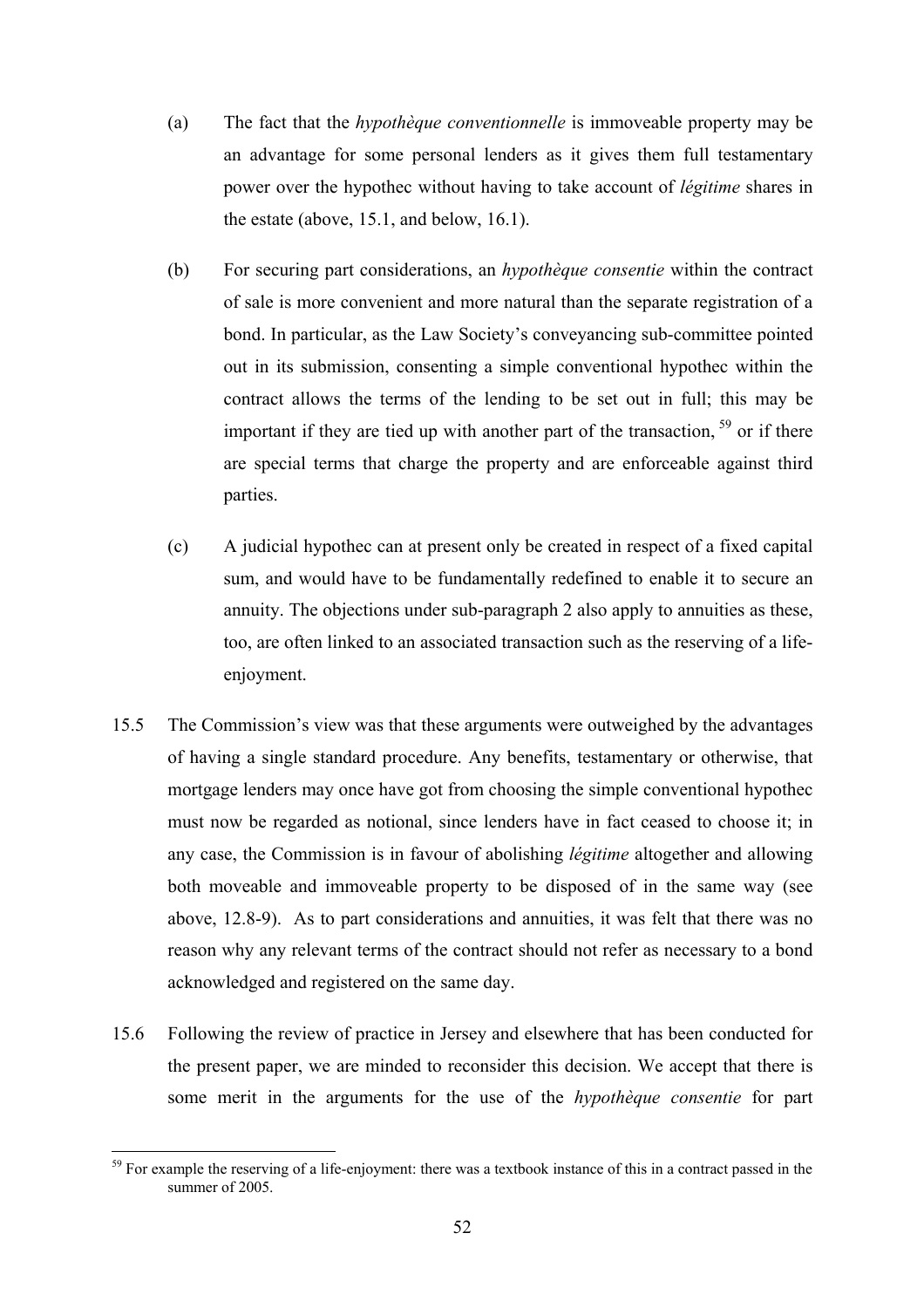considerations and annuities, and we also note that the civil codes of France and Quebec retain the conventional hypothec alongside that obtained by registration of a court judgment. The latest revision of the French code devotes eleven articles to the *hypothèque conventionnelle* and only one to the *hypothèque judiciaire*: it is clear that the former is intended to be used for mortgaging and the latter, at least mainly, for securing judgment debts. $60$  This also seems to be the case in Ouebec, where there is no separate category of *hypothèques judiciaires*, judgment debts being one of four types of claim that may give rise to a legal hypothec.<sup>61</sup> As in France, the law seems to envisage the voluntary charging of property being done by conventional hypothec.<sup>62</sup>

- 15.7 The position in Quebec may have particular relevance to Jersey should we decide in the future to follow that jurisdiction in bringing immoveable and moveable property within a single system of hypothecation. On a preliminary look at the Quebec code, we believe that there is no reason in principle why our proposed new law (see below, 20.3) cannot be used to provide for the hypothecation of all property, moveable and immoveable, present and future; but we have deferred a detailed study until we consider hypothecation of moveable property in detail. We appreciate that intangible moveable property may present particular difficulties but – again in principle – we cannot see why a general law of hypothecation cannot subsist side by side with a particular law dealing with the hypothecation of intangible moveables.
- 15.8 In view of all this, we accept that our 2003 proposal to abolish conventional hypothecs was unduly precipitate. We therefore withdraw it and substitute a recommendation that the judicial and conventional modes of hypothecation should both continue to be available as at present, subject to the following provisos:
	- (a) The tariff of legal fees should set a moderate standard fee that will apply equally to judicial and conventional hypothecs, so that there will be no difference of cost between the two.
	- (b) Except in the case of an *hypothèque consentie* for a part consideration in a contract of sale, we think the deed of creation of a simple conventional

<sup>&</sup>lt;sup>60</sup> *C.C.F.*, arts. 2412-2424.<br><sup>61</sup> *C.C.Q.*, art.2724. The others are: claims of the state under fiscal or other laws; claims of persons who have taken part in the construction or renovation of a building; and the claim of a syndicate of co-owners for payment of common expenses and contributions to the emergency fund.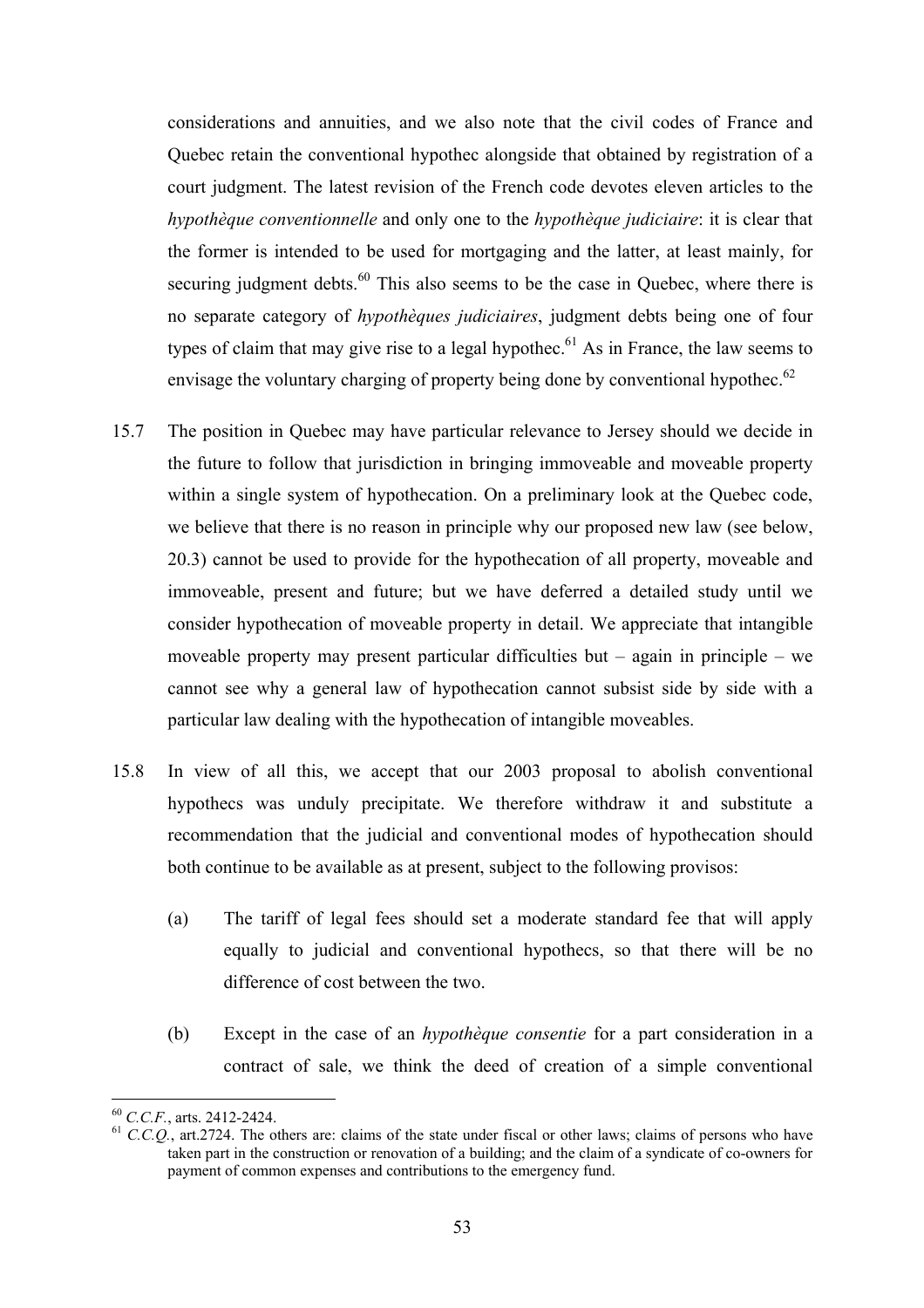hypothec should be signed by the parties and brought to the Public Registry for registration instead of being passed before the Royal Court as at present.

- (c) The requirements of Article 21 of the 1880 law as to the description of the *fonds* of a simple conventional hypothec are over-prescriptive and should be simplified.
- (d) Following repayment of the debt secured by a simple conventional hypothec, the debtor should have the same right to compel the creditor to discharge the hypothec in the Public Registry as Article 16 of the 1880 law gives him in the case of a judicial hypothec. If the creditor fails to comply with an order of the Royal Court to sign and register a deed of extinction, the Viscount should be appointed to do so on his behalf and at his expense. If the hypothec has long since been repaid and the creditor is dead or infirm or cannot be traced, the owner of the property should have the right to make a representation *ex parte* supported by proof that the debt has been repaid, whereupon the Court will make an act declaring the hypothec extinguished and will order registration of this act in the Public Registry.

# **16 Status of the judicial hypothec as moveable property**

- 16.1 Sums of money secured by judicial hypothec are moveable property of the creditor; those secured by simple conventional hypothec are immoveables by virtue of Article 27 of the 1880 law. Thus private lenders have full power of testamentary disposition over a simple conventional hypothec, whereas a bequest of a judicial hypothec has to take account of the *légitime* shares in the creditor's moveable estate. Historically this may have been one of the reasons why private lenders tended to prefer the conventional hypothec (see above, 15.1). If so, it no longer deters such lenders from using the judicial hypothec (above, 15.5), but the latter's status as moveable property has two other consequences which need to be considered.
- 16.2 The first of these is the situation that can arise if the debtor dies before the debt is repaid. In 1908 the Royal Court held that, because a debt secured by judicial hypothec is a *dette mobilière*, a claim for repayment of the capital is a charge in the first

 <sup>62</sup> *C.C.Q.*, arts.2681 *et seq.*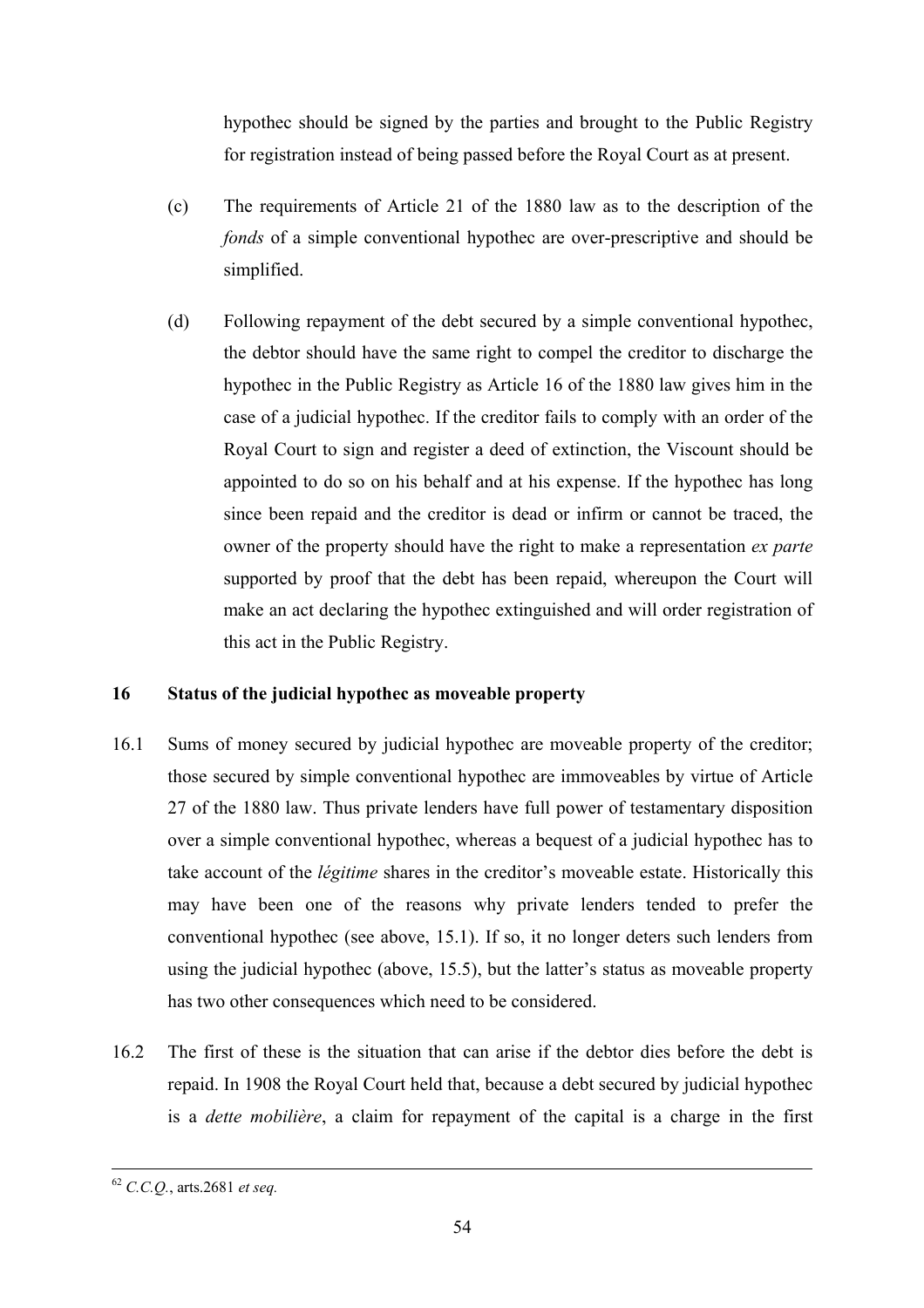instance on the moveable and not the immoveable estate; in the case then at issue, this meant that the plaintiffs had no right of recourse against the debtor's Jersey immoveables until they had exhausted his personal estate in England (above, 7.15). With the judicial hypothec now in universal use for home loans, this cannot be considered a satisfactory position.

- 16.3 One way of remedying it would be to make the judicial hypothec immoveable property of the creditor, as the conventional hypothec is. The legal hypothec of the creditors of an estate would have to be changed in the same way to avoid creating an unwanted difference of status between it and the judicial hypothec. Conceptually, the change would pose no problem. In Quebec, hypothecs are moveable or immoveable depending not on how they are created but on whether the property on which they are charged is moveable or immoveable; $^{63}$  by that token, all hypothecs in Jersey would be immoveable. However, since a hypothec is inseparable from the debt it secures, making judicial hypothecs immoveable property would mean that the act of registering a judgment as a charge on the defendant's immoveables would convert the underlying debt from moveable to immoveable property in the creditor's hands. This might not matter to corporate creditors but there may be circumstances in which it would be inconvenient for private individuals.
- 16.4 We think it better not to tinker with the status of the secured debt itself but simply to recommend abolishing the rule laid down by the Court in 1908 and establishing a clear position that would apply equally to conventional and judicial hypothecs. In either case, a claim for repayment of the secured debt after the death of the debtor would follow the property on which the debt was secured: it would be pursued in the first instance against the person or persons who had become entitled to the property, and only secondarily against the debtor's moveable estate. Whether the debt secured by a judicial hypothec was a *dette mobilière* would become academic, and any doubt now existing as to the position in respect of conventional hypothecs would be removed.
- 16.5 The other difference between the two kinds of hypothec that results from their being respectively moveable and immoveable property concerns their transfer by the creditor to a third party. While the transfer of a conventional hypothec *inter vivos* has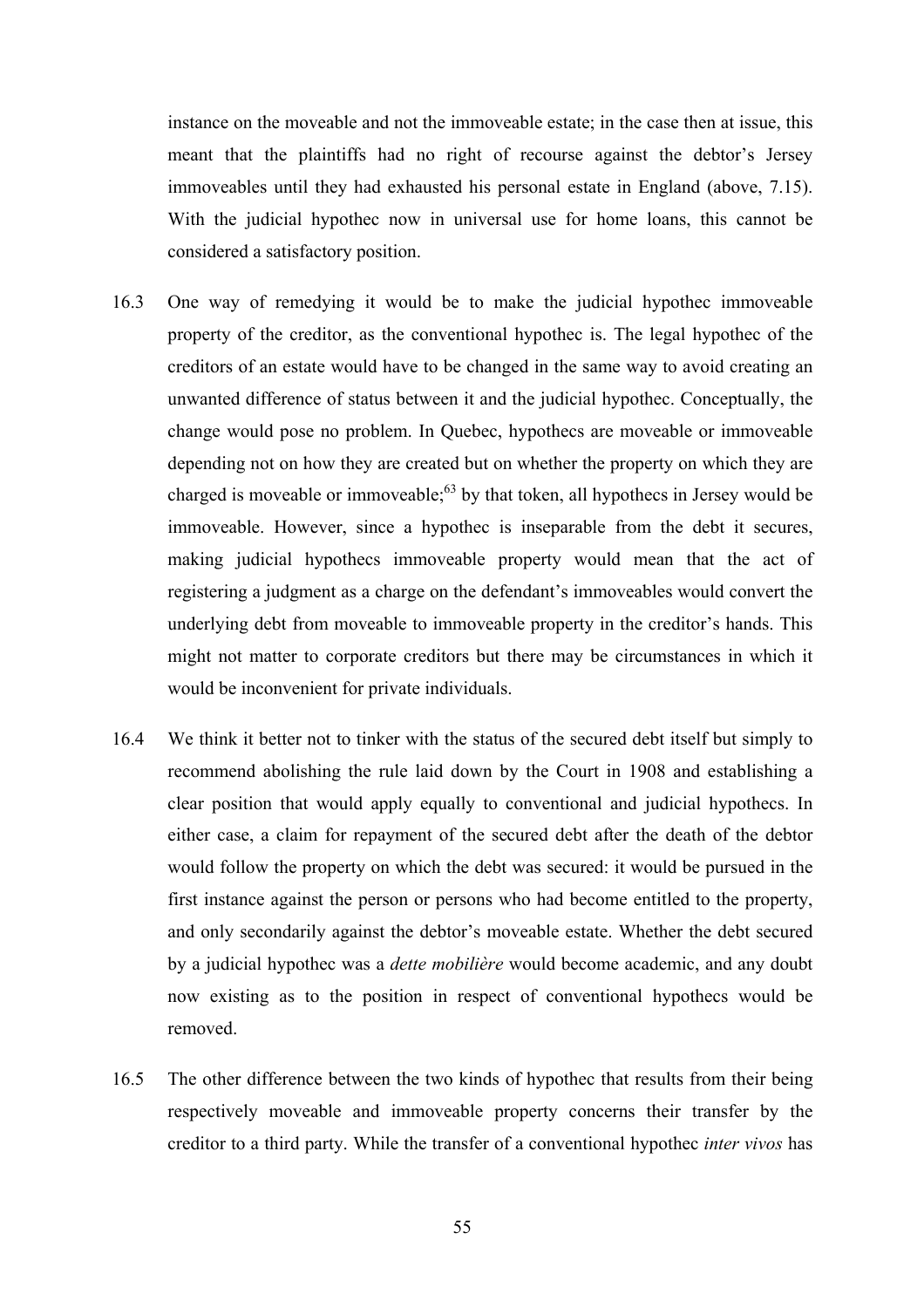to be effected by contract passed before Court and registered in the Public Registry, the assignment of a judicial hypothec is a private transaction of which, at present, there is no official record. In its 2003 report on the law of real property, the Commission recommended that the benefit of a judicial hypothec should be assignable by a form of transfer executed before a prescribed witness and registered at the Public Registry. $64$  We maintain this recommendation, with the rider that consultation should take place both with practitioners and with the Registrar of Deeds before the details of the procedure are finalized. It might for instance be useful for the assignments to be indexed under the debtors' names, as the hypothecs themselves are, as well as under the names of the transferors and transferees.

16.6 We further reiterate the recommendation in our 2003 report that the stamp duty payable on the transfer of a judicial hypothec should be nominal and not a percentage of the debt assigned. Most assignments of judicial hypothecs today take place when one bank buys the mortgage book of another, and an *ad valorem* stamp duty in such cases could be prohibitive. The States will, of course, have received full stamp duty on each of the assigned charges at the time of its original registration.

## **17 Priority of charges**

- 17.1 Charges rank in priority strictly according to their date of registration. The law makes no provision for creditors to contract out of this and agree to reverse the order of their charges. In practice it is often done, either by contract passed before Court or, more usually, by making the holder of an existing charge party to a subsequent registration to agree that his charge will be subordinated to the new one. However, it is not certain what the effect of the agreement would be in a *dégrèvement* (see above, 10.8) or, for that matter, in a *désastre*.
- 17.2 Also seen from time to time are similar agreements to protect lessees of a property that has a charge on it. The creditor, usually a bank, is made party to the lease to declare that in the event of a *dégrèvement* of the owner of the building, the bank will be called before the lessee and will take the property subject to the lease. If the Greffier will not allow this and the lessee has to renounce the lease before the bank

<sup>63</sup> *C.C.Q.*, art.2665. 64 Jersey Law Commission Topic Report No.6, *The Jersey Law of Real Property* (July 2003), p.7.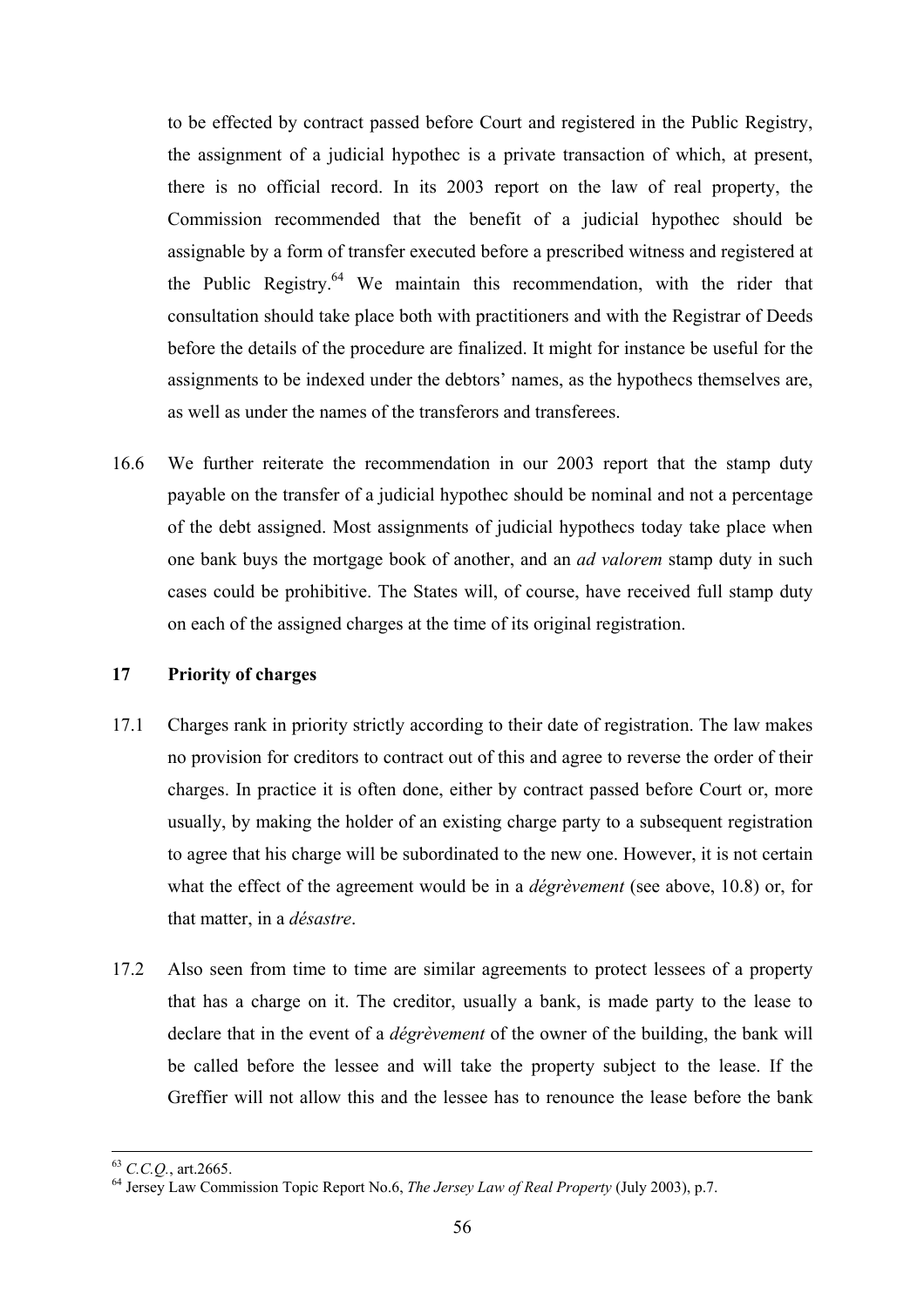can take the property, the bank will honour the agreement and grant the lessee a new lease on the same terms.

- 17.3 We think the law should provide that all existing and future agreements of this kind will be accepted as valid in subsequent bankruptcy or other proceedings, provided the agreement has been effected either by contract between the debtor and all creditors or other parties affected by the change of priority, or by making the holder of an existing charge party to a subsequent registration to agree that the new charge shall rank first.
- 17.4 Under the present system, the registration of all mortgage loans (except the deferred registration of those previously acknowledged *seulement*) takes place on the Friday of each week, with no one but the parties themselves having any prior notice of them. In theory at least, there is a risk of fraud here. A devious house owner or buyer could seek to borrow funds from two different sources, say a bank and a finance company, giving each to understand that it would have a sole charge on the property. He would have to take care not to choose two lenders for whom the same law firm acted; but, if his ruse was successful, the first that either mortgagee would know of the other's charge was after both had been registered with equal priority on the same day, probably charging the property far beyond its value.
- 17.5 To obviate this risk, it has been suggested that there should be some form of advance notice procedure whereby a lender planning to register a charge could file with the Public Registry a notice of his intention to do so. This would not only alert other potential lenders but would ensure priority for the notified charge, provided the *billet* was registered within a statutory period of time after the notice was filed. This period would have to be short, probably not more than ten days (which in practice would extend, at most, to the Friday of the week following that in which the notice was filed); if it was any longer, other creditors wishing to secure on the property would have to be given the right to apply to the Court to have the notice raised.
- 17.6 Such a procedure would give considerable extra work both to conveyancers and to the staff of the Public Registry, and we do not believe that the risk of 'double charging' is sufficient to justify it. No actual case is known to have occurred, and the risk is largely obviated by the practice whereby the lawyer acting for the borrower provides the lending bank or finance company with a certificate of title. The contingency is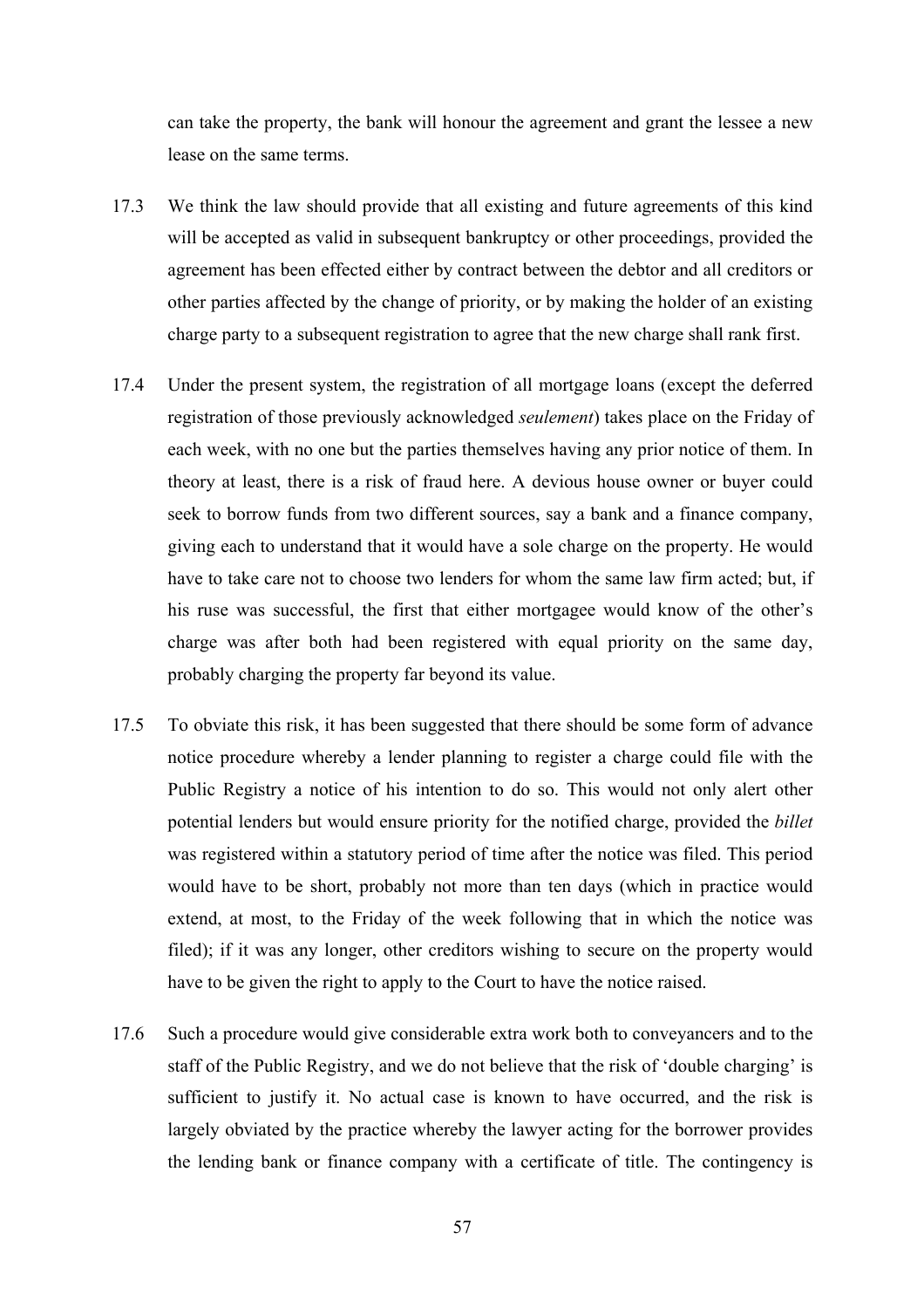slightly less remote if finance companies bypass the borrower's lawyer by taking a signed *billet* from the borrower himself and getting their own lawyer to register it; but not many companies do this, and we think the problem would be better addressed by moves within the legal profession to end this practice than by creating yet another register for the Judicial Greffe to maintain and for conveyancers to check.

- 17.7 Sometimes, when a creditor sues for repayment of a mortgage or other secured debt, the judgment condemning the debtor to repay is itself registered in the Public Registry at the creditor's instance. Presumably the reason for doing this is to secure the accrued interest, but it seems likely (the point does not appear to have been judicially tested) that registering the judgment has the effect of destroying the hypothec obtained by the original registration. Article 13 of the 1880 law, as originally enacted, provided that if two or more acts or judgments "*rendus dans la même procédure*" were registered, the hypothec took the date of the latest registration. Though this provision was omitted from the article as amended in 2000, it survives by implication in Article 16 which still requires a registration to be cancelled when superseded in this way. It might be debated academically whether the action to acknowledge the debt and the subsequent action for its repayment are part of the same *procédure*, but it seems unnatural that a creditor should have two hypothecs against his debtor in respect of the same debt. With the securing of arrears of interest covered specifically in the new law (below, 19.9), there will be no reason for the creditor to register his judgment for repayment and we think the law should make clear that to do so will destroy the hypothec obtained by the original registration.
- 17.8 Lastly, there is the question of priority that might arise if a court judgment fixing a quantum of damages was registered as a judicial hypothec and the quantum was subsequently varied on appeal. At present, there is no obvious statutory basis on which the secured amount could be amended without losing the date of the hypothec. Judgments of the Court of Appeal are generally considered to be registrable by virtue of Article 12(3) of the Court of Appeal (Jersey) Law 1961, which gives the Court of Appeal the same power and jurisdiction as the Royal Court "for all purposes of and incidental to the hearing and determination of any appeal, and the amendment,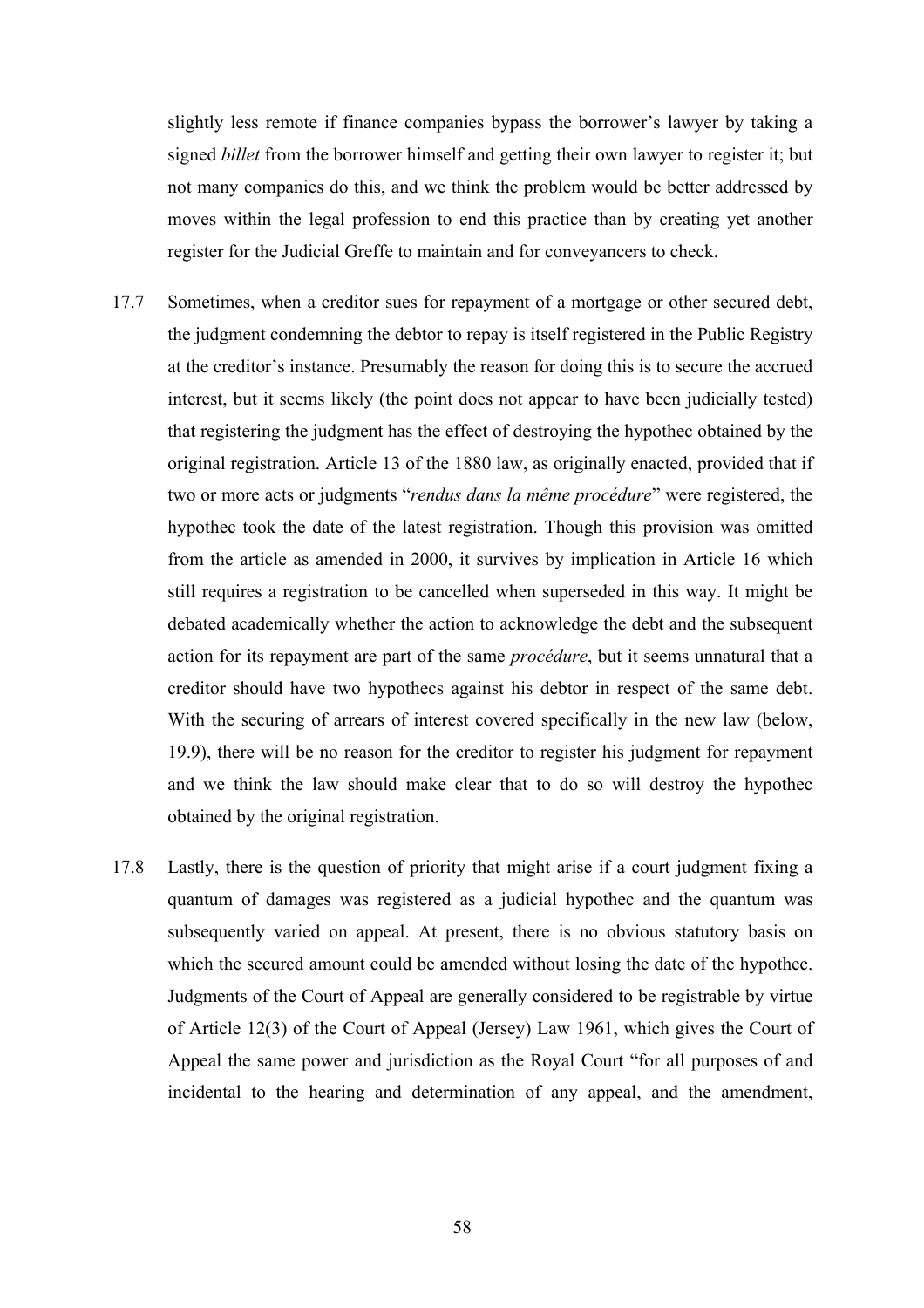execution and enforcement of any judgment or order made thereon".<sup>65</sup> But the effect of registering an appellate judgment of the Superior Number of the Royal Court before 1961 would presumably have been to create a new hypothec with a new date by virtue of Article 13 of the 1880 law. Arguably, therefore, a secured judgment creditor whose award has been varied on appeal could find his charge relegated in priority below another charge registered in the meantime.

17.9 This position is obviously unacceptable and, to remove all doubt, the law should provide that appellate judgments are registrable as judicial hypothecs whether or not the judgment of the court of first instance has been registered, and that, if it has, the registration of the appellate judgment will have the effect of substituting the new amount without affecting the date of the charge.

## **18 Protection against loss or depreciation of security**

- 18.1 There are two existing statutory provisions in this area. Under Article 25 of the 1880 law, if a conventional hypothec becomes wholly or partly *sans fonds*, the creditor has the right to demand immediate repayment of the secured debt (see above, 9.3). An exception to this in respect of flying freeholds is created by Article 12 of the *Loi (1991) sur la copropriété des immeubles bâtis*. If the co-owned building (or any part of it) is destroyed, the Royal Court has the power to make such order as it thinks fit to safeguard the hypothecary rights of any creditor who was secured on a destroyed flying freehold within the building, including, if the building is reconstructed or replaced, the power to transfer the hypothec to one or more shares in the new building.
- 18.2 The provision in the 1991 law does not require comment, but Article 25 of the 1880 law needs updating. It could be argued that the law no longer needs to provide for loss of security at all, as this matter is now usually covered by a contractual default provision in the loan documentation. However, we see no harm in having a statutory provision that will apply in any case where there is no contractual agreement. We

 $65$  Even this is not entirely satisfactory. Strictly speaking, the registration of acts or judgments of the Royal Court to obtain a judicial hypothec under Article 13 of the 1880 law is not a power or jurisdiction of the Court but a right of the plaintiff once he has obtained judgment. In practice the Court has long since ordered registration of its own acts on the application of the plaintiff *séance tenante* (see above, 7.10), and so the Court of Appeal can presumably do the same by virtue of the 1961 law; but it remains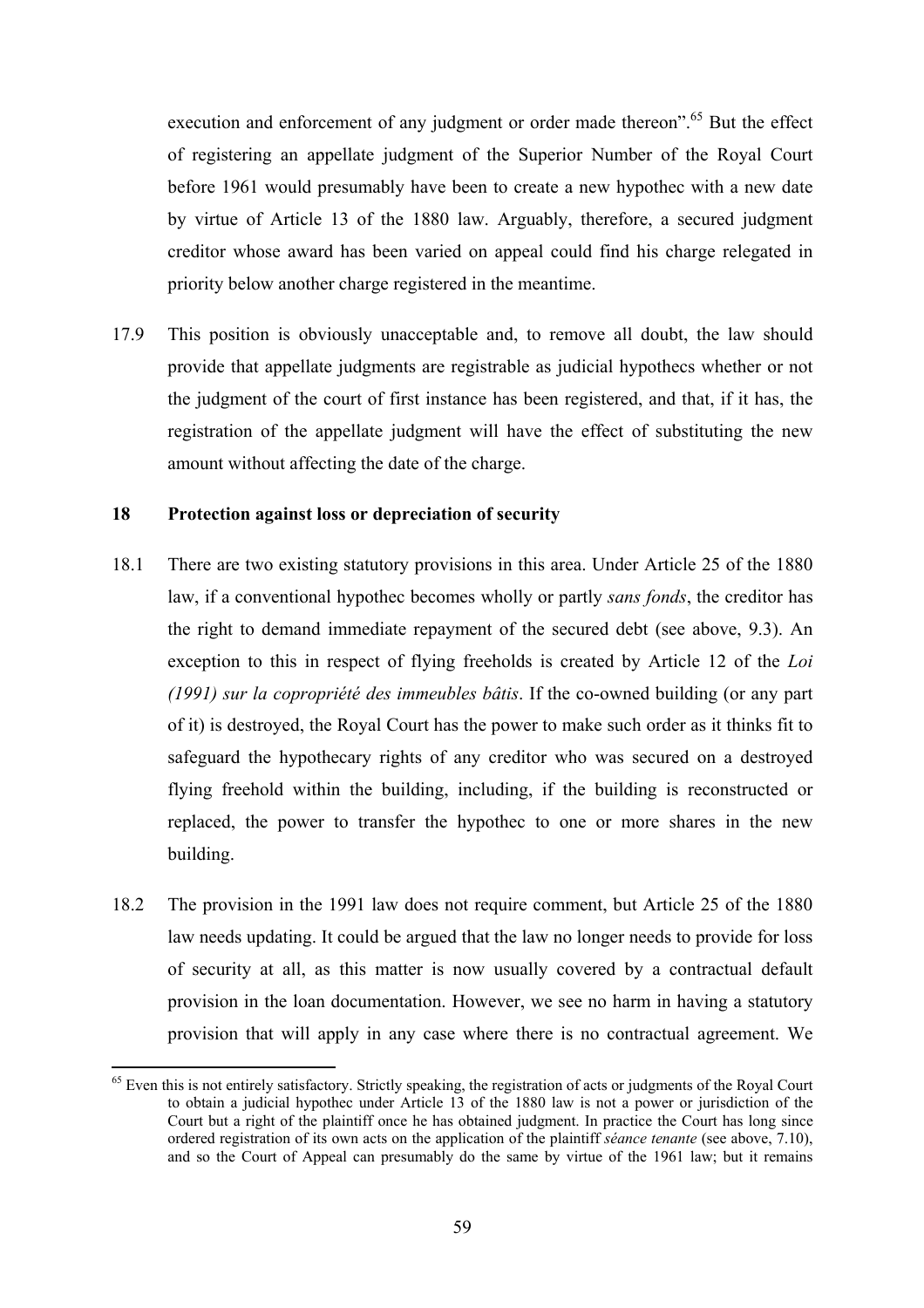think this provision should be that if a property charged with a hypothec (whether judicial or conventional) is destroyed or has so depreciated in value as no longer to provide adequate security, or if the debtor loses his title to it as discussed above in section 9, the debtor should have the right to provide alternative security without prejudicing the creditor's right to sue for repayment if necessary.<sup>66</sup>

18.3 Beyond this, we are not in favour of additional statutory provisions to protect creditors' security. Measures such as a right to insure the property against fire at the debtor's expense, as in England, would be unenforceable in the case of registered judgment debts and, in the case of mortgages, we think they are better left for the parties to contract between themselves.

## **19 Realization of security**

- 19.1 If the debtor of a secured debt fails to meet his obligations, there is a clear need for the creditor to be able to realize his security without having to resort to bankruptcy proceedings. In England there are several ways of doing this (see above, 2.12); the lack of any way of doing it in Jersey is perhaps the biggest single defect of the present law.
- 19.2 The resulting anomaly is particularly conspicuous in relation to apartments within buildings. Many of these are bought and sold by the process known as 'share transfer', which was the nearest that could be got to ownership of a flat in Jersey before the *copropriété* law of 1991 and is still in widespread use. The freehold of the building is owned by a holding company; the share capital of the company is divided into blocks of shares, and the ownership of each block entitles the shareholder to exclusive possession of a designated apartment within the building. The flat can thus be 'mortgaged' by charging the block of shares by way of a security interest under the Security Interests (Jersey) Law 1983, and the remedy available to the lender, should he need to enforce his security, is the power of sale provided by Article 8 of that law. By contrast, in the case of a flying freehold under the law of 1991, a mortgagee can only enforce his security through a *dégrèvement* or a *désastre*.

uncertain whether judgments of the Court of Appeal can be remitted for registration afterwards in the

 $^{66}$  This is based on the position in France, but without the right to pledge future immoveable property (*C.C.F.*, art. 2420).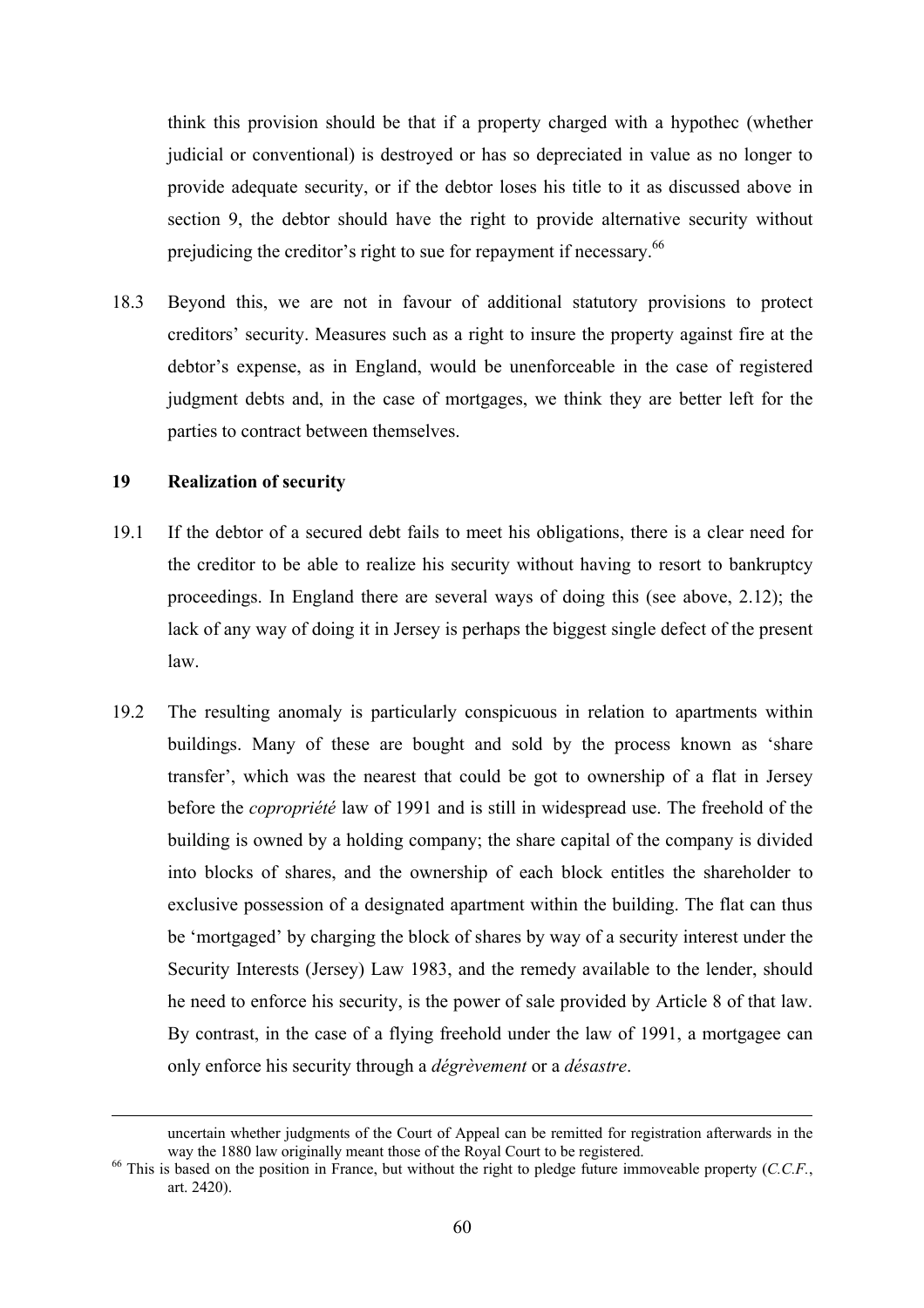- 19.3 To remedy this situation, we propose that all existing and future hypothecary creditors be given a statutory power of sale modelled on that provided for moveable security interests by Article 8 of the Security Interests law. This power will arise on the happening of any event of default by the debtor which entitles the creditor to demand immediate repayment of the capital under the terms of the bond or mortgage deed; but it will not be exercisable until –
	- (a) the creditor has served on the debtor a notice specifying the default complained of and requiring the debtor to remedy it; and
	- (b) the debtor has failed to remedy the default within a certain period after receiving the notice. This period will need to be considerably longer than the 14 days provided under the Security Interests law. We suggest two months, which is the present period of notice given by the Viscount for a *dégrèvement* (see above, 10.3) and corresponds to the sixty-day period given in Quebec. $67$
- 19.4 Under the Quebec law the notice must include a call on the debtor to surrender the property to the creditor, and to do so is one of the three ways in which the debtor may actively respond to the notice, the other two being to remedy the default or to pay off the debt.68 In Jersey, surrendering the property and repaying the debt are the two options of a third party against whom a creditor exercises his *droit de suite* (see above, 6.1.2); so, at first sight, it would seem logical to give the debtor the same options in response to a notice of sale. But there are two objections to this. It gives the creditor the benefit of any equity in the property, which is one of the main objections to *dégrèvement* under the existing law; and it creates problems if there are other creditors with charges on the property lower in rank. The Quebec law gives such creditors the right to force a sale,<sup>69</sup> but the process is cumbersome and we think it better to avoid the situation altogether by giving the pursuing creditor a power of sale only.
- 19.5 Provision ought to be made, however, for the case where the debtor tries to sell the property during the notice period. The Quebec law stipulates that such a sale does not discharge the debtor unless either (a) the purchaser assumes liability for the debt or

<sup>67</sup> *C.C.Q.*, art. 2758. 68 *C.C.Q.*, arts. 2758, 2761, 2764. 69 *C.C.Q.*, arts. 2779-83.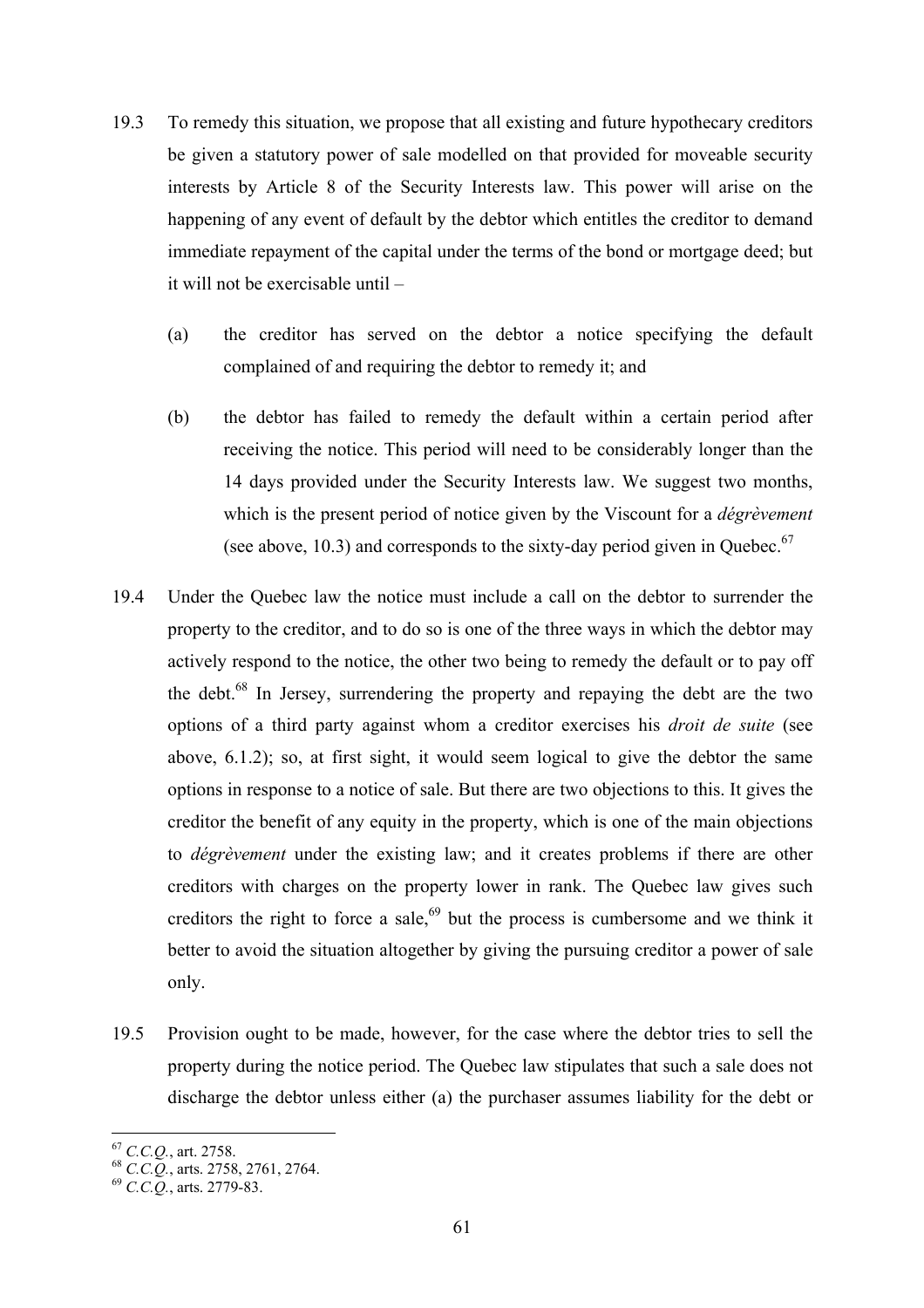(b) a sum is deposited sufficient to cover the amount of the debt with interest and costs, both alternatives requiring the consent of the creditor.<sup>70</sup> In Jersey the situation would be covered under the existing law by the creditor's *droit de suite*, but we think the new law should go further and provide that a sale during the notice period without the creditor's consent is void *ab initio*. This means that the notice will have to be registered in the Public Registry so that anyone checking title will be aware of it.

- 19.6 As with security interests, the power of sale will be exercisable only on the authority of an order of the Royal Court, whose duty and powers in this regard will be based on those provided by Article 8(4) of the Security Interests law. If the property is occupied by the debtor, the creditor will have to request an order granting him vacant possession; the debtor will have the right to be heard and the Court may make its order subject to any conditions it thinks fit. Alternatively, if the property is let or in any other way requires management, the Court will be able (either of its own motion or on the application of the creditor) to order the appointment of a receiver to manage the property and receive any income from it. Possibly the law should require the receiver to be a suitably qualified professional person such as an advocate or solicitor of the Royal Court, an English solicitor practising in Jersey, or an accountant.
- 19.7 The law will need to provide that the order of the Court authorizing the sale confers on the creditor or receiver full power, on the debtor's behalf, to give the purchaser good title to the property free of all encumbrances.
- 19.8 The conduct of the sale and the distribution of the proceeds afterwards will be essentially as under Article 8(6) of the Security Interests law, with references to hypothecs substituted for those to security interests. Thus, on completion of the sale and after paying off the secured debt or debts together with interest and costs, any remaining balance will be repayable to the debtor – or, if in the meantime his property has been declared *en désastre* or subjected to any other insolvency process, to the Viscount or other proper officer. In addition to these provisions we propose that, if the proceeds of sale of the property are insufficient to pay off the secured debt in full, the creditor will have a preferential claim on any income received from the property between the date of the order authorizing the sale and the date of the sale.

<sup>70</sup> *C.C.Q.*, art. 2760.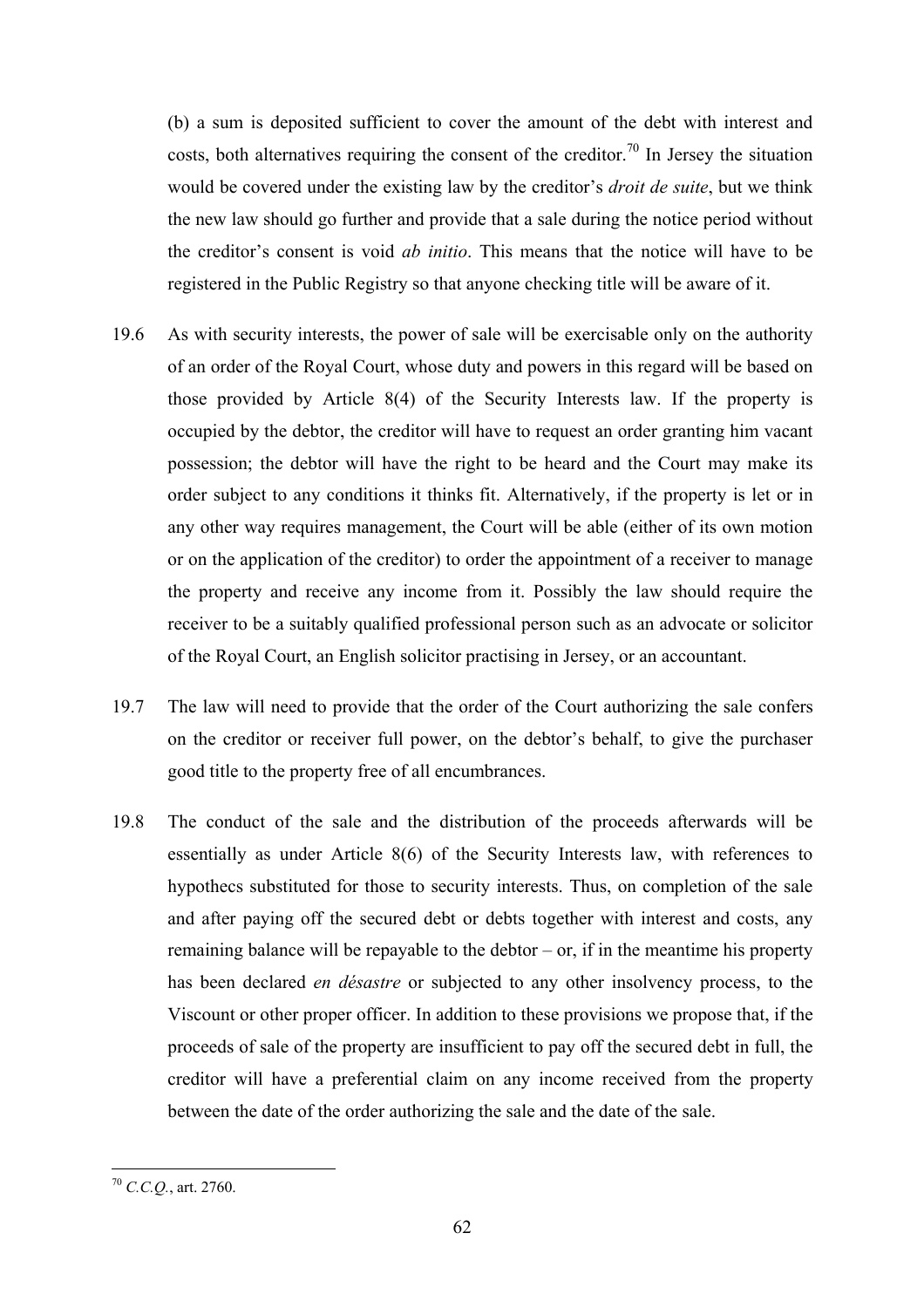- 19.9 The law needs to make provision as to the securing of arrears of interest. At present, under Article 101 of the 1880 law, a *tenant après dégrèvement* who takes over a property subject to a prior charge is only responsible for three years' arrears of interest on the charge in addition to the capital. We think this period is too short, and recommend that a secured creditor should be entitled to a maximum of five years' arrears of interest when his security is realized.
- 19.10 It has been suggested that the protection afforded in a *désastre* to the debtor's spouse in respect of the matrimonial home should be similarly given where there is no general insolvency and a creditor is merely proceeding against his security. Article 12 of the Bankruptcy (*Désastre*) (Jersey) Law 1990 gives the Royal Court, on the application of the debtor's spouse within three months of the declaration, the power to order –
	- (a) that the property, or the debtor's share of it, be vested in the applicant, subject to any existing charge on it and, if the Court thinks fit, to payment of an appropriate sum by the applicant to the Viscount for the benefit of the creditors; or
	- (b) that a usufruct of the property, or of the debtor's share of it, be vested in the applicant; or
	- (c) that the property be sold and the proceeds, or the debtor's share of them, be distributed to such persons and in such proportions as the Court thinks fit.

Application for such an order (usually called 'an Article 12 application') may be made regardless of whether or not the spouse is joint owner of the matrimonial home, and the order itself is made on such terms and conditions as the Court thinks fit.

19.11 In exercising these powers, the Court has a duty "to give first consideration to the desirability of reserving the matrimonial home for the occupation of the spouse and any dependants of the debtor having regard to all the circumstances of the *désastre* including the interests of creditors." In particular, it must have regard to the financial situation of the spouse and the age and financial position of the dependants.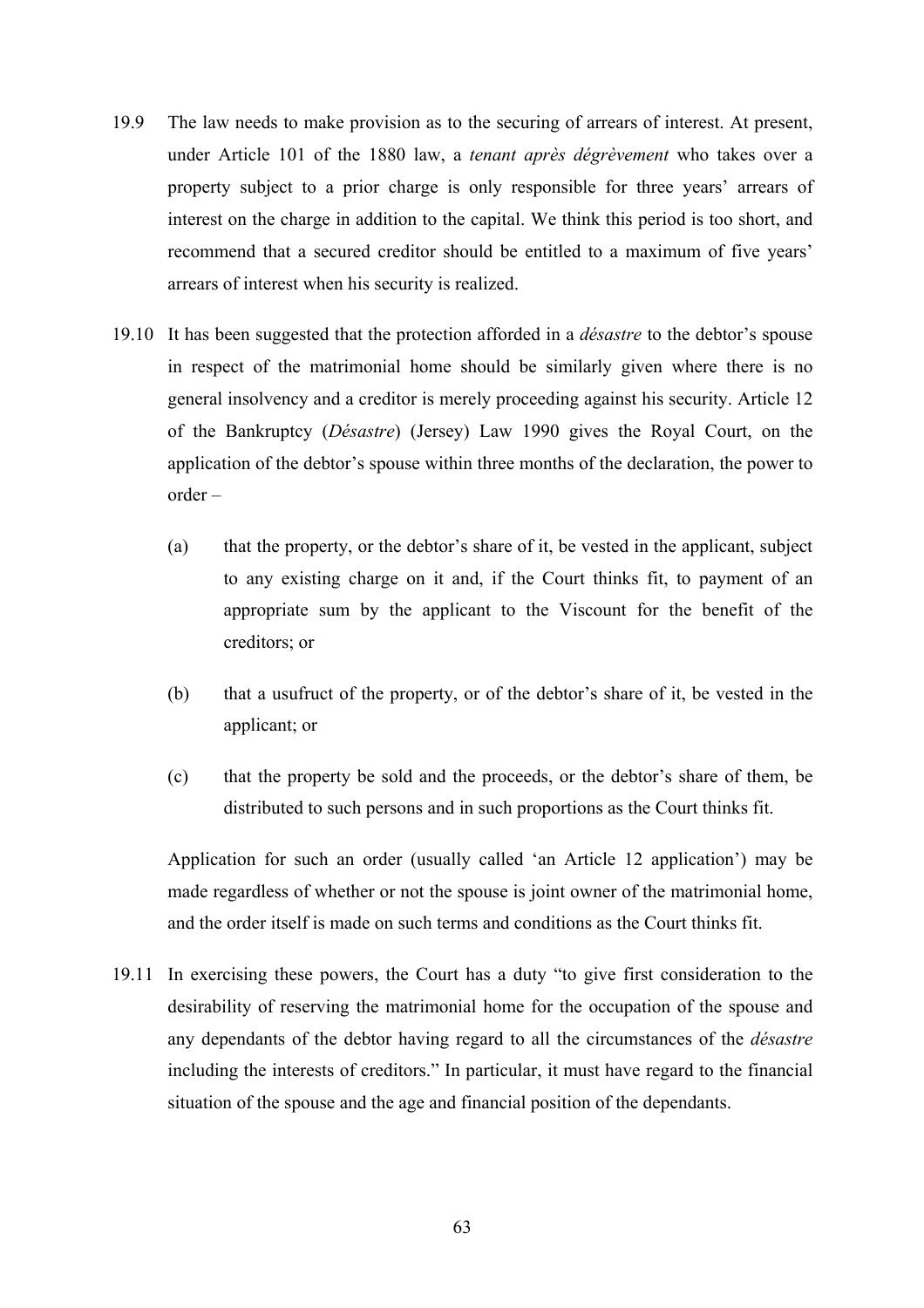- 19.12 Though these provisions may make sense in a bankruptcy, their relevance to the recovery of mortgage debts seems limited. They rest on the premise that the debtor and the spouse are different persons with different interests, but nearly all matrimonial homes now are jointly owned and the husband and wife are joint debtors of the mortgage loan. Presumably therefore the protection would only apply to the relatively few cases where the matrimonial home is held in the sole name of one spouse, and the effect of the provision would be to make the property impossible to mortgage, since the mortgage provider would know that any future attempt to realize the security could be blocked by the other spouse applying to the Court for an order under this provision. This is not a suggestion that we feel able to endorse.
- 19.13 Moreover, we are concerned that the debtor may be tempted to shield his matrimonial home from a mortgagee's power of sale by declaring his property *en désastre* with the object of enabling his (or her) spouse to make an Article 12 application. To prevent this completely is impracticable as it would mean exempting all hypothecated property from the Article 12 provisions and thus rendering them ineffective. Our proposal is that if a *désastre* is declared after a secured creditor has applied to the Court for an order for sale, the Court shall be barred from granting an Article 12 application by the debtor's spouse unless and until the application for a sale order is dismissed. An order for sale should not be affected by a subsequent declaration of *désastre* except in that any surplus moneys in hand after the sale is completed are handed over to the Viscount instead of being returned to the debtor (see above, 19.8). Thus the rights of the secured creditor will be protected without interfering with the rights of other creditors against the debtor's other assets.
- 19.14 The introduction of the power of sale proposed here will enable *dégrèvement* and its associated procedures to be abolished as proposed in our 1999 report on that topic (see above, 10.15-16). With regard to the abolition of *cession*, a new law will be needed to curb the customary right of imprisonment for debt in line with Article 11 of the International Covenant on Civil and Political Rights: a proposal for a short law to that effect has in fact been submitted by the Attorney General to the Legislation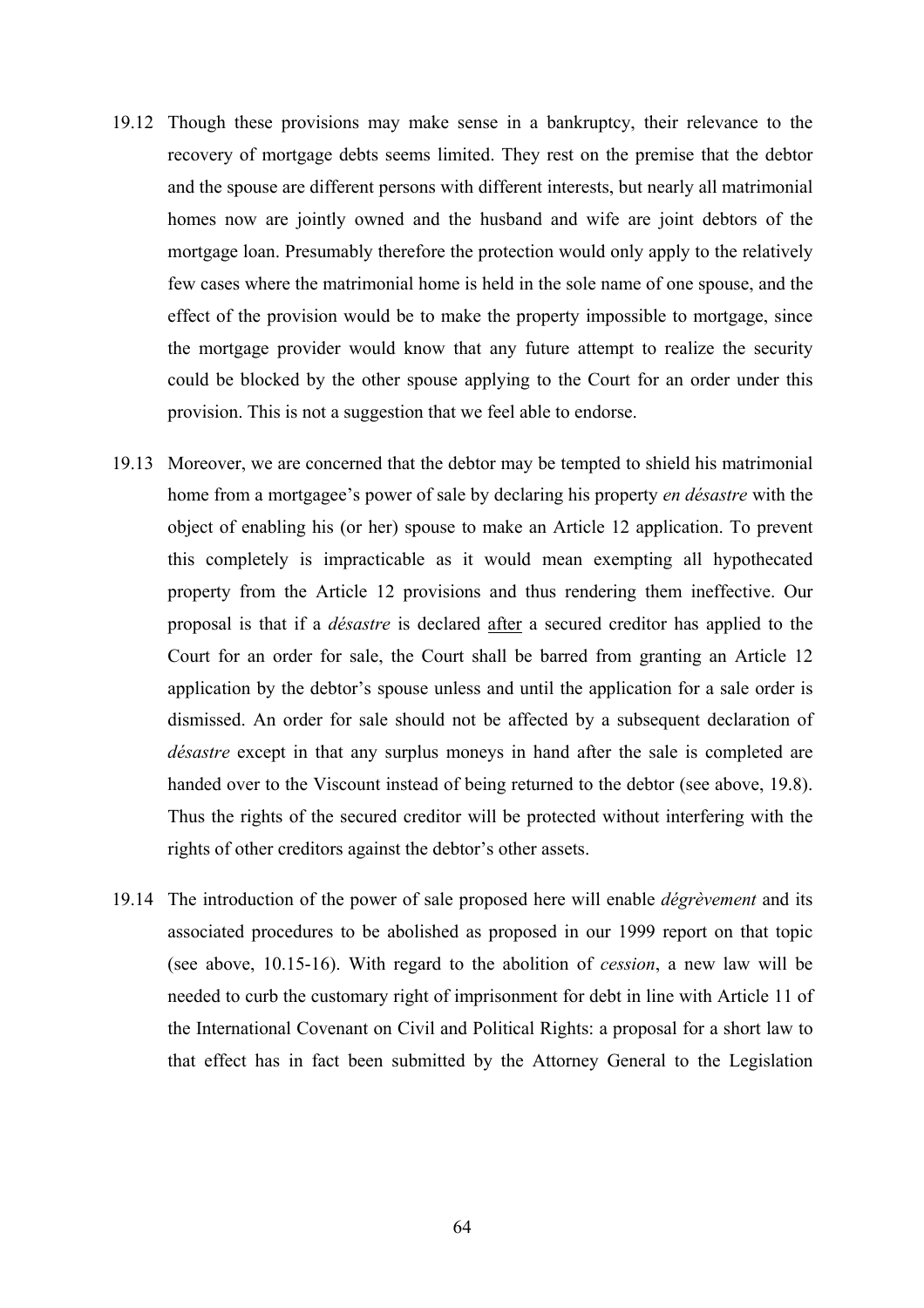Committee. *Remise de biens* will be retained as recommended in our *dégrèvement* report, $^{71}$  though the power of sale may be expected to lessen the need for it.

19.15 It might have been preferred by some that we had proposed a power of sale modelled more closely on that of an English mortgagee. This would have meant giving the creditor freedom to sell the property or appoint a receiver by himself without judicial supervision; defining meticulously and at length the limits of his powers and obligations in relation to the debtor; and restricting the Court's involvement in the process to the granting of an order for vacant possession in the case of the debtor's home. We feel that the approach taken here is better, for two reasons. It harmonizes the procedure for immoveable property with that already existing under the Security Interests law, and it keeps this important area of Jersey law in its present place within the sphere of influence of the French-based civilian codes.

### **20 A new statute to replace the 1880 law**

- 20.1 Though the *Loi sur la Propriété Foncière* was one of the great legal reforms of the nineteenth century, it is now 125 years old and was designed for the needs of a society very different from that of today. Many of its provisions take for granted a knowledge of the pre-existing customary law which practitioners no longer have. The generation of lawyers and conveyancers brought up to regard it as a sacred text is passing, and its sanctity has been compromised in recent years by amendments that do not always match the quality of Marett's original draftsmanship.
- 20.2 In our report on *dégrèvement* we concluded, after a detailed study, that the law could withstand the amendments that would be necessary to implement our proposals. Accordingly we recommended that these amendments be made and the law re-enacted in its amended form, rather than that it be repealed and replaced by an entirely new statute. The amending laws of 1904 and 1915 were to be repealed as the proposed changes would make them redundant.<sup>72</sup>
- 20.3 The changes envisaged in the present paper are more fundamental and we feel that the time has now come to replace the 1880 law with a new statute, in English, which will

<sup>71</sup> Jersey Law Commission Topic Report No.2, *Dégrèvement* (1999), at 2.6. For the reasons, see section 2.5 of

<sup>&</sup>lt;sup>72</sup> Jersey Law Commission Topic Report No. 2, *Dégrèvement* (1999), at 3.4 and Appendix A23.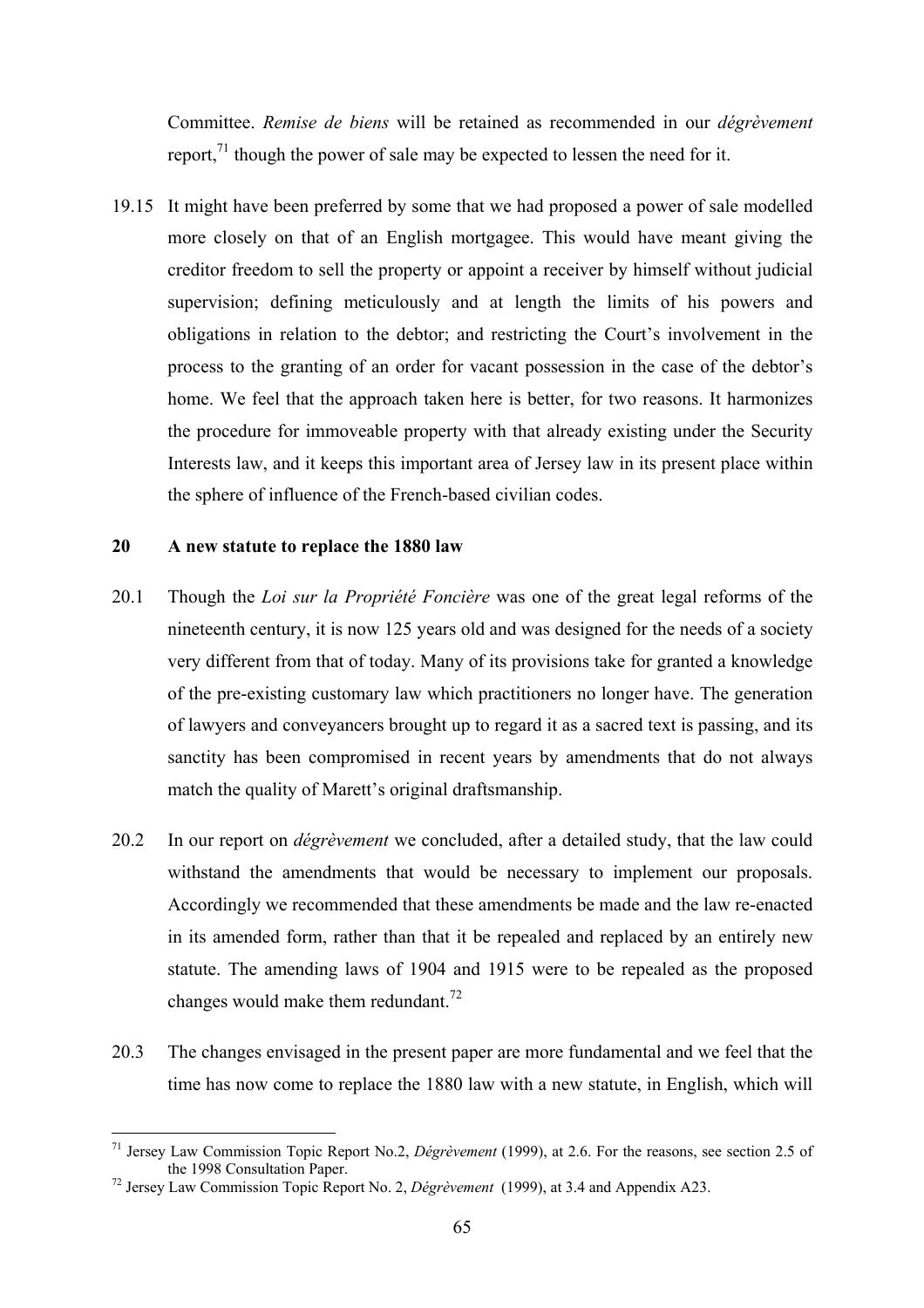approach the subject from first principles. Parts of it will, of course, re-enact provisions of the 1880 law in updated form, but a well-drafted modern statute will serve much better as the essential text for security on immoveable property in the twenty-first century than a further amended version of the *Loi sur la Propriété Foncière*.

# **21 Summary of recommendations**

- Hypothecation should remain the method of securing debts on immoveable property in Jersey **(11.1-3)**.
- The customary definition of *biens-fonds* should be codified, with reference to the exceptions created by the *Loi (1991) sur la copropriété des immeubles bâtis* and the *Loi (1996) sur l'hypothèque des biens-fonds incorporels* **(14.1)**. The law should make clear that an undivided share of a *bien-fonds* may be hypothecated **(14.4-5)**
- Further discussion is needed as to whether the individual rights of the co-owners in a joint tenancy should also be made hypothecable **(14.6-7)** but we do not think a case has been made for allowing the hypothecation of third party liabilities **(14.8- 9)**, nor for creating hypothecs for a percentage of the value of the security as an alternative to a fixed capital sum **(14.10)**.
- The definition of a hypothec should be extended to give the creditor a prior claim over the proceeds of any sale of the property on which the hypothec is charged. The Court should also have a discretionary power, opposable by the *tiers détenteur*, to allow a creditor to exercise his *droit de suite* even though the debtor's assets have not been fully exhausted **(13.2-4)**.
- The period within which a creditor may exercise his *droit de suite* should be limited to two or three years following a transfer of the security by the debtor **(13.7)**.
- The prescription period for the *droit de suite* itself should be increased from 10 to 25 years for judicial hypothecs, though remaining at 10 years for the legal hypothec of the creditors of a deceased debtor **(13.5-6)**.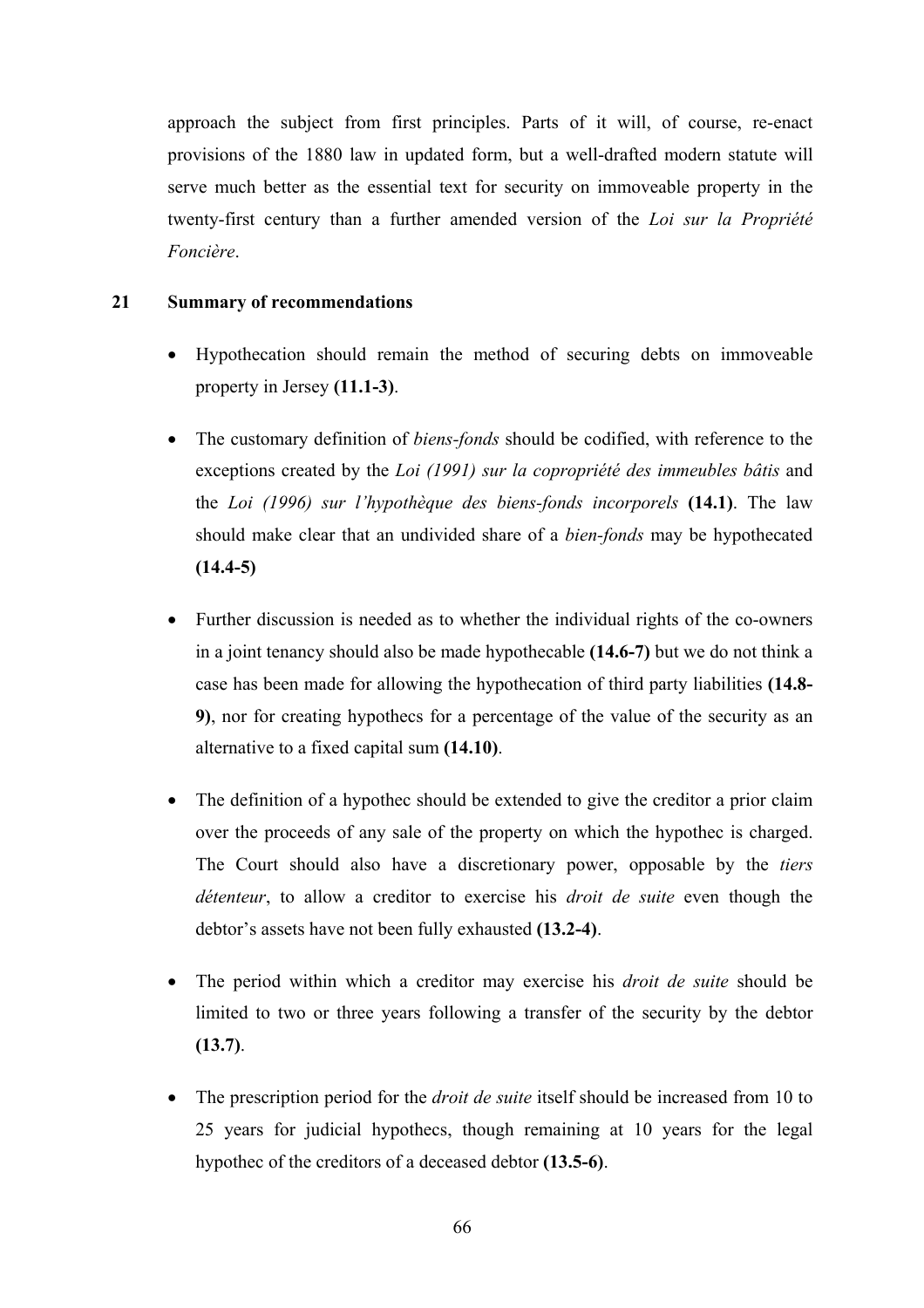- The legal hypothec of the creditors of a deceased debtor needs redefining **(12.13)**.
- If the Commission's proposals for the abolition of *légitime* in moveable successions are accepted, the legal hypothec for a widow's dower should be replaced by a newly defined legal hypothec, dating from the testator's death, to secure on the immoveables of a testate succession any provision claimed out of that succession by a relative or dependant of the testator under the new family provision law. Alternatively, if *légitime* is not to be abolished, dower and *viduité* should be redefined as identical rights claimable in a testate immoveable succession by a surviving spouse, comprising the life-enjoyment of either the whole or a defined share of the immoveables and secured by a legal hypothec on all the immoveables of the succession, again dating from the testator's death. In either case the procedure for claiming the right against the devisees should be specified, with a time limit for making the claim **(12.9-11)**.
- The creation of conventional hypothecs should continue to be permitted as at present, notwithstanding the recommended abolition of this type of hypothec in our 2003 report on the law of real property **(15.4-8)**. However, the legal fees for creating conventional and judicial hypothecs should be fixed at a common level substantially below the scale fee previously charged for the former **(15.8.1)**. Simple conventional hypothecs (other than those consented for part considerations in a contract of sale) should be created by deed signed by the parties and remitted for registration in the Public Registry, and the formal requirements for the description of the *fonds* of a simple conventional hypothec should be simplified **(15.8.2-3)**. There should be a procedure for requiring a creditor to sign and register a deed of extinction of a conventional hypothec following reimbursement of the debt, or, where necessary, for the owner of the property to obtain an act of the Royal Court declaring the hypothec to be extinct **(15.8.4)**.
- The debt secured by a judicial hypothec should no longer be subject to the rule that a claim for its repayment after the debtor's death must be pursued in the first instance against the moveable estate. Whether the hypothec is judicial or conventional, the claim should be pursued in the first instance against the person or persons who have become entitled to the *fonds*, and only thereafter against the debtor's moveable estate **(16.2-4)**.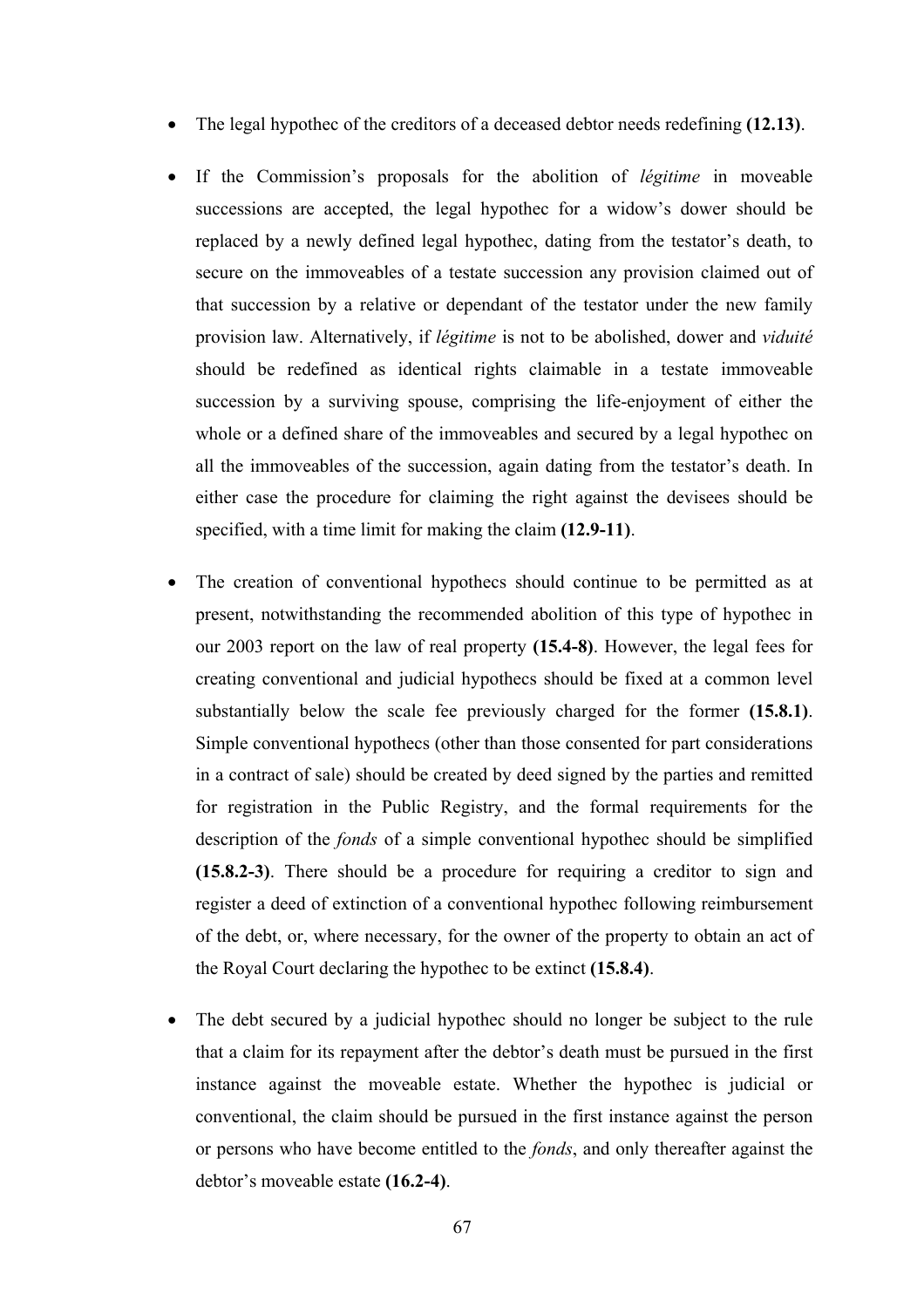- Assignments or transfers of judicial hypothecs should be registered in the Public Registry, but the details of the procedure should not be finalized until consultation has taken place with conveyancing practitioners and the Registrar of Deeds. Stamp duty on registration of the assignments should be nominal only **(16.5-6)**.
- Agreements to vary the order of priority of charges, or of an existing charge relative to another transaction such as a lease, should be valid and enforceable in law provided they are effected in one of the two ways presently used in practice; this provision should be applied retrospectively to all such agreements already made **(17.1-3)**.
- The risk of fraudulent 'double charging' is not sufficient to warrant the introduction of an advance notice procedure for the registration of judicial hypothecs **(17.5-6)**.
- The law should make clear that appellate judgments in respect of a fixed capital sum should be registrable as judicial hypothecs and that, if the judgment of the court of first instance has previously been registered, the registration of the appellate judgment will have the effect of substituting the new amount without affecting the date of the existing charge **(17.8-9)**. In all other cases the registration of an act or judgment will destroy the hypothec obtained by the registration of any earlier judgment in respect of the same debt; this will specifically include the registration of a judgment for repayment of a debt previously secured **(17.7)**.
- Article 25 of the 1880 law should be replaced by a wider provision defining the rights of the debtor and creditor if a property charged with a hypothec (whether judicial or conventional) is destroyed or becomes so depreciated in value that it no longer provides adequate security, or if the debtor loses his title to it. Unless the parties have contracted otherwise in the loan documentation, the debtor should have the right to seek to avoid foreclosure by providing alternative or additional security, but the creditor will retain the right to sue for repayment if necessary **(18.2)**.
- All hypothecary creditors should be given a statutory power of sale based on that in the Security Interests (Jersey) Law 1983, but with a longer notice period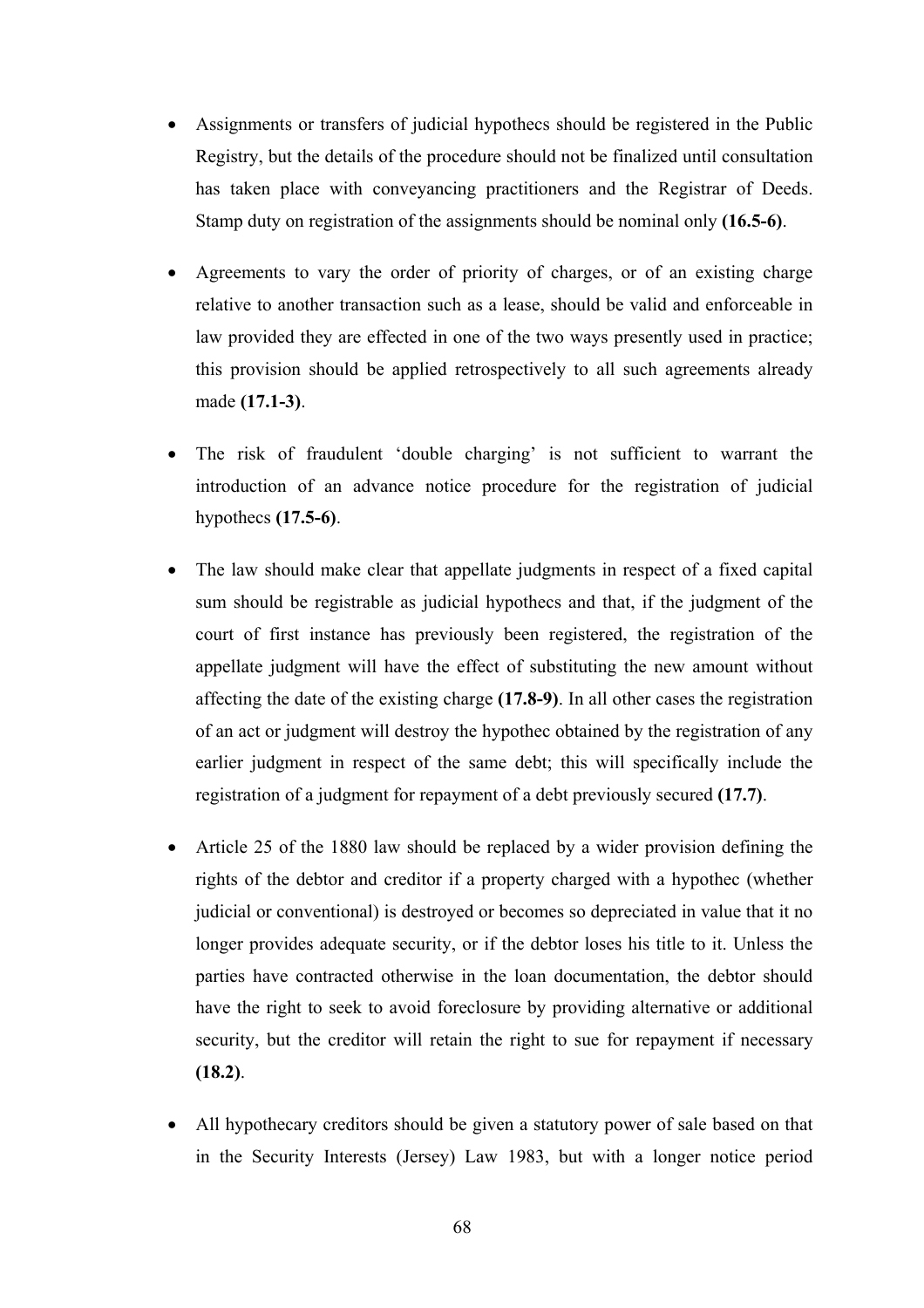(perhaps two months) and with the right to have a receiver appointed if the property is let or requires management. The power will be exercisable only on the authority of an order of the Royal Court for which the creditor will have to apply. Any sale of the property by the debtor during the notice period without the creditor's consent will be void. If the proceeds of sale of the property are insufficient to pay off the secured debt in full, the creditor will have a preferential claim on any income received from the property between the date of the court order authorizing the sale and the date of the sale. Up to five years' arrears of interest will be secured **(19.3-9)**.

- The court order authorizing a creditor to exercise his power of sale will be unaffected by a subsequent declaration of the debtor's property *en désastre* except in that any surplus moneys in hand after the sale will be handed over to the Viscount. Once a creditor has applied for an order for sale, the Court will not be able to grant an application by the debtor's spouse under Article 12 of the Bankruptcy (*Désastre*) (Jersey) Law 1990 unless and until the creditor's application is dismissed **(19.13)**.
- *Cession* and *dégrèvement*, with their associated procedures (though not *remise de biens*), should be abolished as proposed in our 1999 report **(19.14)**.
- The *Loi (1880) sur la Propriété Foncière* and its various amendments should be repealed and its continuing provisions re-enacted, along with the measures proposed here, in a new statute to be drafted in English **(20.3)**.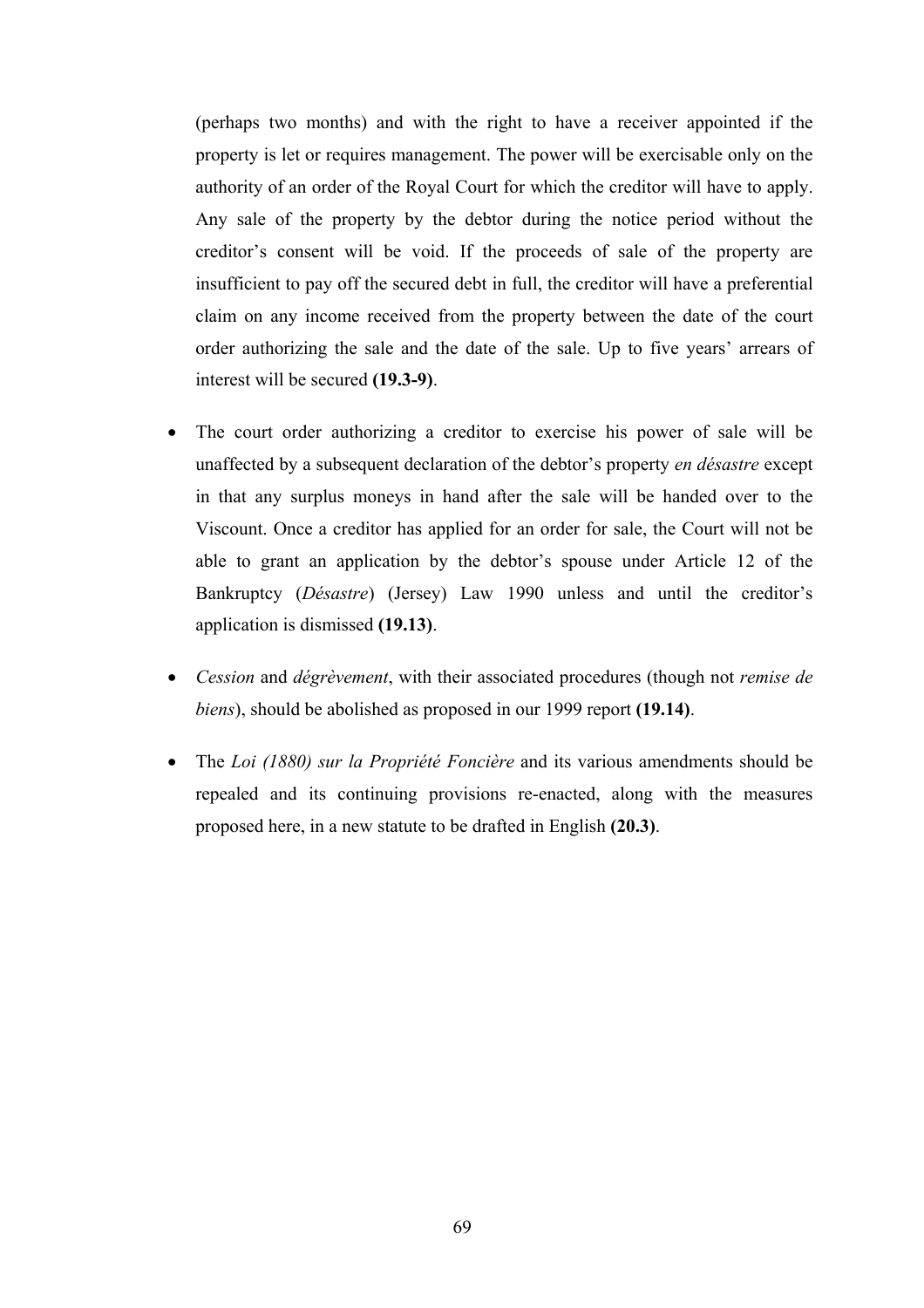This paper was developed by Peter Bisson in part from a preliminary draft prepared by Advocate Christopher Renouf. The Commissioners are indebted to Peter Bisson for his help and are grateful to Advocate Renouf and to Advocate Peter Bertram for their helpful comments on the final draft. Grateful thanks are also extended to Stéphanie Nicolle Q.C., H.M. Solicitor General, to Advocate Steven Pallot and to Peter Luce, solicitor, all of whom kindly made authorities and textbooks available to help with the preparation of Parts I and II of this paper at a time when the Jersey Law Library is not accessible.

 Note that all references to the Code Civil Français are to the provisions as revised and renumbered by Ordonnance nº 2006-346 dated 23rd March 2006.